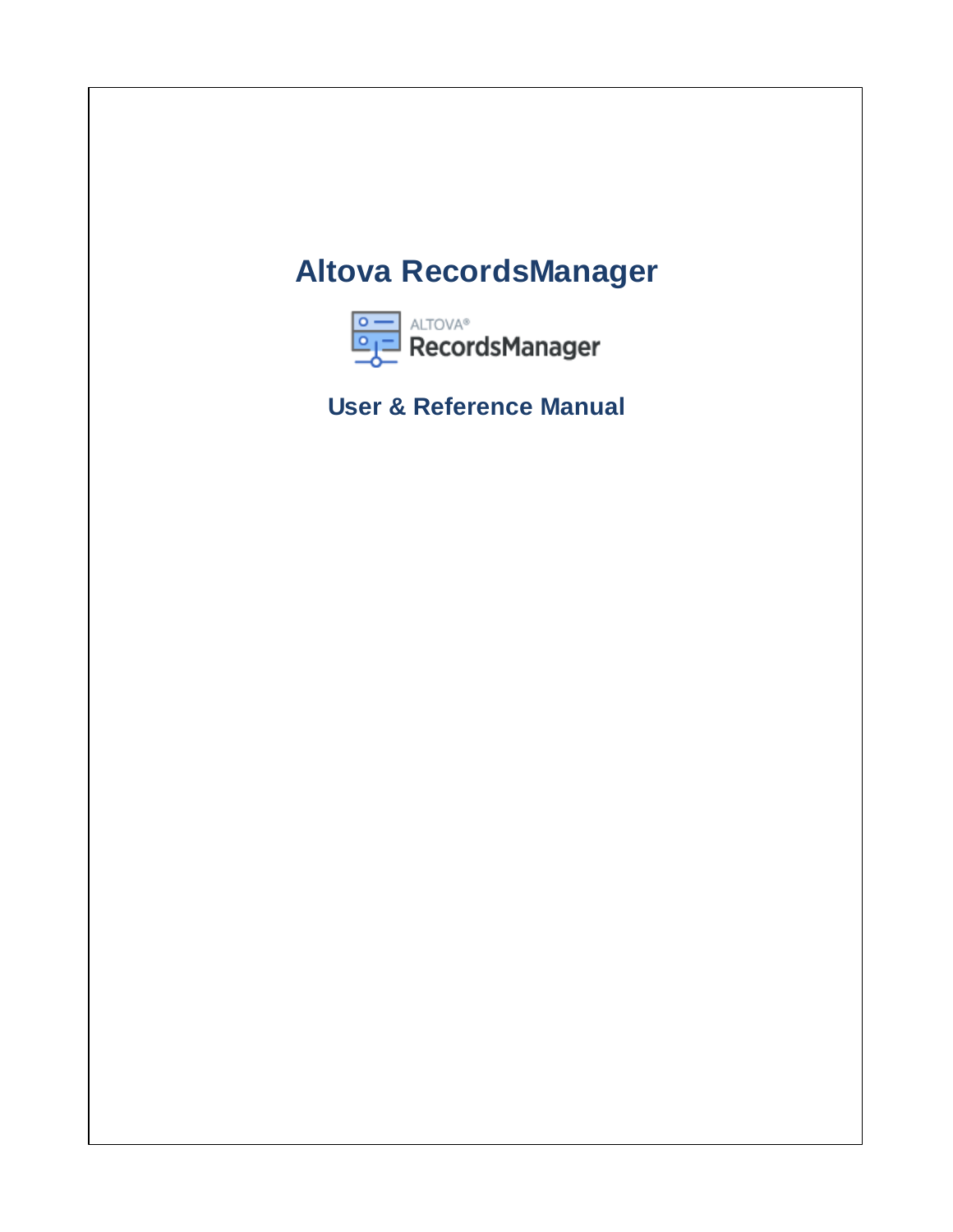# **Altova RecordsManager User & Reference Manual**

All rights reserved. No parts of this work may be reproduced in any form or by any means - graphic, electronic, or mechanical, including photocopying, recording, taping, or information storage and retrieval systems - without the written permission of the publisher.

Products that are referred to in this document may be either trademarks and/or registered trademarks of the respective owners. The publisher and the author make no claim to these trademarks.

While every precaution has been taken in the preparation of this document, the publisher and the author assume no responsibility for errors or omissions, or for damages resulting from the use of information contained in this document or from the use of programs and source code that may accompany it. In no event shall the publisher and the author be liable for any loss of profit or any other commercial damage caused or alleged to have been caused directly or indirectly by this document.

Published: 2022

© 2016-2022 Altova GmbH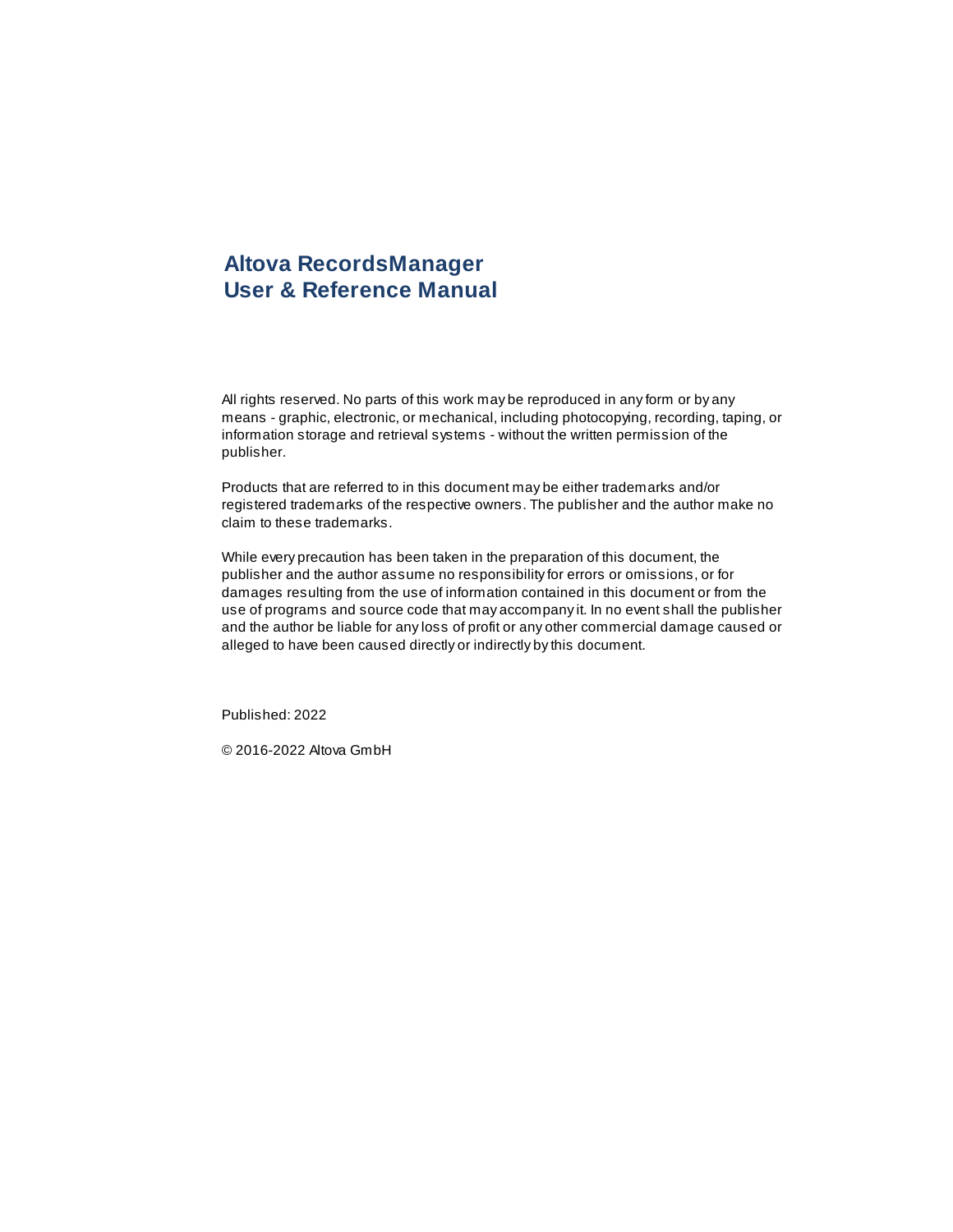# **Table of Contents**

#### **Altova RecordsManager**  $\mathbf 1$

#### $\overline{2}$ **General Information**

# 3 System Use

| 3.1  |       |  |
|------|-------|--|
| 3.2  |       |  |
| 3.3  |       |  |
| 3.4  |       |  |
| 3.5  |       |  |
|      | 351   |  |
|      | 3.5.2 |  |
|      | 3.5.3 |  |
|      | 3.5.4 |  |
|      | 3.5.5 |  |
| 3.6  |       |  |
| 3.7  |       |  |
| 3.8  |       |  |
| 3.9  |       |  |
| 3.10 |       |  |
| 3.11 |       |  |
| 3.12 |       |  |
| 3.13 |       |  |
|      |       |  |

 $5\overline{)}$ 

 $6\phantom{a}$ 

18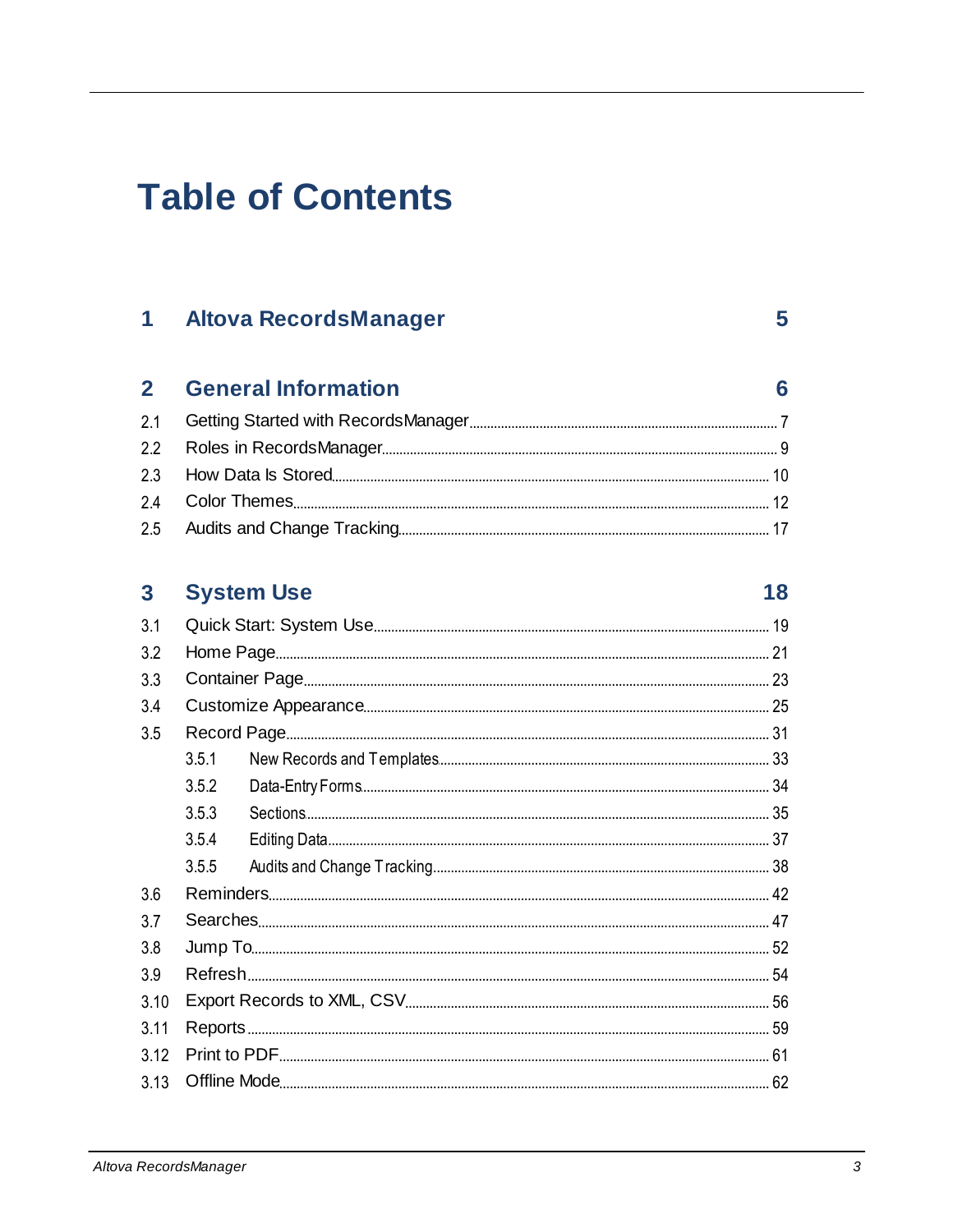# **Index [65](#page-64-0)**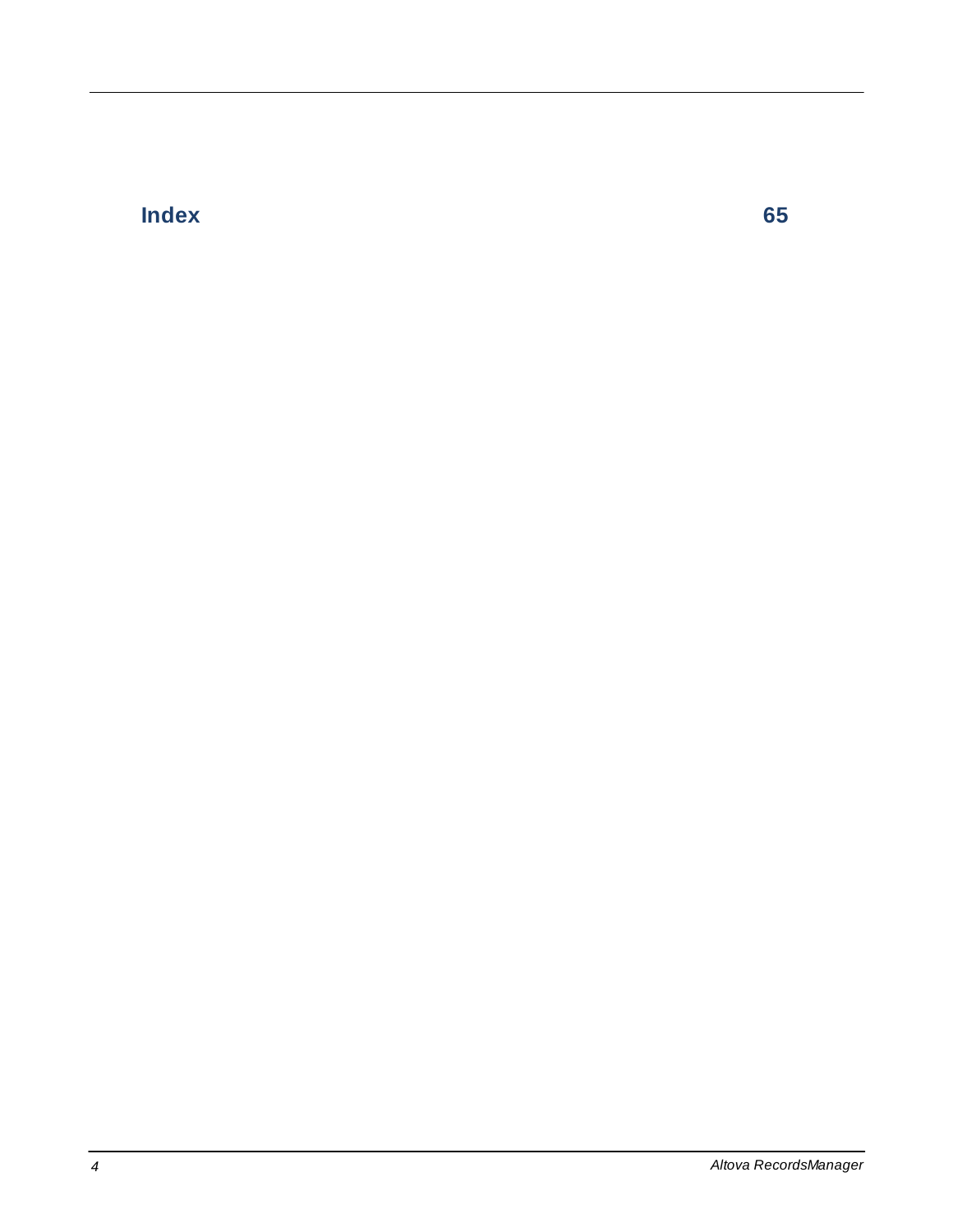# <span id="page-4-0"></span>**1 Altova RecordsManager**

Altova RecordsManager™ (also written as Altova RecordsManager or, in short as, RecordsManager) makes it possible to build business database solutions in record time using a powerful visual design interface. RecordsManager accelerates the creation of database driven apps by removing the need for backend development and manual coding. Its visual design paradigm lets you focus on the business objects you need to model so you can get your app in users' hands quickly. The flexibility of RecordsManager thus enables you to create a wide range of databases, from simple book collections to more complex contract management systems.



Altova RecordsManager provides the following broad features:

- ·Centralized data management
- ·Unlimited, secure data storage
- ·Links between related data containers
- Granular role and group-based permissions to control access to confidential information<br>• Automatic reminders for important dates and deadlines
- Automatic reminders for important dates and deadlines
- ·Search tools to find documents and details instantly
- ·Printable reports
- ·Full audit log and change tracking
- ·Options to customize the app as little or as much as required
- ·Customize the database, forms, fields, reports, and more
- ·Select from different themes to configure your display colors and fonts
- ·Database restore checkpoints

#### This documentation

This documentation is divided into the following parts:

- ·General [Information](#page-5-0)<sup>6</sup>, which provides an overview of how RecordsManager works.
- ·[System](#page-17-0) Use<sup>18</sup>, which describes how to use RecordsManager databases.

*Last updated: 14 June 2022*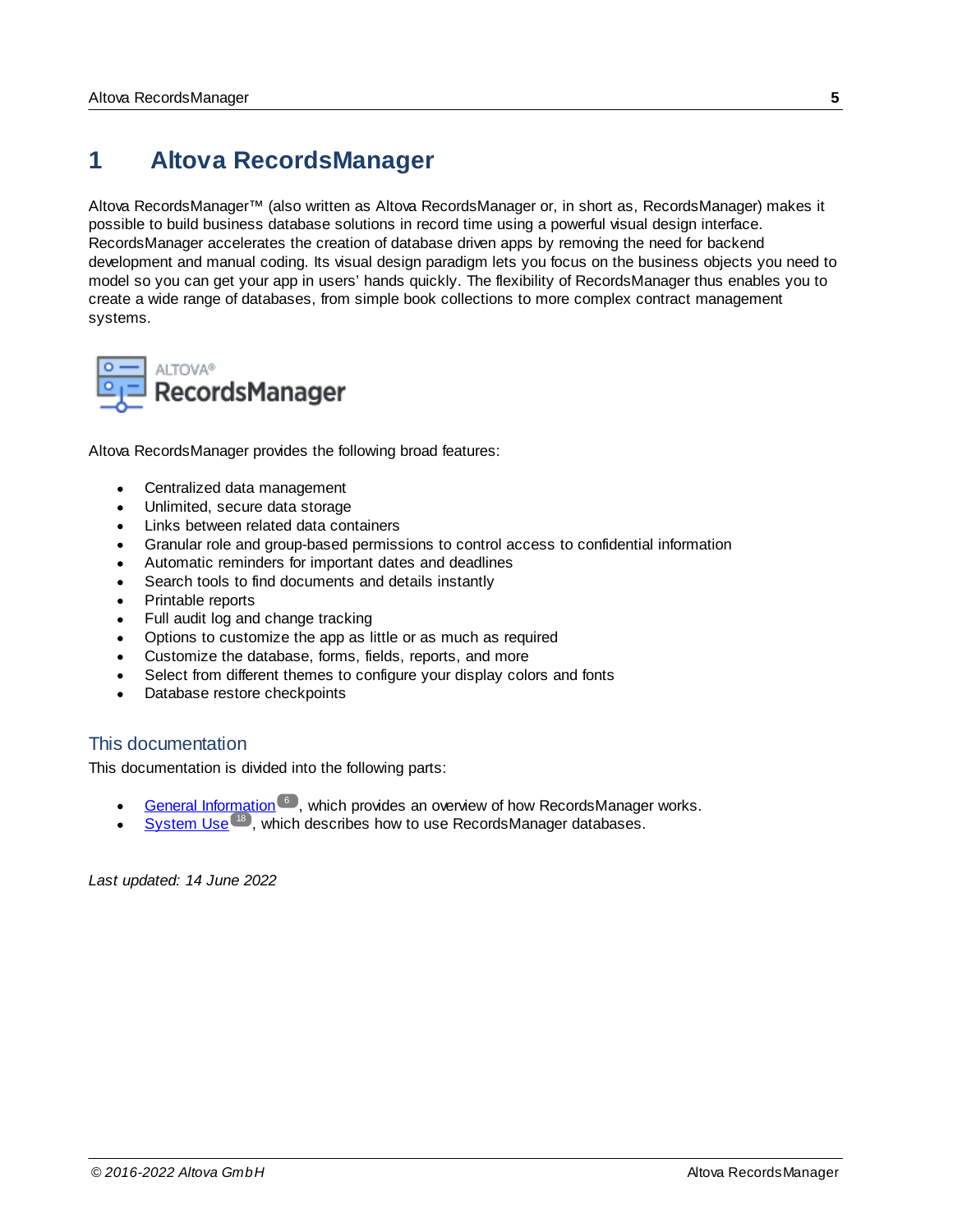# <span id="page-5-0"></span>**2 General Information**

This section contains general information about Altova RecordsManager, as listed below. We recommend that you read through it before you start your RecordsManager work. It will help you to get a broad understanding of how the RecordsManager system works.

- ·[Getting](#page-6-0) Started  $\sim$  provides a broad practical outline of how to get started with system use.
- ·Roles in [RecordsManager](#page-8-0)<sup>o</sup> describes the different kinds of roles that are used in the system.
- ·How Data Is [Stored](#page-9-0)<sup>10</sup> explains how a network of data relationships is built up in the system from separate individual records.
- ·Color [Themes](#page-11-0)<sup>(12</sup>)</sub> provides an overview of how a default color theme can be set by the system administrator and a new theme selected by a user.
- ·Audits and Change [Tracking](#page-16-0)<sup>17</sup> summarizes the change tracking system.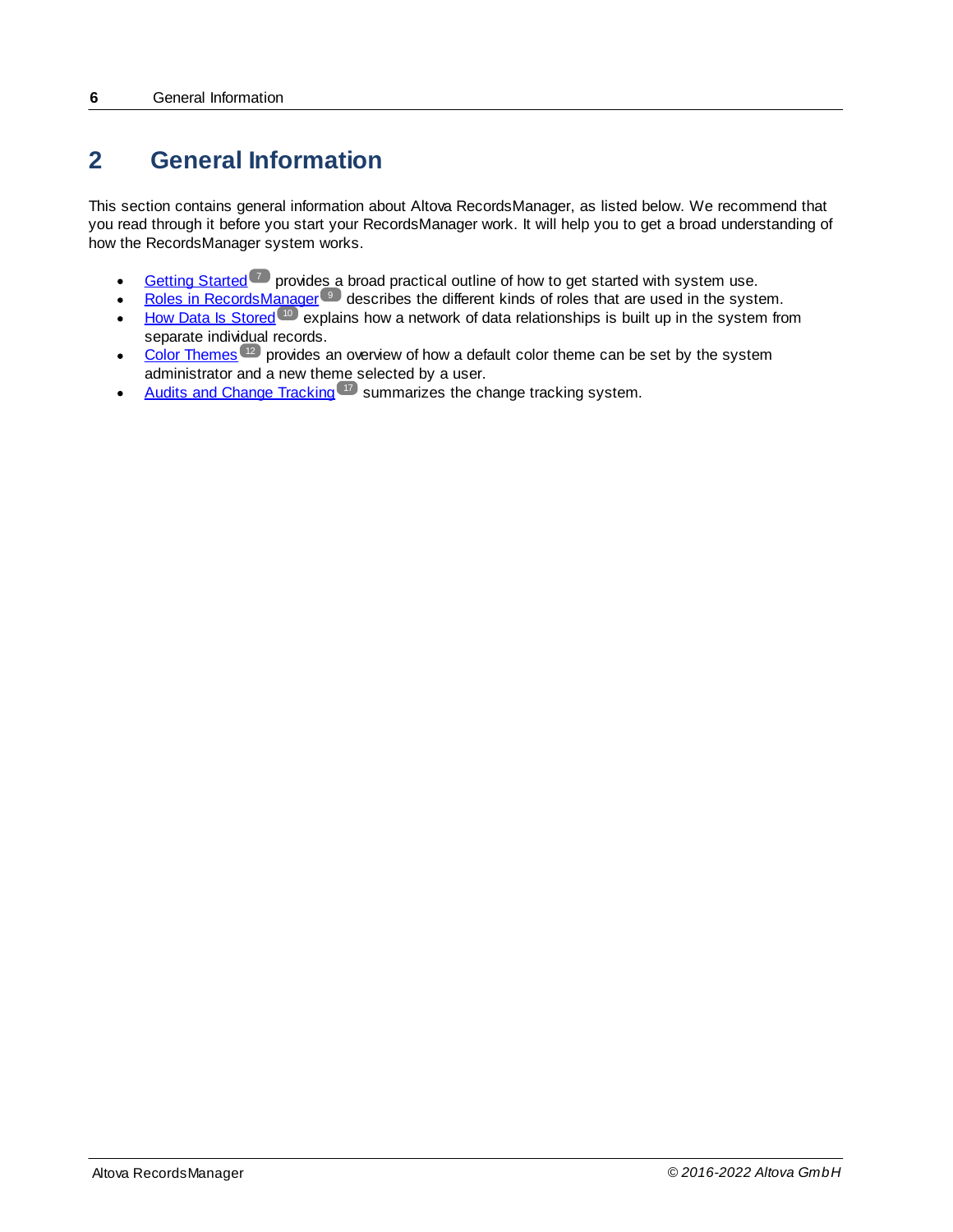# <span id="page-6-0"></span>**2.1 Getting Started with RecordsManager**

On logging in to RecordsManager with your user name and password, you are presented with the Start Page of Altova RecordsManager (*screenshot below*).

- · If you have been granted the *Admin* role, then the button **Configure RecordsManager** will be available.
- · If you have not been granted the *Admin* role, then the **Configure RecordsManager** button will not be available and you will not be able design databases or configure RecordsManager. The Start Page will display only the databases to which you have been granted viewing or editing access.

| Home                                                         | <b>ALTOVA</b>                                                  |
|--------------------------------------------------------------|----------------------------------------------------------------|
| <b>Welcome Neo!</b>                                          | 惢<br>⊛                                                         |
| <b>Contract Database</b>                                     |                                                                |
| Contracts                                                    |                                                                |
| 20 records available                                         |                                                                |
| <b>Company Database</b>                                      |                                                                |
| <b>Company Groups</b>                                        | <b>Departments</b>                                             |
| 4 records available                                          | 21 records available                                           |
| <b>Companies</b>                                             | <b>Persons</b>                                                 |
| 22 records available                                         | 19 records available                                           |
| <b>Contract reminders</b>                                    |                                                                |
| Past Due (4)                                                 |                                                                |
| $\boldsymbol{z}$                                             | Reminder Renewal "C2020/3119 Chestnut Telecom License Agreemen |
| Reminder Renewal "C2020/3122 Office Cleaning Contract"<br>2  |                                                                |
| Reminder Renewal "C2020/3121 Doodle Online Advertising"<br>σ |                                                                |
| Reminder Renewal "C2020/3114 Deciduous Lease"<br>Ø           |                                                                |

#### *Getting started with system use*

For information about getting started with system use, go to the topic Quick Start: [System](#page-18-0) Use<sup>(19)</sup>.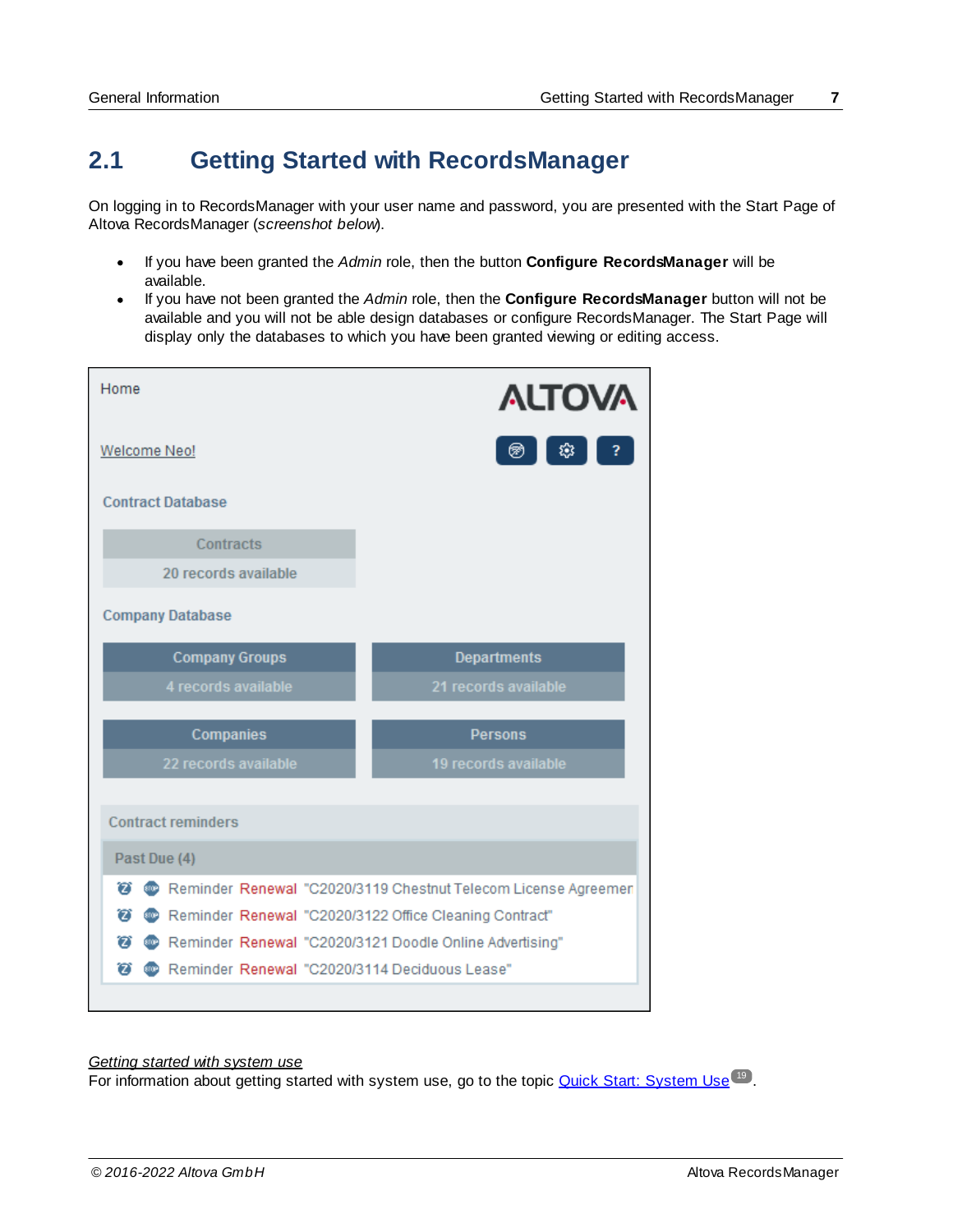# System administration can be concurrent with system use

You can reconfigure the database, add new forms, change settings, and carry out other administration tasks even after users have started working with the system. Any admin changes you make will be reflected on the user side as soon as the user interacts with the system.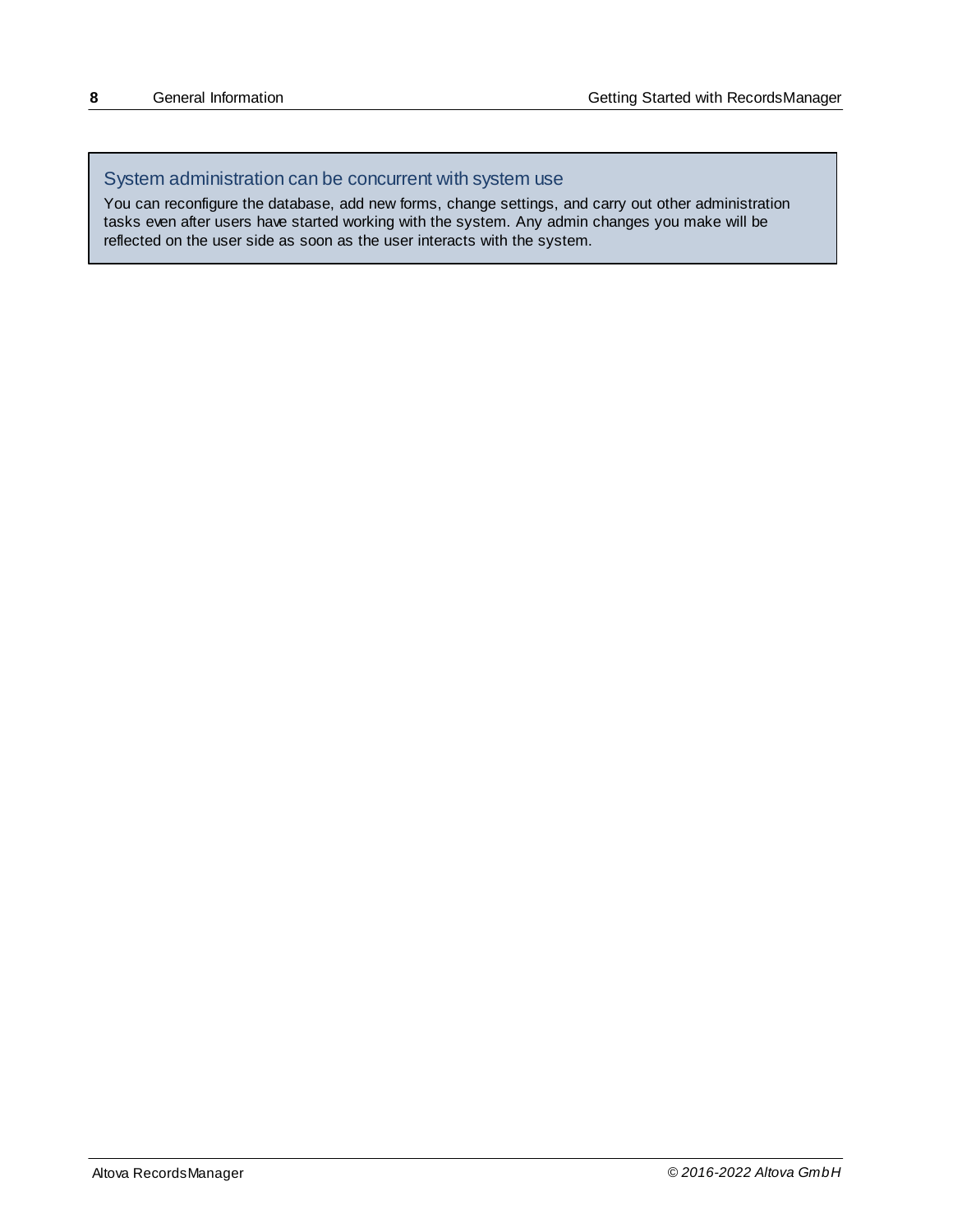# <span id="page-8-0"></span>**2.2 Roles in RecordsManager**

Each RecordsManager user is given one or more roles. These roles define what a user is allowed and not allowed to do. For example, custom roles such as *Legal* or *Personnel* can be created that correspond to specific functions (such as access by the *Personnel* role to personnel-related contracts but not to client or IT contracts). A user can be associated with one or more roles, and would then be authorized to carry out the functions corresponding to those roles.

The roles that are available in RecordsManager fall into three categories: the *Admin* role, the *All Users* role, and custom roles.

### Admin

This role is predefined. It provides a user with all available RecordsManager functionality. Users that have this role can:

- ·modify the RecordsManager system's users and roles
- · configure RecordsManager databases and their components
- modify RecordsManager settings
- configure reminder mails
- enter and edit data in all databases

#### All Users

This role is predefined.

- · Users with this role can enter and edit data in RecordsManager databases. They do not have access to admin functions *(see above).* If you need to perform an admin task, contact your RecordsManager system administrator and request an *Admin* role.
- · The *All Users* role is given to all users by default. As a result, any user that can access RecordsManager will be given this role and can enter data (unless otherwise restricted by custom roles).

### Custom roles

RecordsManager administrators can define custom roles that can be assigned to users, for example, *Legal* or *Personnel* roles.

- · A custom role can provide additional access or can restrict access to different containers of the database
- · A custom role can provide access to different functionality within containers (for example, reading rights and writing rights)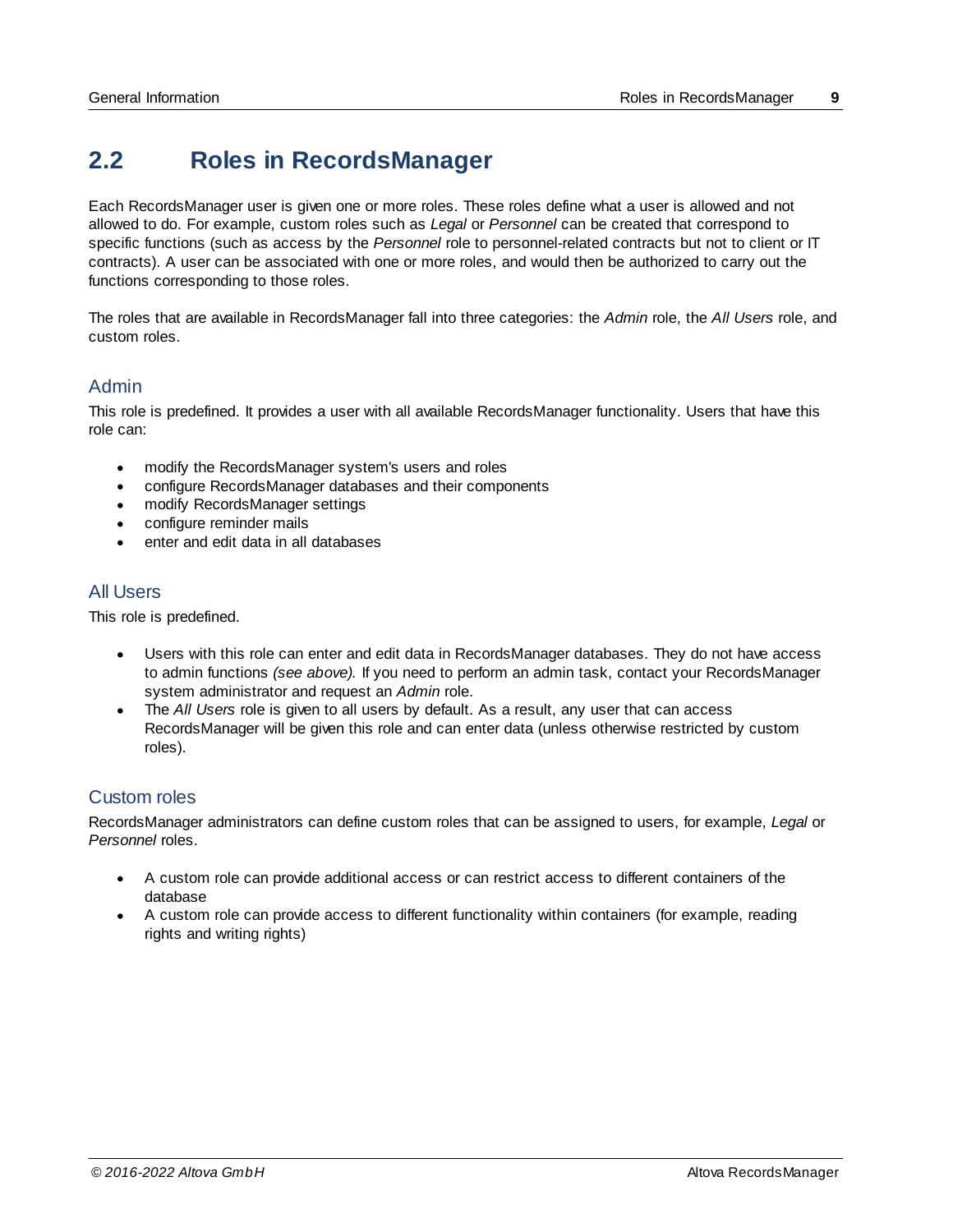# <span id="page-9-0"></span>**2.3 How Data Is Stored**

Data is stored in multiple containers, each of which represents one component of information. These containers can be organized in a hierarchy. For example, your RecordsManager app might have a simple hierarchy that contains two databases named *Contract Database* and *Company Database,* as shown below:



# Records and fields

In each container, you will enter records. Each record is defined by a number of fields (which are specific to that container). When you enter a record, what you will be doing is entering values for these fields. You can visualize a container as follows:

| Container-A                                                                  |               |               |               |               |  |
|------------------------------------------------------------------------------|---------------|---------------|---------------|---------------|--|
| Field-2<br>Field-3<br>Field-4<br>Field-1                                     |               |               |               |               |  |
| Record-1                                                                     | Field-1-Value | Field-2-Value | Field-3-Value | Field-4-Value |  |
| Record-2                                                                     | Field-1-Value | Field-2-Value | Field-3-Value | Field-4-Value |  |
| Field-1-Value<br>Field-3-Value<br>Field-4-Value<br>Field-2-Value<br>Record-3 |               |               |               |               |  |

So when you enter data in the RecordsManager app, you will be entering records for the different containers of the app. For example, you could add new company records, or department records, or person records, or contract records. In this way you build up the data in the RecordsManager database.

### Identity fields

In each container, one or more fields will have been configured (by your system administrator) to be *Identity Fields*. These fields will uniquely identify records. For example, employees would typically have unique ID numbers, so the ID number field can be used to identify records in the *Person* container. In the case of some containers, more than one field might be necessary to come closer to uniqueness (for example, a persons's *Name* and *Date of Birth* fields).

#### Linking records across containers

During database configuration, your system administrator/s will have built links across the containers. For example, a parent–child link might have been created between company and department, and another parent– child link between department and person. In this case, when you enter a new record for a child container, one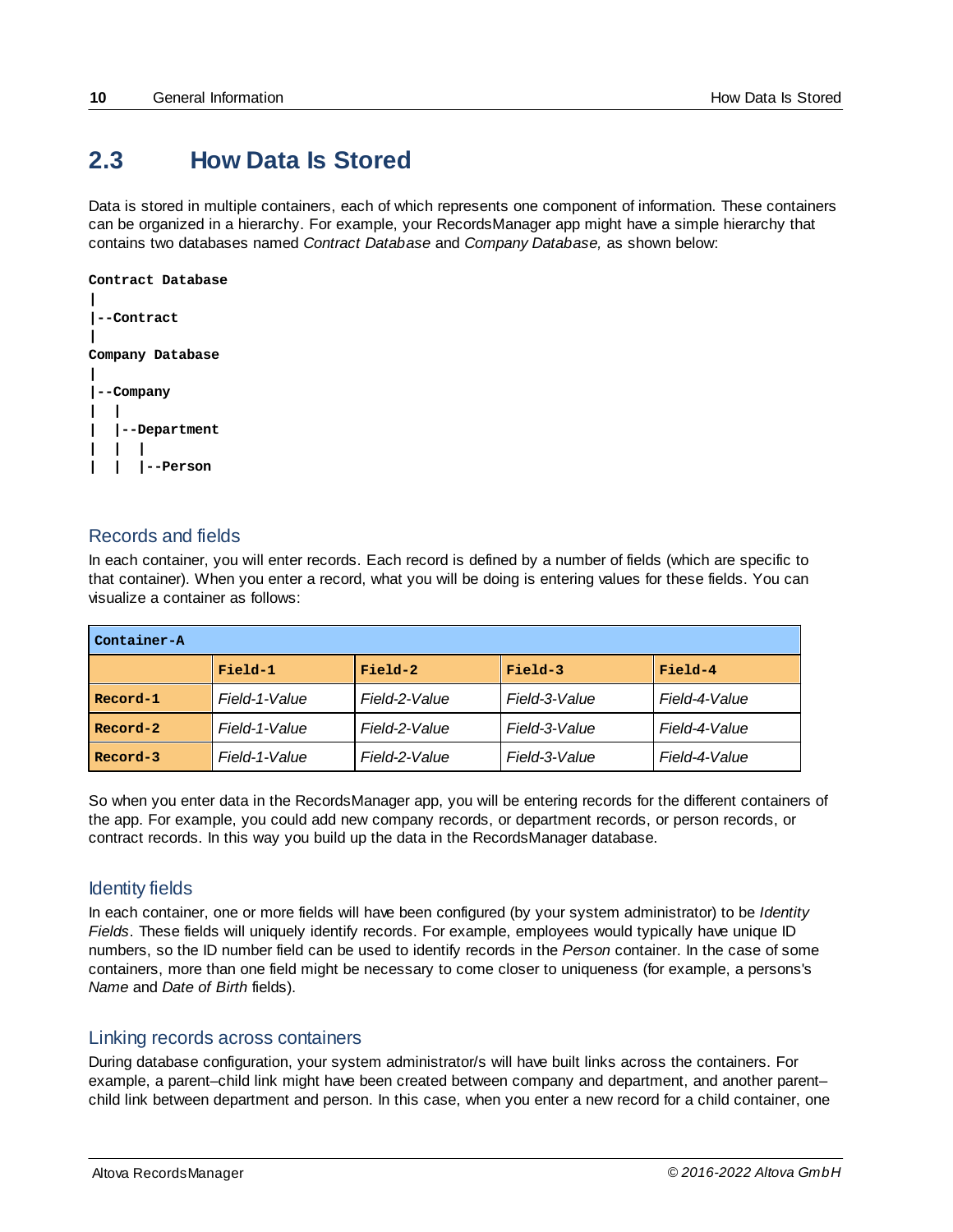of the field values you would need to add would be for the parent of this (child) record. For example, when adding a new department record (say for a *Legal* department), you will be prompted for this department's company parent (where you could enter, say, a company named *Altova*). By selecting the parent *Altova*, you have established a link between this *Legal* department and the company *Altova*. In this record, then, you are effectively describing the legal department of Altova.

In a similar way, your system administrator/s could have built links between containers that are not directly linked in a vertical hierarchy. For example, a link could have been created between a contract and the contracted company. There is no direct hierarchical connection between the *Contract* container and the *Company* container. But if an explicit link is configured between the two, then, while entering, say, the contract data, you will be asked to enter the name of the contracted company. Doing so links the current contract not only with the selected company, but also to that company's (hierarchically descendant) departments and persons.

So, although you are entering data record-by-record for different containers, the RecordsManager app is building a network of connections across records in different containers. This networked nature of the data enables you to generate reports and charts about your contracts, contract dates, and the companies and people involved.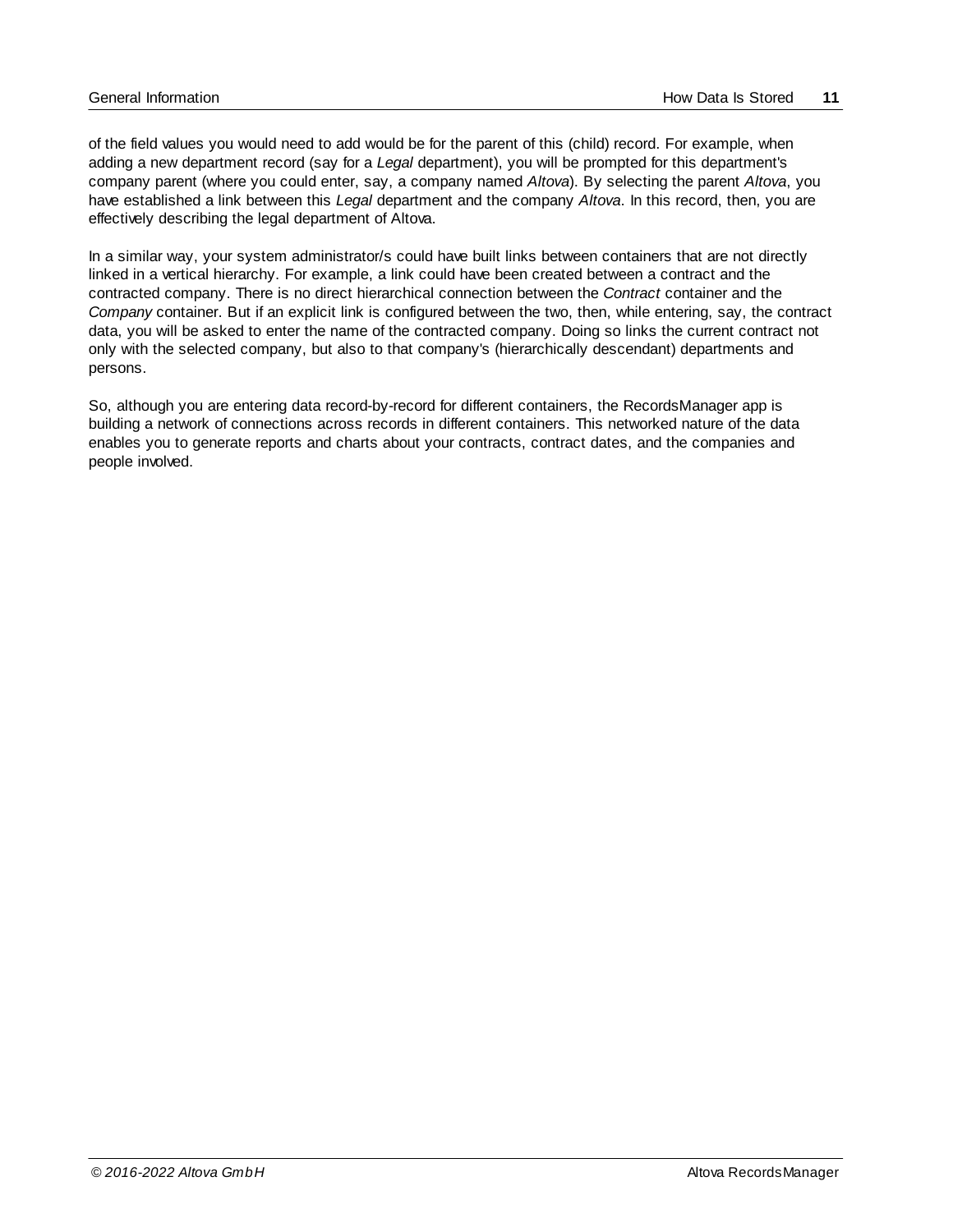# <span id="page-11-0"></span>**2.4 Color Themes**

The RecordsManager user interface can be set to one of the **themes** shown below. Themes can be set at the following levels:

- · A default theme for RecordsManager can be set by the system administrator. This theme is applied to the entire RecordsManager app.
- ·Individual users can override the default theme of the app with their own [selection](#page-24-0)<sup>25</sup> at any time. This can be done via the *Color Theme* setting on the [Home](#page-20-0) Page<sup>(21</sup>) or any [Container](#page-22-0) Page<sup>(23)</sup>. 25  $^{21}$  or any Container Page  $^{23}$
- Additionally, for each repository, users can set variations of the selected theme. Variations are set on [Container](#page-22-0) Pages<sup> $23$ </sup> and apply to the repository in which that container is located.

# Default theme

The default theme of RecordsManager is set by your administrator.

### Theme samples

The screenshots below show samples of the available themes.

#### *Camouflage*

| Select overall appearance of the whole app |            |  |  |  |  |  |
|--------------------------------------------|------------|--|--|--|--|--|
| Color theme<br><b>KIL</b>                  | Camouflage |  |  |  |  |  |
| Preview                                    |            |  |  |  |  |  |
| <b>Star</b>                                |            |  |  |  |  |  |
| Sun                                        |            |  |  |  |  |  |
| Planet Distance million km                 |            |  |  |  |  |  |
| Mercury                                    | 58         |  |  |  |  |  |
| <b>Venus</b>                               | 108        |  |  |  |  |  |
| Earth                                      | 149        |  |  |  |  |  |
|                                            |            |  |  |  |  |  |
| Cancel<br><b>Save Settings</b>             |            |  |  |  |  |  |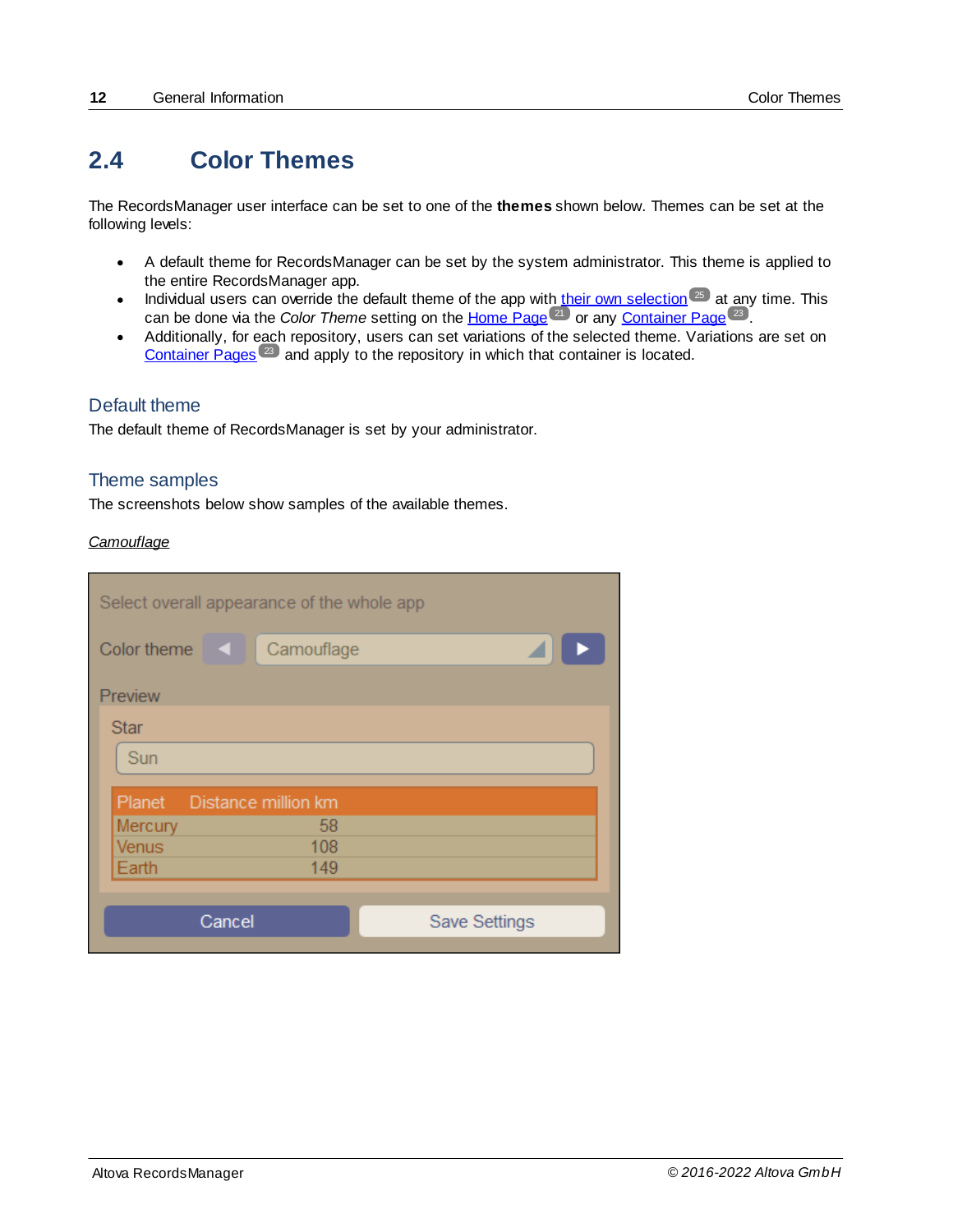#### *Clouds*

| Select overall appearance of the whole app |               |  |  |  |  |  |  |
|--------------------------------------------|---------------|--|--|--|--|--|--|
| Color theme<br>♦                           | <b>Clouds</b> |  |  |  |  |  |  |
| Preview                                    |               |  |  |  |  |  |  |
| <b>Star</b>                                |               |  |  |  |  |  |  |
| Sun                                        |               |  |  |  |  |  |  |
| Planet Distance million km                 |               |  |  |  |  |  |  |
| Mercury                                    | 58            |  |  |  |  |  |  |
| <b>Venus</b>                               | 108           |  |  |  |  |  |  |
| Earth                                      | 149           |  |  |  |  |  |  |
|                                            |               |  |  |  |  |  |  |
| Cancel<br>Save Settings                    |               |  |  |  |  |  |  |

# *Desert*

| Select overall appearance of the whole app |               |                      |  |  |  |
|--------------------------------------------|---------------|----------------------|--|--|--|
| Color theme                                | <b>Desert</b> |                      |  |  |  |
| Preview                                    |               |                      |  |  |  |
| <b>Star</b>                                |               |                      |  |  |  |
| Sun                                        |               |                      |  |  |  |
| Planet Distance million km                 |               |                      |  |  |  |
| Mercury                                    | 58            |                      |  |  |  |
| <b>Venus</b>                               | 108           |                      |  |  |  |
| Earth                                      | 149           |                      |  |  |  |
|                                            |               |                      |  |  |  |
| Cancel                                     |               | <b>Save Settings</b> |  |  |  |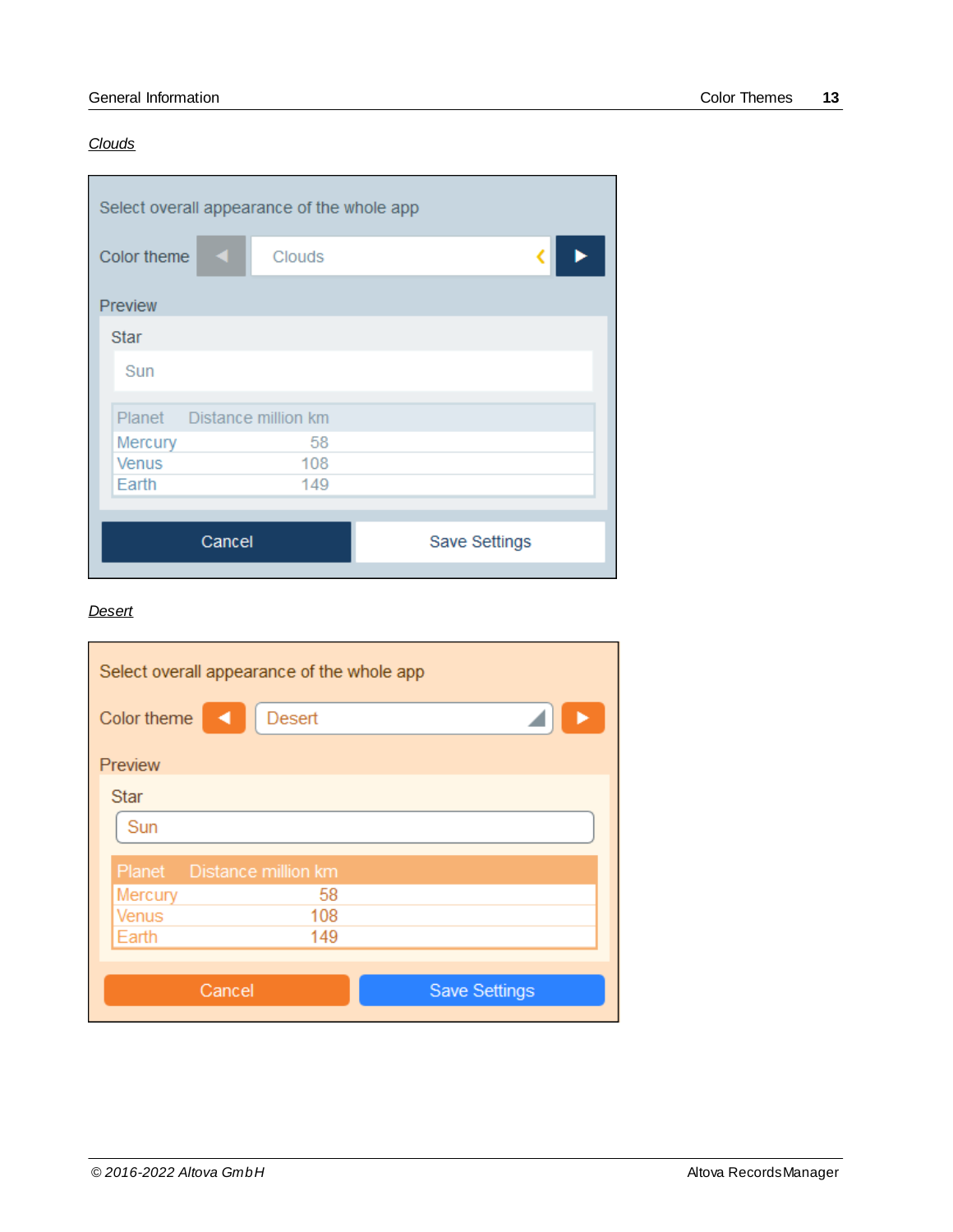#### *Forest*

| Select overall appearance of the whole app |                                |  |  |  |  |
|--------------------------------------------|--------------------------------|--|--|--|--|
| Color theme<br>a                           | Forest                         |  |  |  |  |
| Preview                                    |                                |  |  |  |  |
| <b>Star</b>                                |                                |  |  |  |  |
| Sun                                        |                                |  |  |  |  |
| Planet Distance million km                 |                                |  |  |  |  |
| Mercury                                    | 58                             |  |  |  |  |
| <b>Venus</b>                               | 108                            |  |  |  |  |
| Earth                                      | 149                            |  |  |  |  |
|                                            |                                |  |  |  |  |
|                                            | Cancel<br><b>Save Settings</b> |  |  |  |  |
|                                            |                                |  |  |  |  |

### *Full Moon*

| Select overall appearance of the whole app |                     |                      |  |  |  |
|--------------------------------------------|---------------------|----------------------|--|--|--|
| Color theme                                | <b>Full Moon</b>    |                      |  |  |  |
| <b>Preview</b>                             |                     |                      |  |  |  |
| Star                                       |                     |                      |  |  |  |
| Sun                                        |                     |                      |  |  |  |
| Planet                                     | Distance million km |                      |  |  |  |
| Mercury                                    | 58                  |                      |  |  |  |
| Venus                                      | 108                 |                      |  |  |  |
| Earth                                      | 149                 |                      |  |  |  |
|                                            |                     |                      |  |  |  |
|                                            | Cancel              | <b>Save Settings</b> |  |  |  |
|                                            |                     |                      |  |  |  |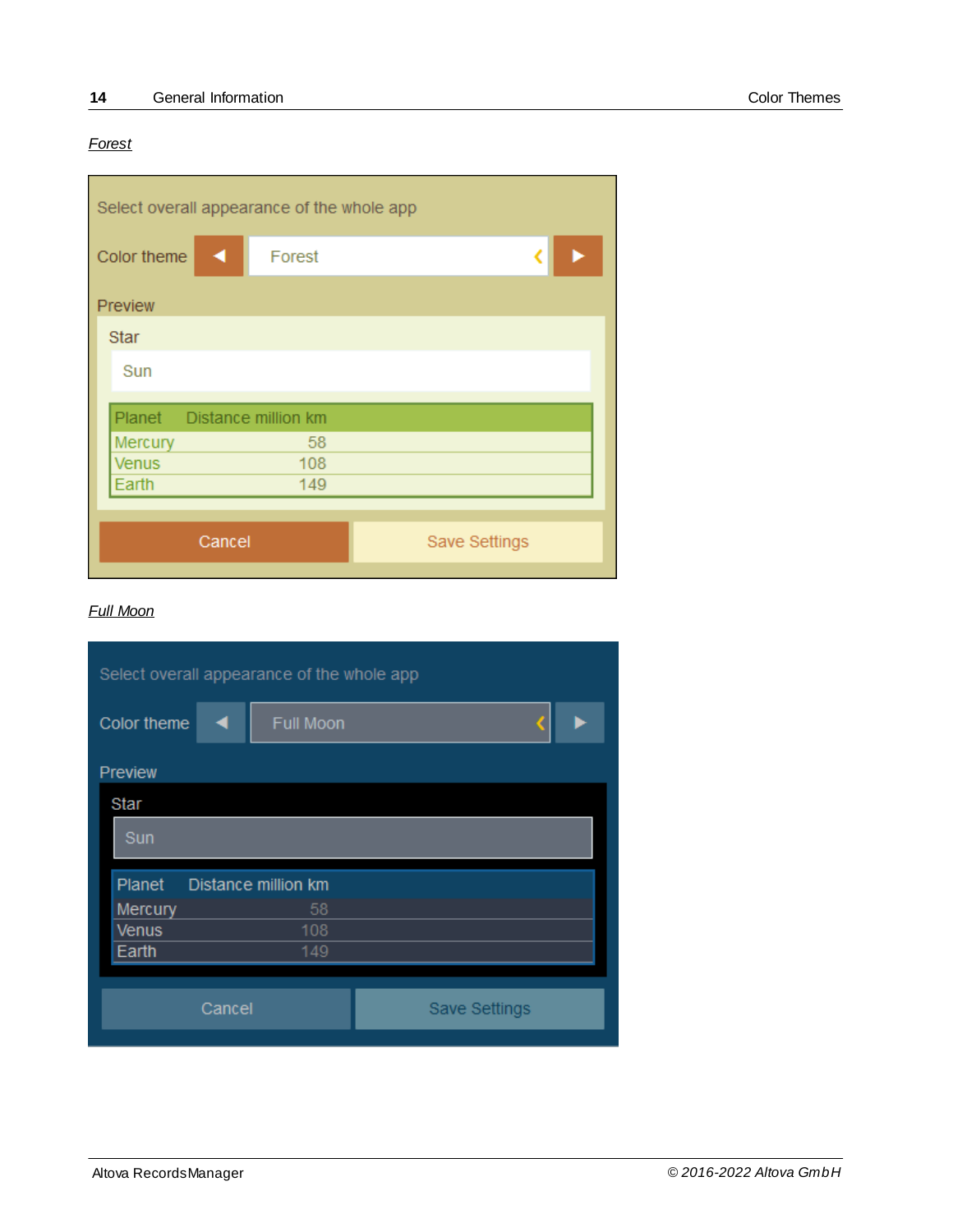#### *Halloween*

| Select overall appearance of the whole app |                     |                      |  |  |  |
|--------------------------------------------|---------------------|----------------------|--|--|--|
| Color theme                                | Halloween           |                      |  |  |  |
| Preview                                    |                     |                      |  |  |  |
| <b>Star</b>                                |                     |                      |  |  |  |
| Sun                                        |                     |                      |  |  |  |
| Planet                                     | Distance million km |                      |  |  |  |
| Mercury                                    | 58                  |                      |  |  |  |
| <b>Venus</b>                               | 108                 |                      |  |  |  |
| Earth                                      | 149                 |                      |  |  |  |
|                                            |                     |                      |  |  |  |
| Cancel                                     |                     | <b>Save Settings</b> |  |  |  |

#### *Ocean*

| Select overall appearance of the whole app |                            |  |  |  |  |
|--------------------------------------------|----------------------------|--|--|--|--|
| Color theme                                | Ocean                      |  |  |  |  |
| Preview                                    |                            |  |  |  |  |
| <b>Star</b>                                |                            |  |  |  |  |
| Sun                                        |                            |  |  |  |  |
| Planet                                     | <b>Distance million km</b> |  |  |  |  |
| Mercury                                    | 58                         |  |  |  |  |
| <b>Venus</b>                               | 108                        |  |  |  |  |
| Earth                                      | 149                        |  |  |  |  |
|                                            |                            |  |  |  |  |
| Cancel<br><b>Save Settings</b>             |                            |  |  |  |  |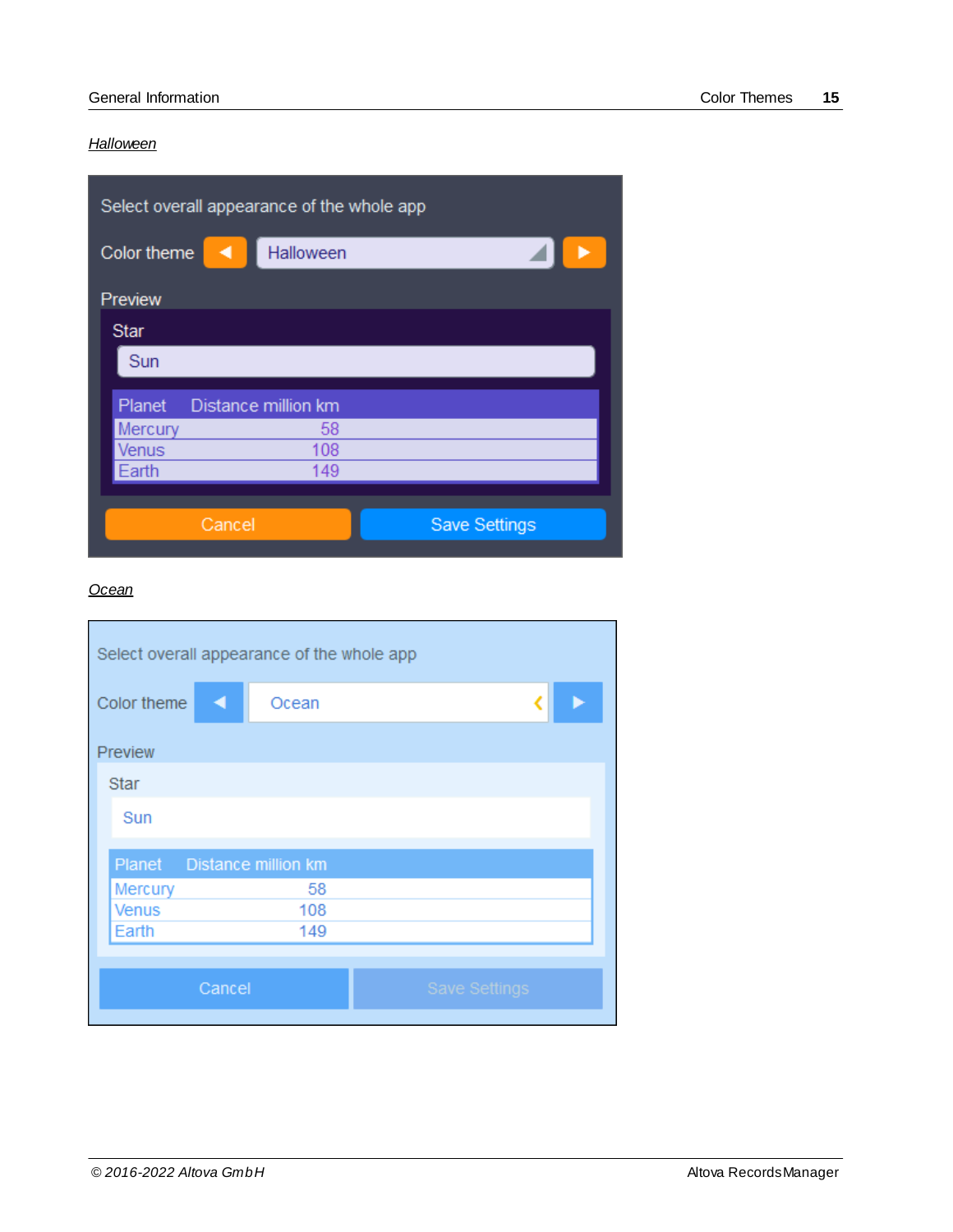# *Polar Night*

| Select overall appearance of the whole app |                     |                      |  |  |  |  |
|--------------------------------------------|---------------------|----------------------|--|--|--|--|
| Color theme                                | Polar Night<br>◀    | €                    |  |  |  |  |
| Preview                                    |                     |                      |  |  |  |  |
| <b>Star</b>                                |                     |                      |  |  |  |  |
| Sun                                        |                     |                      |  |  |  |  |
| Planet                                     | Distance million km |                      |  |  |  |  |
| Mercury                                    | 58                  |                      |  |  |  |  |
| <b>Venus</b>                               | 108                 |                      |  |  |  |  |
| Earth                                      | 149                 |                      |  |  |  |  |
|                                            |                     |                      |  |  |  |  |
|                                            | Cancel              | <b>Save Settings</b> |  |  |  |  |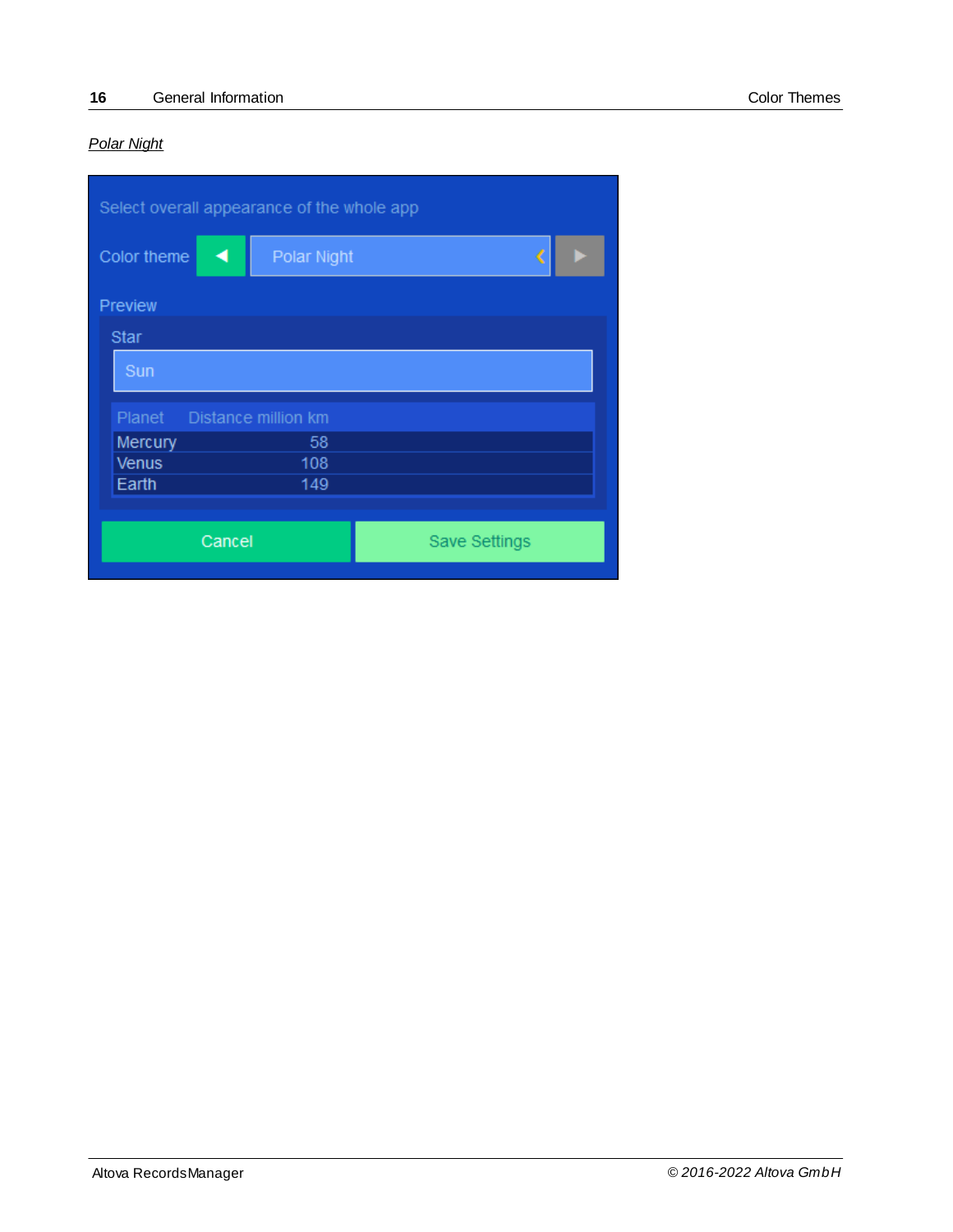# <span id="page-16-0"></span>**2.5 Audits and Change Tracking**

When users edit the data of a container, they can audit previous changes (see what changes have been made and by whom), track changes, and see a historical view of changes. How to do this is described in the section System Use | Audits and Change [Tracking](#page-37-0)<sup>38</sup>,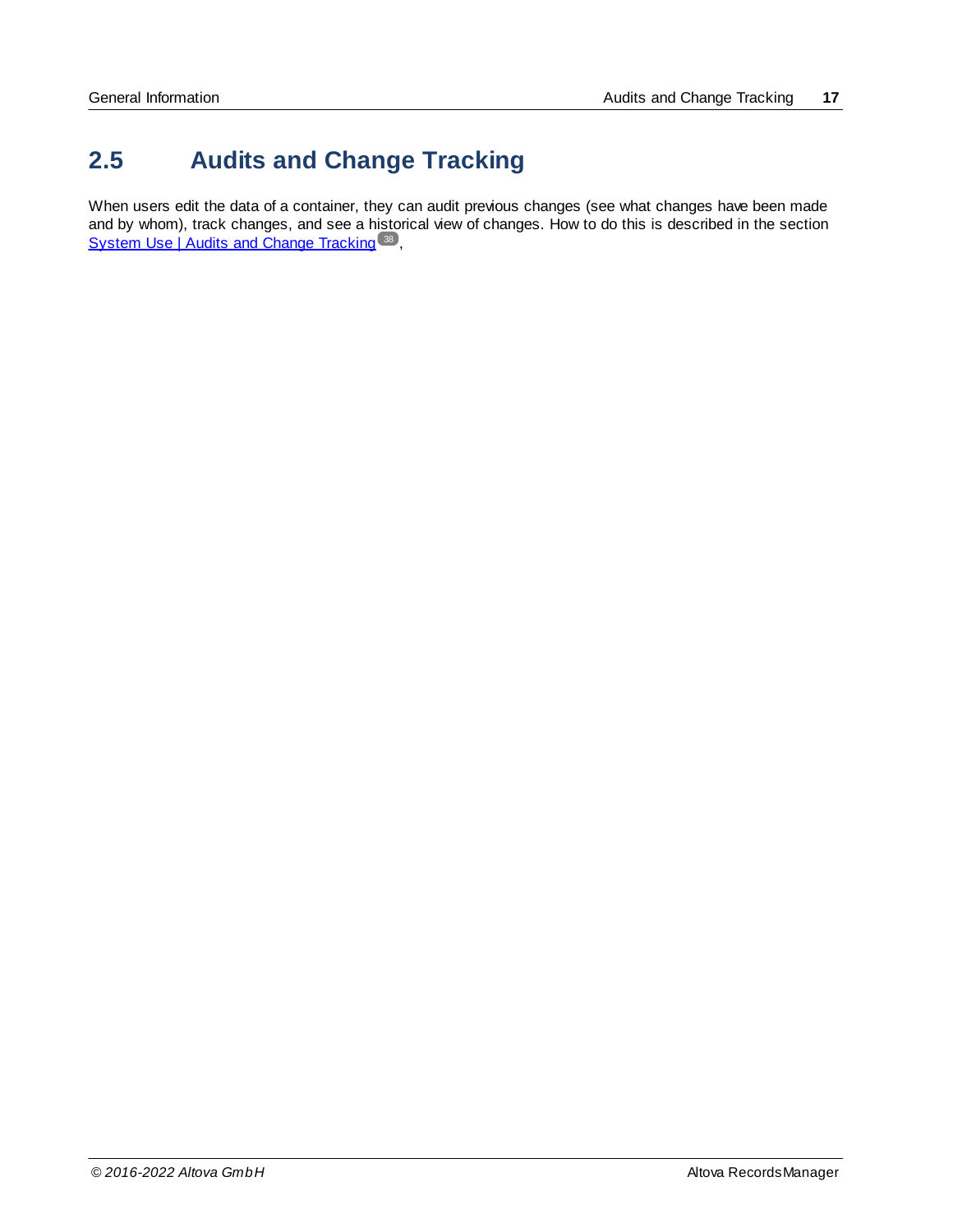# <span id="page-17-0"></span>**3 System Use**

When you open Altova RecordsManager, it will have been configured by a system administrator for use in your organization. Typically, the system administrator will be a person in your organization who has set up the app on your network for use among multiple users. If you have questions about how the app has been configured or how it works, contact your system administrator.

The app provides you with the following functionality:

- · Enter and edit data about your organization's contracts. You might have the responsibility for maintaining records of all contracts or of only a subset of contracts. Typically, multiple users would be entering and editing data about the contracts. How to enter and edit records is described in the topics [Container](#page-22-0) Page<sup>(23)</sup> and [Record](#page-30-0) Page<sup>(31)</sup>.
- ·You can **audit [changes](#page-37-0) and track changes**<sup>38</sup> made to records.
- · Create and edit reminders when significant contract dates come due (for example, a contract renewal). A reminder is used to send notifications to the appropriate persons in your organization. See the topic [Reminders](#page-41-0)<sup>42</sup>.
- · Export a container's contents (that is, its records) to XML and/or CSV files. This is described in the topic **Export [Records](#page-55-0) to XML, CSV**<sup>56</sup>.
- · Generate charts and reports about a container's records. For example, in a Contracts container, you could generate charts and reports showing the cost of contracts by contract categories, and how these have changed over a period of time.
- ·Print charts, reports, and record listings.

The subsections of this section describe the RecordsManager functionality that is available to you.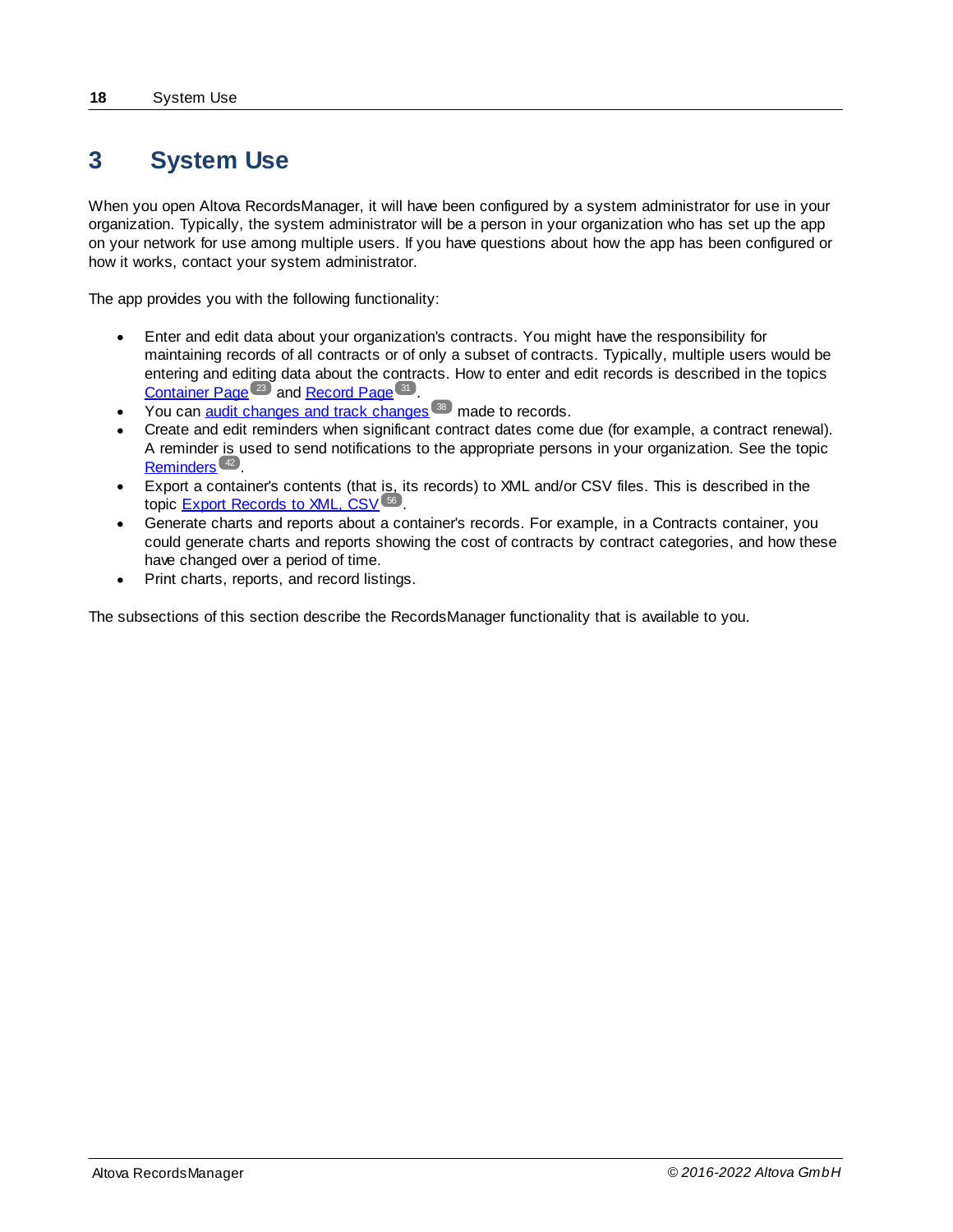# <span id="page-18-0"></span>**3.1 Quick Start: System Use**

Before you read this section and get started, we recommend that you read the General [Information](#page-5-0) 6 section, especially the section How Data Is [Stored](#page-9-0) <sup>10</sup>, which explains how the RecordsManager database is structured into the containers in which your data records will be stored. As a user of the RecordsManager app, a large part of your work will involve working with these containers. You will be adding new records and editing existing records.

The Home Page of the app serves as your navigational base. It provides access to the individual containers, within each of which you can edit the records of that container. The due reminders on the Home Page also take you to the record of a particular reminder.



# How to use the app

*Data entry*

- · From the **Home Page** select a container (i) to which you want to add records or (ii) in which you want to edit records
- · On a **Container Page**, you can view records according to the different listing possibilities available for that container
- · On a Container Page, you can search for specific records
- · On the data entry form of a record (its **Record Page**), edit the record
- · On a Record Page, you can track changes made to the record and audit the record (that is, see who made changes to the record)
- · On a Record Page, you can copy the current record to a new record
- · On a Record Page, if reminders have been enabled for that container, you can set new reminders and edit existing reminders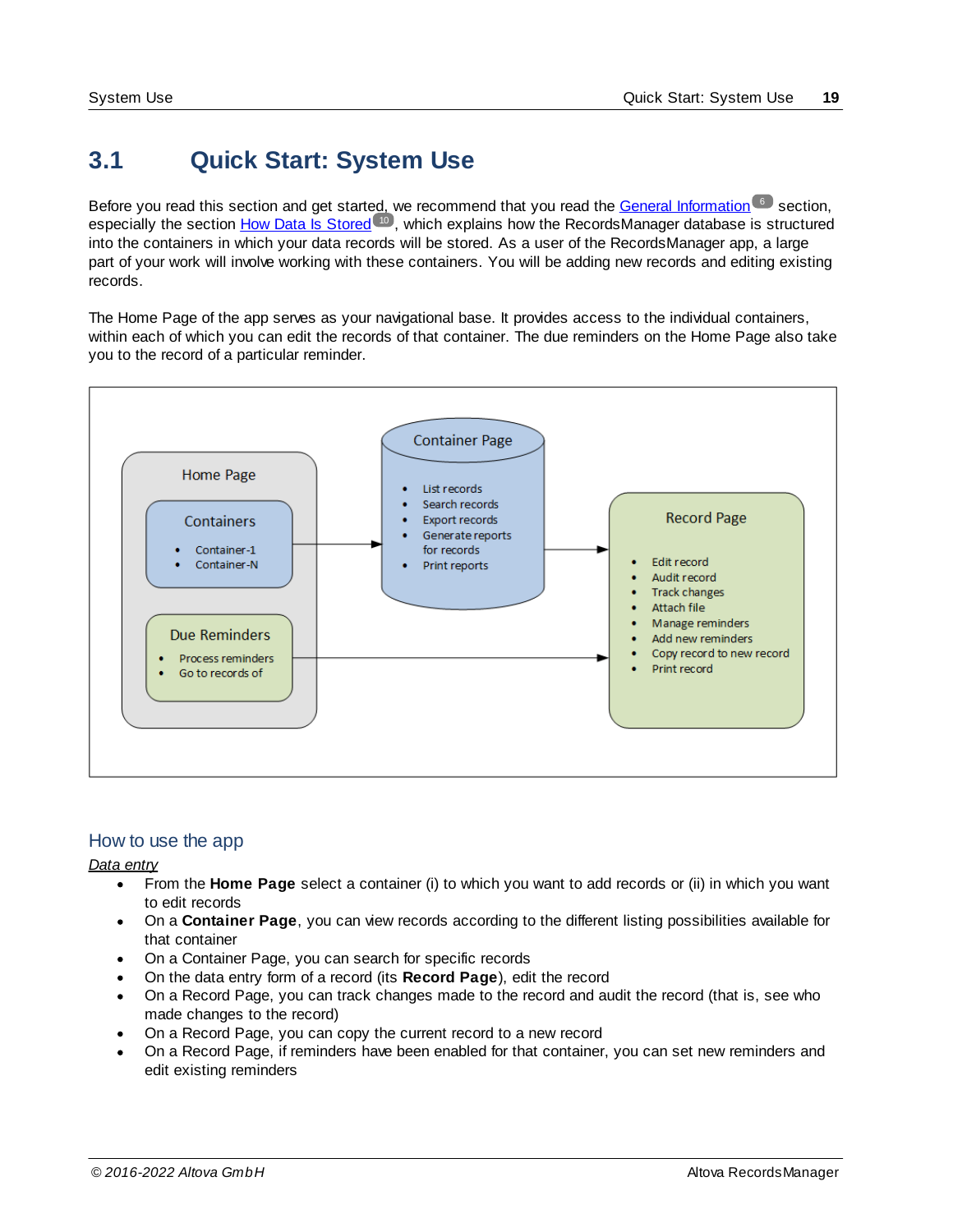#### *Data processing*

- From a Container Page, you can export the records of that container to XML and CSV data formats
- · From a Container Page, you can generate reports about the records of that container and print those reports
- ·From a Record Page, you can print the details of a record

Note: You can also work [offline](#page-61-0)<sup>62</sup>. Your changes will be synchronized automatically when you come back online.

#### <span id="page-19-0"></span>**Help**

The Help button is available on [Container](#page-22-0) Pages<sup>(23)</sup> and [Record](#page-30-0) Pages<sup>(31)</sup>. Click Help on any of these pages to open the online user manual of Altova RecordsManager in a new browser tab.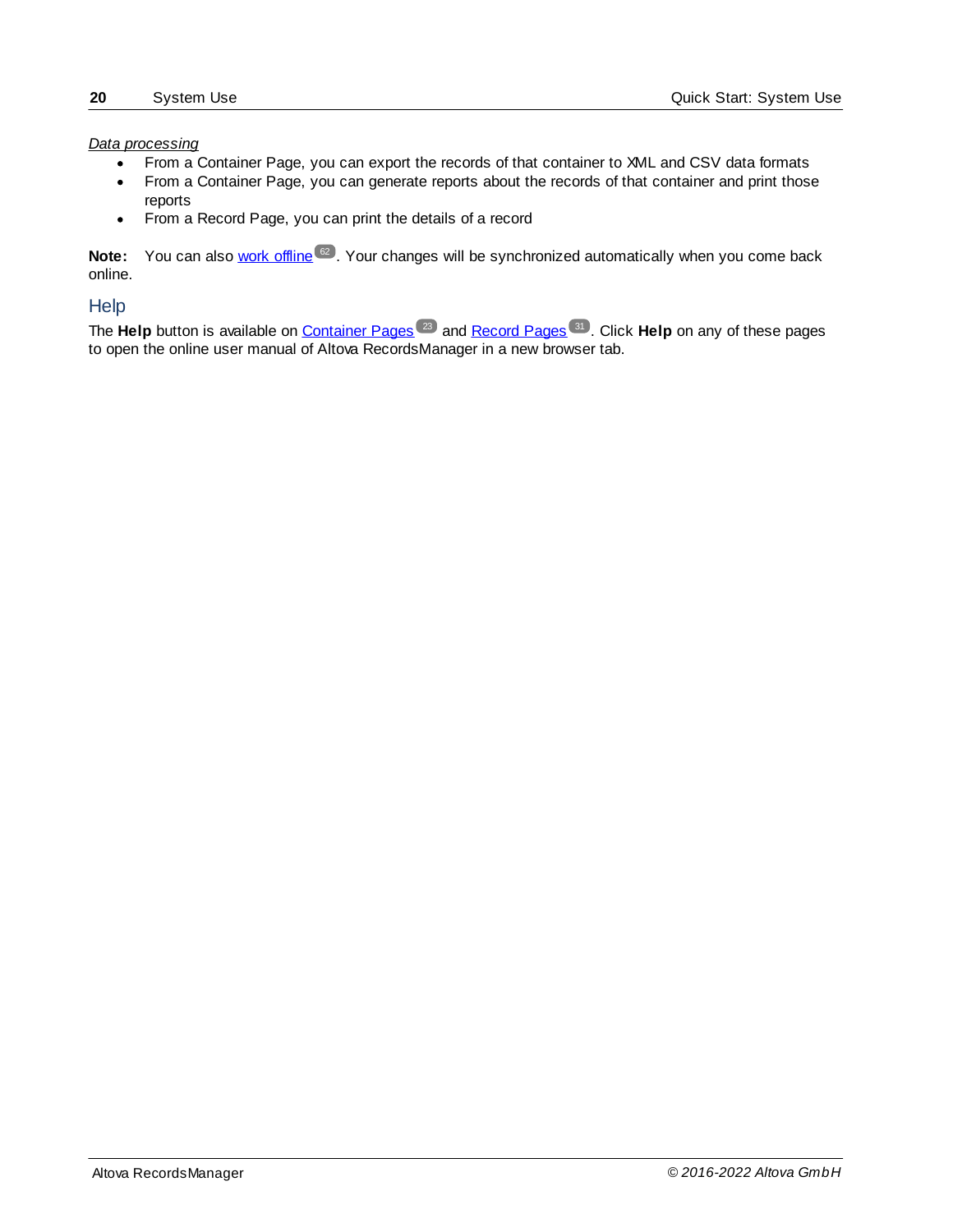# <span id="page-20-0"></span>**3.2 Home Page**

The Home Page *(screenshot below)* has two parts:

- · The upper part contains an overview of the system's databases and their respective containers. Each container displays a count of the container's records. Click a container to see its record listings and to edit records
- · The lower part shows due reminders. Each list item is the reminder of a specific record. Click a reminder to go to its record. Click **Snooze** or **Stop** (located at the left of each reminder) to, respectively, snooze or stop the reminder.

| Home                                                          | <b>ALTOVA</b>                                                  |
|---------------------------------------------------------------|----------------------------------------------------------------|
| <b>Welcome Neo!</b>                                           | 戀<br>⊛                                                         |
| <b>Contract Database</b>                                      |                                                                |
| Contracts                                                     |                                                                |
| 20 records available                                          |                                                                |
| <b>Company Database</b>                                       |                                                                |
| <b>Company Groups</b>                                         | <b>Departments</b>                                             |
| 4 records available                                           | 21 records available                                           |
| <b>Companies</b>                                              | <b>Persons</b>                                                 |
| 22 records available                                          | 19 records available                                           |
| <b>Contract reminders</b>                                     |                                                                |
| Past Due (4)                                                  |                                                                |
| $\boldsymbol{\widehat{z}}$                                    | Reminder Renewal "C2020/3119 Chestnut Telecom License Agreemen |
| <sup>8</sup> Contract" C2020/3122 Office Cleaning Contract"   |                                                                |
| Reminder Renewal "C2020/3121 Doodle Online Advertising"<br>7) |                                                                |
| Reminder Renewal "C2020/3114 Deciduous Lease"<br>σ            |                                                                |

### Navigating the app

There are two types of editing page: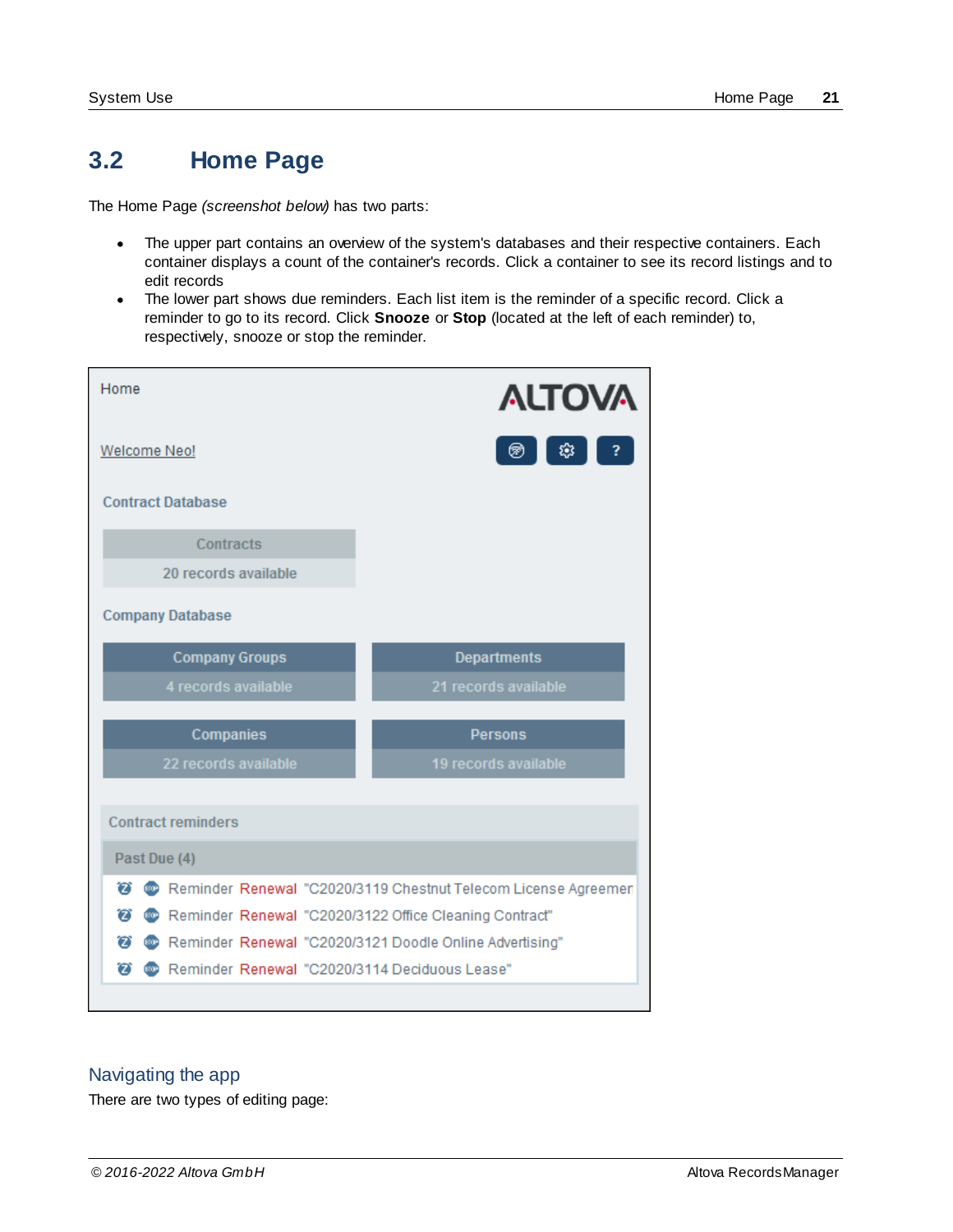- [Container](#page-22-0) Page<sup>(23)</sup>. You get to this page by clicking a container on the Home Page *(shown in the*) screenshot above). From the *[Container](#page-22-0) Page*<sup>23</sup>, you can edit existing records, add new records, generate reports and charts, and print record listings. See the respective topics for information about these features.
- [Record](#page-30-0) Page<sup>(31</sup>). This page displays the data (the fields) of a record, enabling you to edit that record's data. You get to this page by clicking a record on the [Container](#page-22-0) Page<sup>23</sup>.

The pages are arranged in the following hierarchy, and you can navigate with the help of the navigation links at the top left of the page and your browser's **Back** button.

```
Home Page > Container Page > Record Page
23 31
```
For more information about editing and viewing records, see the respective topics of the *System Use* part of the documentation.

### **Help**

The Help button is available on [Container](#page-22-0) Pages<sup>(23)</sup> and [Record](#page-30-0) Pages<sup>(31)</sup>. Click Help on any of these pages to open the online user manual of Altova RecordsManager in a new browser tab.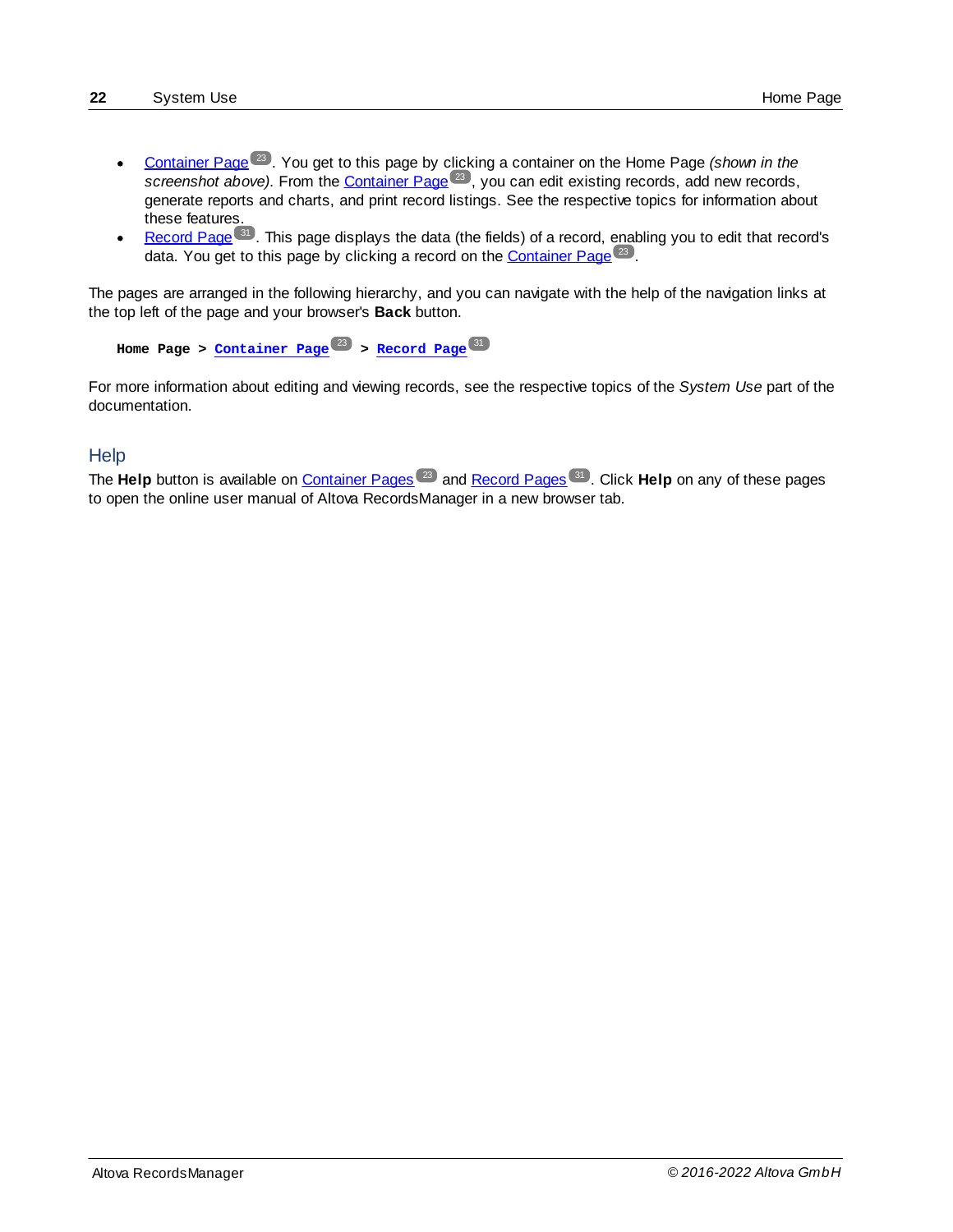# <span id="page-22-0"></span>**3.3 Container Page**

A Container Page *(screenshot below)* is accessed by clicking click that container on the [Home](#page-20-0) Page<sup>21</sup>. The Container Page displays a listing of the container's records and the functionality available for the container.

| Home   Contracts                      |                               | <b>ALTOVA</b> |
|---------------------------------------|-------------------------------|---------------|
| <b>Contract Database</b>              | 涌<br>戀<br>o.<br>☞<br>⊛        |               |
| <b>Contracts</b>                      |                               |               |
| 19 records                            |                               |               |
|                                       |                               | New Contract  |
| View                                  | Contracts by Status           |               |
| Search<br>All                         | <b>Detailed</b><br>Predefined | Jump to       |
| <b>TITI F</b><br>tID                  | <b>CATEGORIES</b>             |               |
| Active $(16)$                         |                               |               |
| <b>Canceled/Terminated (1)</b>        |                               |               |
| C2020/3118 Pineable Software Purchase | Sales Agreement               |               |
| $\nabla$ Expired (1)                  |                               |               |
| C2020/3123 Sycamore Cleaning Contract | Operations                    |               |
| $\nabla$ Pending (1)                  |                               |               |
| C2020/3115 PBP                        | <b>Partner Agreement</b>      |               |
|                                       |                               |               |

# Container records

The central feature of the Container Page is its listing of the container's records. If your system administrator has created multiple listing options for this container, then you will be able to select which one to use. The listings will have descriptive names to enable you to choose. For example, in the screenshot above, the selected listing option is *Contracts by Status*. Lists will be different from each other in one or more of the following ways: (i) they have different layouts; (ii) they show different record fields; (ii) they restrict the number of records shown (for example, show only US companies).

# Container functionality

The Container Page provides the following functionality: most of which are available via the icons at top right: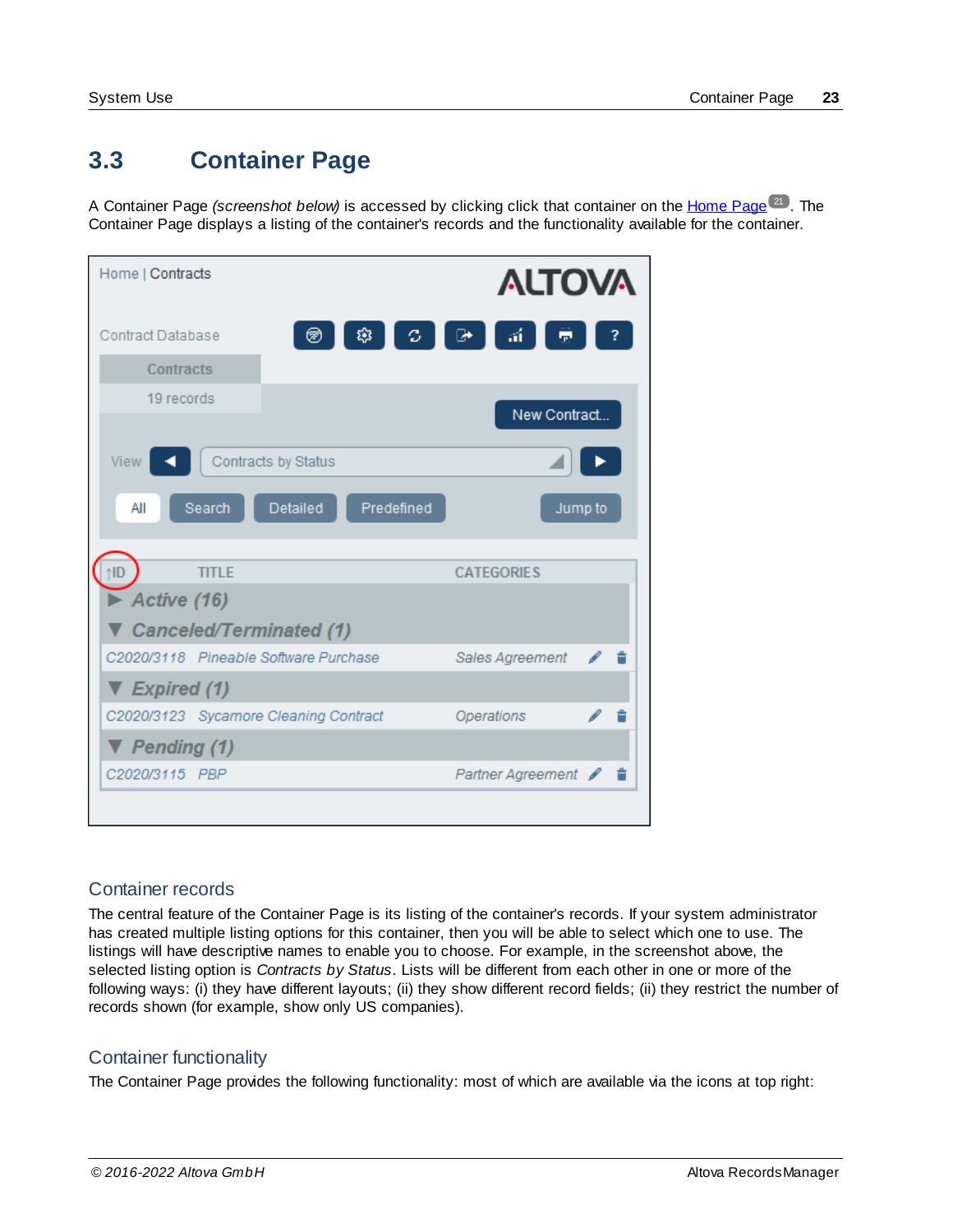- · In the *View* combo box, select a list from the available viewing lists. You can switch between lists at any time.
- · To add a new record, click **New <Container>**. For information about data entry, see the topic [Record](#page-30-0) [Page](#page-30-0)<sup>31</sup>.
- · To edit an existing record, click that container's **Edit** icon. For a description of how to edit records, see the topic **[Record](#page-30-0) Page<sup>31</sup>**.
- ·To delete a record, click its **Bin** icon.
- · If alphabetic sorting on a column is possible, such columns are indicated with a vertical arrow *(circled in red above)*. The arrow direction indicates the current sorting order (up = ascending; down = descending). Click the arrow to sort in the opposite order.
- ·To search for specific records, select the Search check box. See [Searches](#page-46-0)<sup>(47)</sup> for details.
- ·To jump to a specific record. See [Jump](#page-51-0) To <sup>52</sup> for details.
- ·[Export](#page-55-0) the records of the container in CSV and XML formats. See **Export to XML, CSV**<sup>56</sup> for details.
- ·[Generate](#page-58-0) reports<sup>59</sup> about the container's records and print these reports.
- ·**[Print](#page-60-0)<sup>61</sup>** the currently selected listing. See the section **Print to PDF** <sup>61</sup> for details.

| ⊗  | Offline Mode <sup>62</sup>                    |
|----|-----------------------------------------------|
| Ó. | Customize Appearance <sup>25</sup>            |
| c  | Refresh <sup>64</sup>                         |
| ÷  | <b>Export Records to XML/CSV<sup>56</sup></b> |
| .ú | <b>Show Report</b> <sup>59</sup>              |
| 忈  | <b>Print to PDF<sup>61</sup></b>              |
|    | <b>Help</b>                                   |

#### *Icons of the Container Page*

### **Help**

The Help button is available on [Container](#page-22-0) Pages<sup>(23)</sup> and [Record](#page-30-0) Pages<sup>(31)</sup>. Click Help on any of these pages to open the online user manual of Altova RecordsManager in a new browser tab.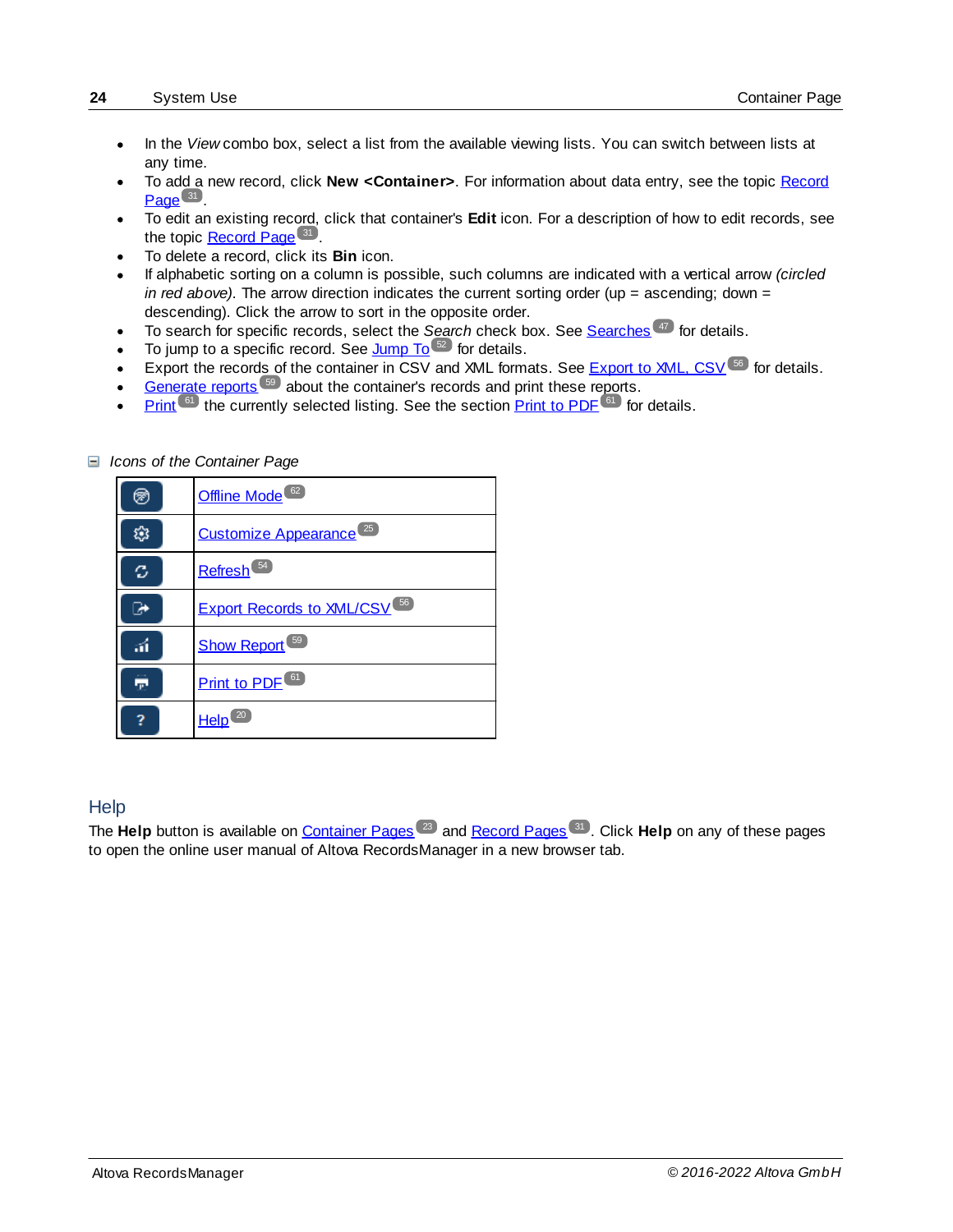# <span id="page-24-0"></span>**3.4 Customize Appearance**

The default appearance of the user interface is determined by the color theme and variation settings that your system administrator has chosen. You, as the user, can change the appearance of the app by clicking the **Customize Appearance** button on the [Home](#page-20-0) Page<sup>(21)</sup> or any [Container](#page-22-0) Page<sup>(23)</sup>.

- ⊛ [Offline](#page-61-0) Mode<sup>62</sup> 戀 Customize [Appearance](#page-24-0)<sup>(25)</sup> c, [Refresh](#page-53-0)<sup>54</sup> ☞ **Export Records to [XML/CSV](#page-55-0)**<sup>56</sup> Show [Report](#page-58-0)<sup>59</sup> áÍ 륫 **[Print](#page-60-0) to PDF**<sup>61</sup>  $\overline{\mathbf{?}}$ [Help](#page-19-0)<sup>20</sup>
- *Icons of the Container Page*

On clicking **Customize Appearance**, the settings shown in the screenshot below appear.

| Home   Companies |                                             | <b>ALTOVA</b> |
|------------------|---------------------------------------------|---------------|
|                  | Customize the visual appearance of your app | <b>Close</b>  |
| <b>Theme</b>     | Clouds                                      |               |
| Variation        | Cirrus                                      |               |
| <b>Text size</b> | Admin choice                                |               |
|                  |                                             |               |

- · In the *Theme* combo box, select the theme that you want. This theme will apply to the entire app and all repositories.
- The *Variation* combo box is displayed only on **[Container](#page-22-0) Pages**<sup>(23)</sup> (and not on the [Home](#page-20-0) Page<sup>(21)</sup>). It displays the variations of the currently selected app-wide theme and enables you to select a different variation for each repository. When a variation is selected for a container, it will be applied to the repository that holds the container—which means to all the containers in that repository, but not to containers in other repositories. Note that, if you change the **theme** on a **[Container](#page-22-0) Page<sup>(23)</sup>, then the** theme change will apply across all repositories.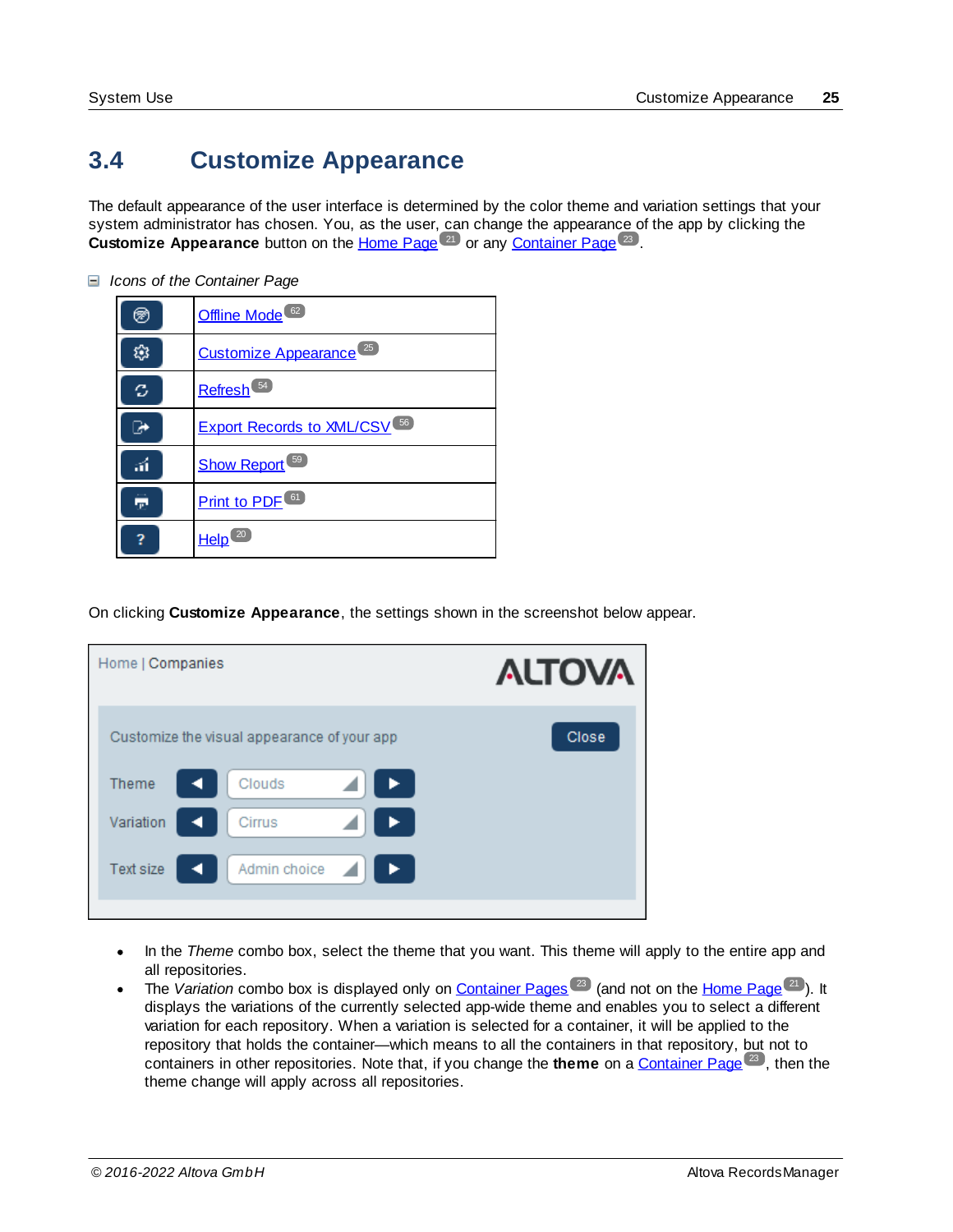· The text size of labels and values will, by default, be displayed in the sizes defined by your system administrator. You can change both sizes at once in the *Text Size* combo box *(see screenshot above)*, with available choices being sizes relative to the admin-defined sizes.

Changes made here will be applied immediately. They will apply till either (i) you make another change, or (ii) your administrator changes a default selection. Note that the theme applies to the entire app, whereas variations can be set separately for each repository.

Click here for samples of available themes

#### *Camouflage*

| Select overall appearance of the whole app |            |                      |  |
|--------------------------------------------|------------|----------------------|--|
| Color theme<br>$\blacksquare$              | Camouflage |                      |  |
| Preview                                    |            |                      |  |
| <b>Star</b>                                |            |                      |  |
| Sun                                        |            |                      |  |
| Planet Distance million km                 |            |                      |  |
| Mercury                                    | 58         |                      |  |
| <b>Venus</b>                               | 108        |                      |  |
| Earth                                      | 149        |                      |  |
|                                            |            |                      |  |
| Cancel                                     |            | <b>Save Settings</b> |  |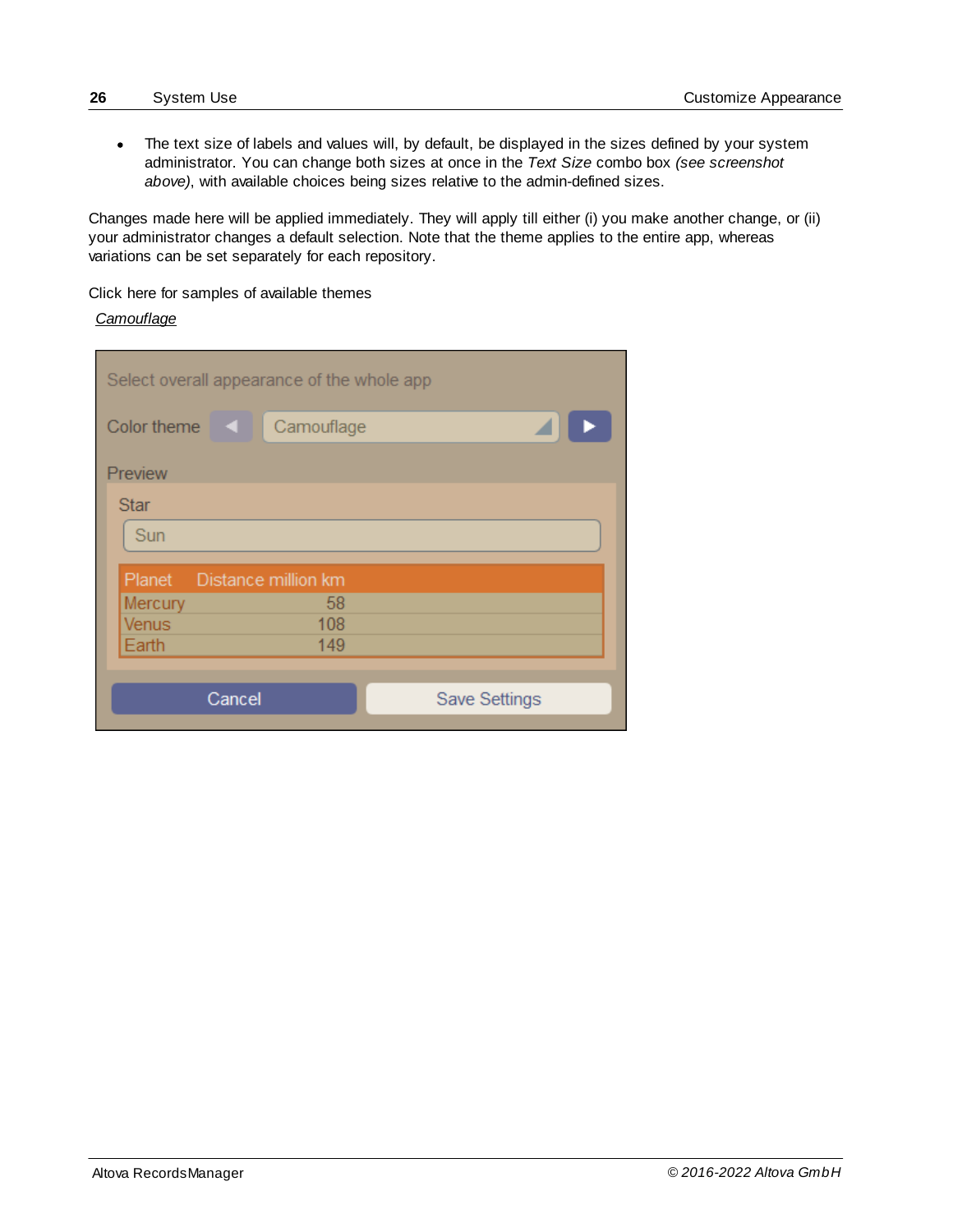# *Clouds*

| Select overall appearance of the whole app |                            |               |  |
|--------------------------------------------|----------------------------|---------------|--|
| Color theme                                | <b>Ky</b><br>Clouds        |               |  |
| Preview                                    |                            |               |  |
| <b>Star</b>                                |                            |               |  |
| Sun                                        |                            |               |  |
|                                            | Planet Distance million km |               |  |
| Mercury                                    | 58                         |               |  |
| <b>Venus</b>                               | 108                        |               |  |
| Earth                                      | 149                        |               |  |
|                                            |                            |               |  |
|                                            | Cancel                     | Save Settings |  |
|                                            |                            |               |  |

#### *Desert*

| Select overall appearance of the whole app |        |                      |  |
|--------------------------------------------|--------|----------------------|--|
| Color theme                                | Desert |                      |  |
| Preview                                    |        |                      |  |
| <b>Star</b>                                |        |                      |  |
| Sun                                        |        |                      |  |
| Planet Distance million km                 |        |                      |  |
| Mercury                                    | 58     |                      |  |
| Venus                                      | 108    |                      |  |
| Earth                                      | 149    |                      |  |
|                                            |        |                      |  |
| Cancel                                     |        | <b>Save Settings</b> |  |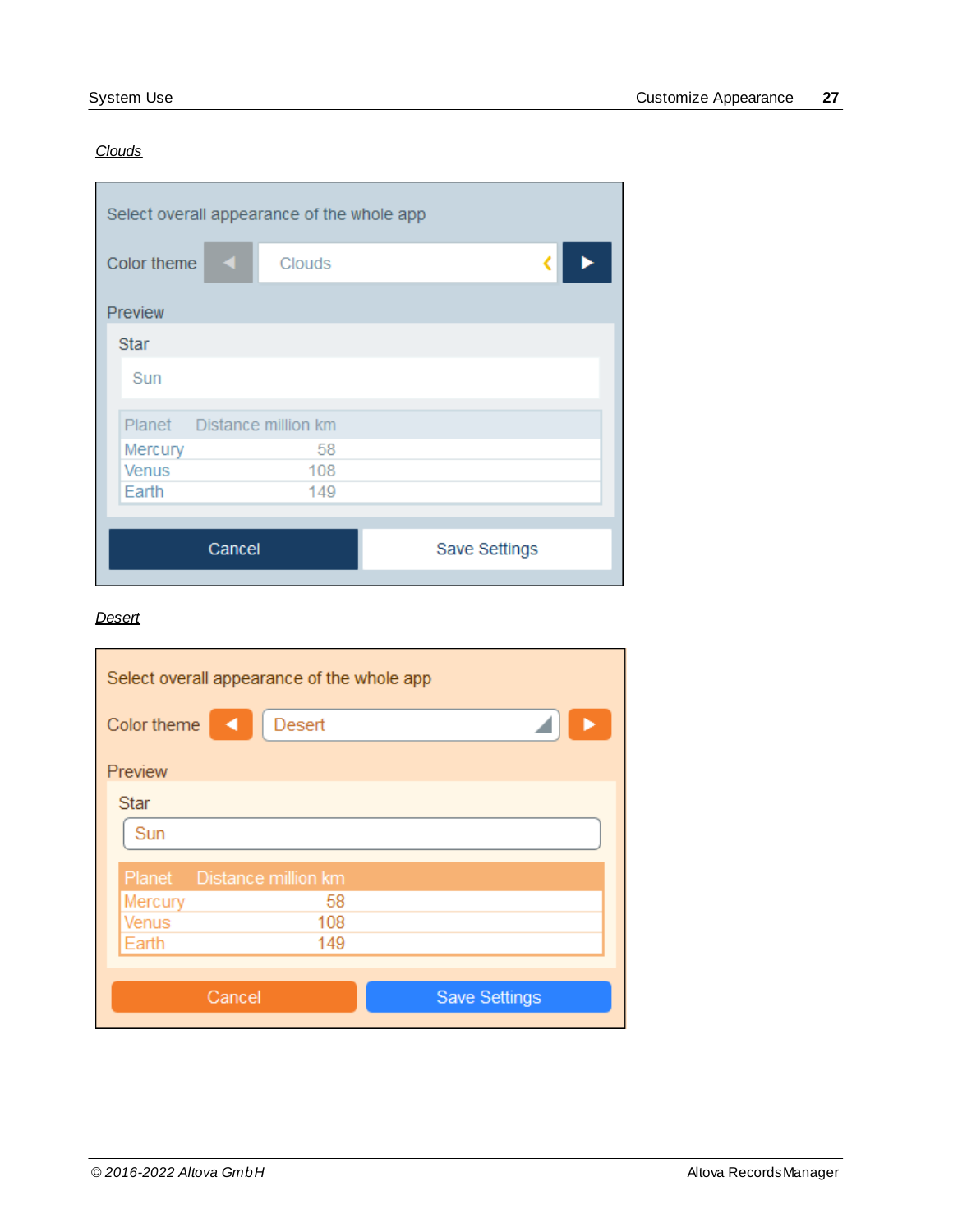# *Forest*

| Select overall appearance of the whole app |        |               |  |
|--------------------------------------------|--------|---------------|--|
| Color theme                                | Forest |               |  |
| Preview<br><b>Star</b>                     |        |               |  |
| Sun                                        |        |               |  |
| Planet Distance million km                 |        |               |  |
| Mercury                                    | 58     |               |  |
| <b>Venus</b>                               | 108    |               |  |
| Earth                                      | 149    |               |  |
|                                            |        |               |  |
| Cancel                                     |        | Save Settings |  |
|                                            |        |               |  |

#### *Full Moon*

| Select overall appearance of the whole app |                     |                      |  |
|--------------------------------------------|---------------------|----------------------|--|
| Color theme                                | Full Moon           |                      |  |
| Preview                                    |                     |                      |  |
| Star                                       |                     |                      |  |
| Sun                                        |                     |                      |  |
| Planet                                     | Distance million km |                      |  |
| Mercury                                    | 58                  |                      |  |
| <b>Venus</b>                               | 108                 |                      |  |
| Earth                                      | 149                 |                      |  |
|                                            |                     |                      |  |
|                                            | Cancel              | <b>Save Settings</b> |  |
|                                            |                     |                      |  |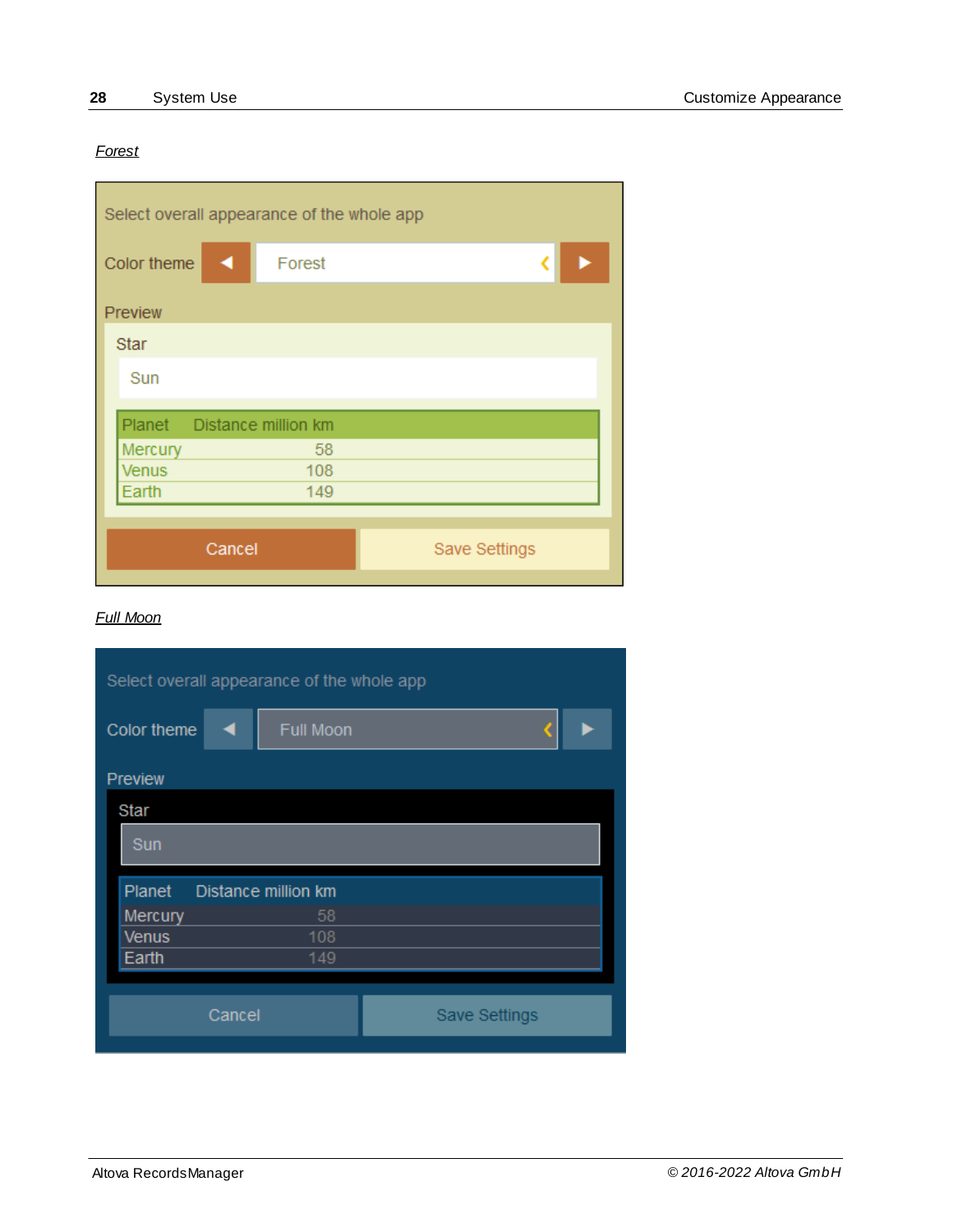# *Halloween*

| Select overall appearance of the whole app |                     |                      |  |
|--------------------------------------------|---------------------|----------------------|--|
| Color theme                                | Halloween           |                      |  |
| Preview                                    |                     |                      |  |
| <b>Star</b>                                |                     |                      |  |
| Sun                                        |                     |                      |  |
| Planet                                     | Distance million km |                      |  |
| Mercury                                    | 58                  |                      |  |
| Venus                                      | 108                 |                      |  |
| Earth                                      | 149                 |                      |  |
|                                            |                     |                      |  |
| Cancel                                     |                     | <b>Save Settings</b> |  |

### *Ocean*

| Select overall appearance of the whole app |       |                      |  |
|--------------------------------------------|-------|----------------------|--|
| Color theme                                | Ocean |                      |  |
| Preview                                    |       |                      |  |
| <b>Star</b>                                |       |                      |  |
| Sun                                        |       |                      |  |
| Planet Distance million km                 |       |                      |  |
| Mercury                                    | 58    |                      |  |
| <b>Venus</b>                               | 108   |                      |  |
| Earth                                      | 149   |                      |  |
|                                            |       |                      |  |
| Cancel                                     |       | <b>Save Settings</b> |  |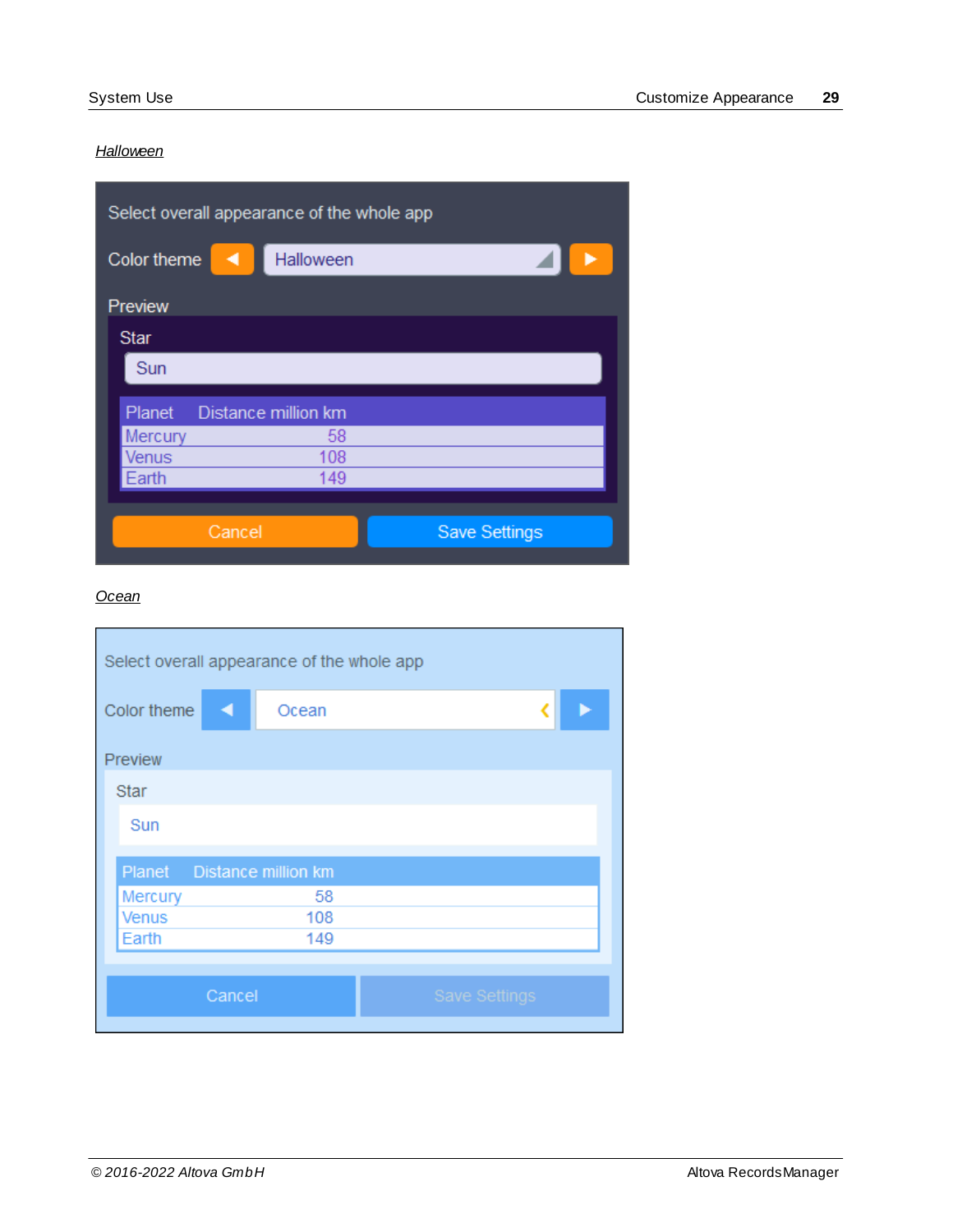# *Polar Night*

| Select overall appearance of the whole app |                     |                      |  |  |
|--------------------------------------------|---------------------|----------------------|--|--|
| Color theme<br>◀                           | <b>Polar Night</b>  |                      |  |  |
| Preview                                    |                     |                      |  |  |
| <b>Star</b>                                |                     |                      |  |  |
| Sun                                        |                     |                      |  |  |
| Planet                                     | Distance million km |                      |  |  |
| Mercury                                    | 58                  |                      |  |  |
| <b>Venus</b>                               | 108                 |                      |  |  |
| Earth                                      | 149                 |                      |  |  |
|                                            |                     |                      |  |  |
| Cancel                                     |                     | <b>Save Settings</b> |  |  |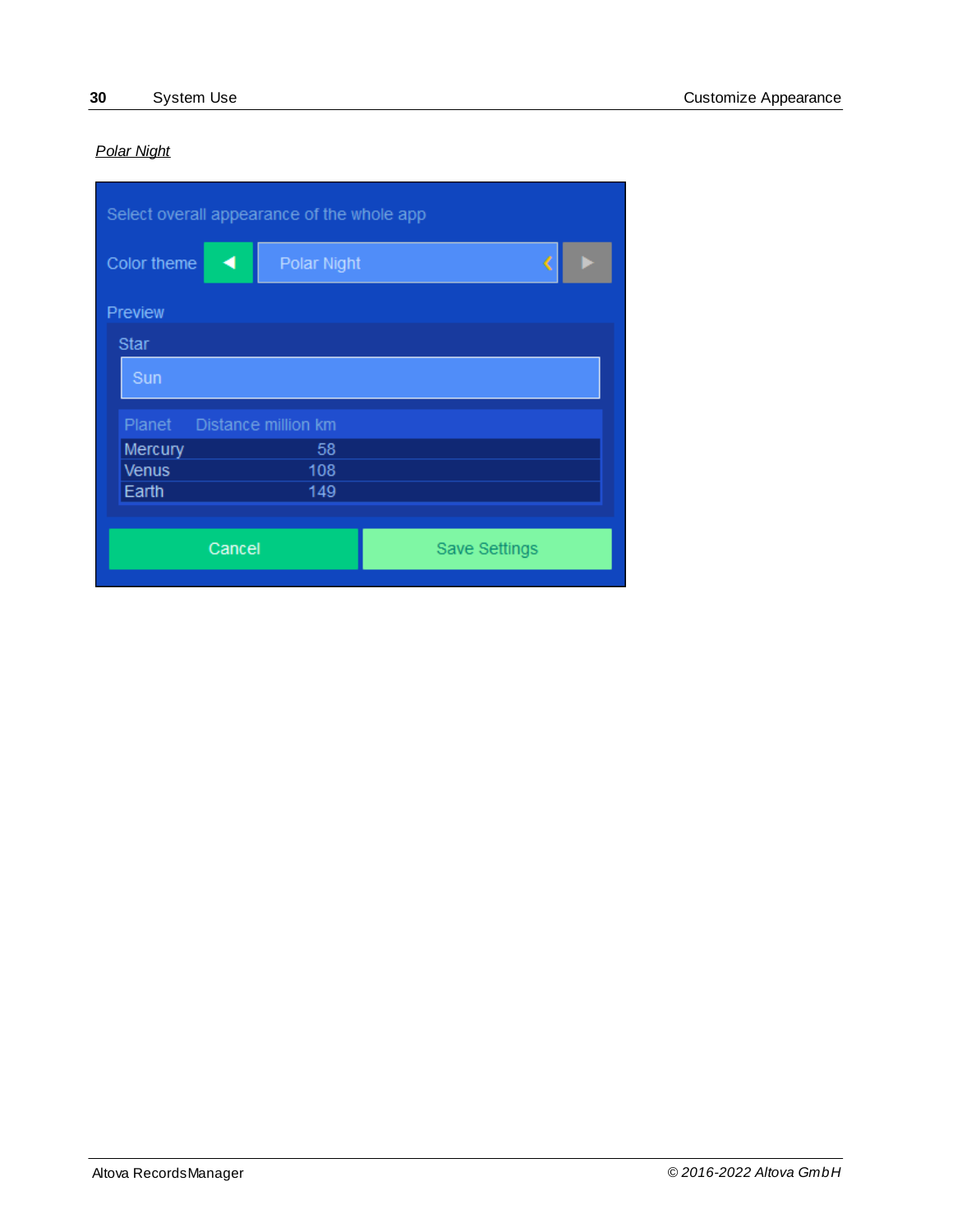# <span id="page-30-0"></span>**3.5 Record Page**

The Record Page *(screenshot below)* displays the data of a single record of a container. You can select different data entry forms to view and edit the record's data in different layouts. Note that different data entry forms not only have different layouts, but could also show or hide different fields.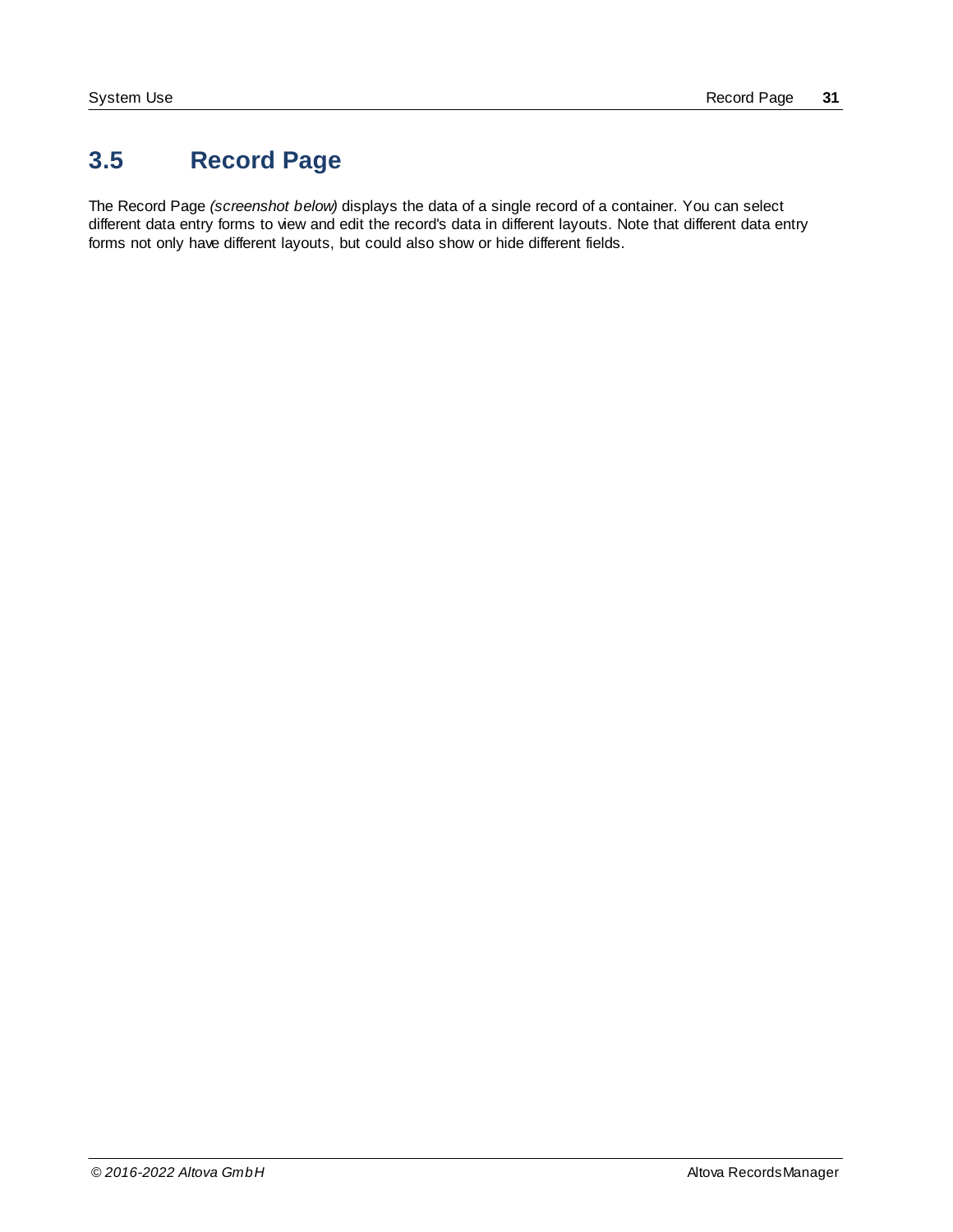| Home   Contracts   Edit                         |                                 |                       |               | <b>ALTOVA</b> |  |
|-------------------------------------------------|---------------------------------|-----------------------|---------------|---------------|--|
| <b>Contract Database</b>                        |                                 | D                     | 齳<br>$\Omega$ | ÷             |  |
| <b>Contracts</b>                                |                                 |                       |               |               |  |
| View<br>Cancel<br>44                            | Legal Entry Form                | Changes               | Save          |               |  |
| ID                                              | <b>TITLE</b>                    |                       |               |               |  |
| C2020/3122                                      | <b>Office Cleaning Contract</b> |                       |               |               |  |
| ▼ Contracting Party                             |                                 |                       |               |               |  |
| <b>CONTRACTING PARTY</b>                        |                                 |                       |               |               |  |
| American Hornbeam                               |                                 |                       |               | $^{\circ}$    |  |
| <b>CONTRACTING DEPARTMENT</b>                   |                                 |                       |               |               |  |
| Type, Status, Categories, Signee<br><b>TYPE</b> |                                 |                       |               |               |  |
| <b>Service Contract</b>                         |                                 |                       |               |               |  |
| <b>STATUS</b>                                   |                                 | <b>PROCESS STATUS</b> |               |               |  |
| Active                                          |                                 |                       |               |               |  |
| <b>CATEGORIES</b>                               |                                 |                       |               |               |  |
| Operations                                      |                                 |                       |               |               |  |
| <b>SIGNEE</b>                                   |                                 |                       |               |               |  |
| <b>Elizabeth Jones</b>                          |                                 |                       |               |               |  |
| \$ AMOUNT                                       |                                 |                       |               |               |  |
| \$2,100                                         |                                 |                       |               |               |  |
| <b>Description and comments</b>                 |                                 |                       |               |               |  |

The following points describe the main features of record pages:

·A new [record](#page-32-0)  $^{\omega}$  can be created for a container by going to the [Container](#page-22-0) Page <sup>23</sup> and clicking **New <ContainerName>**. This brings up the Record Page.  $33$  can be created for a container by going to the Container Bags  $^{23}$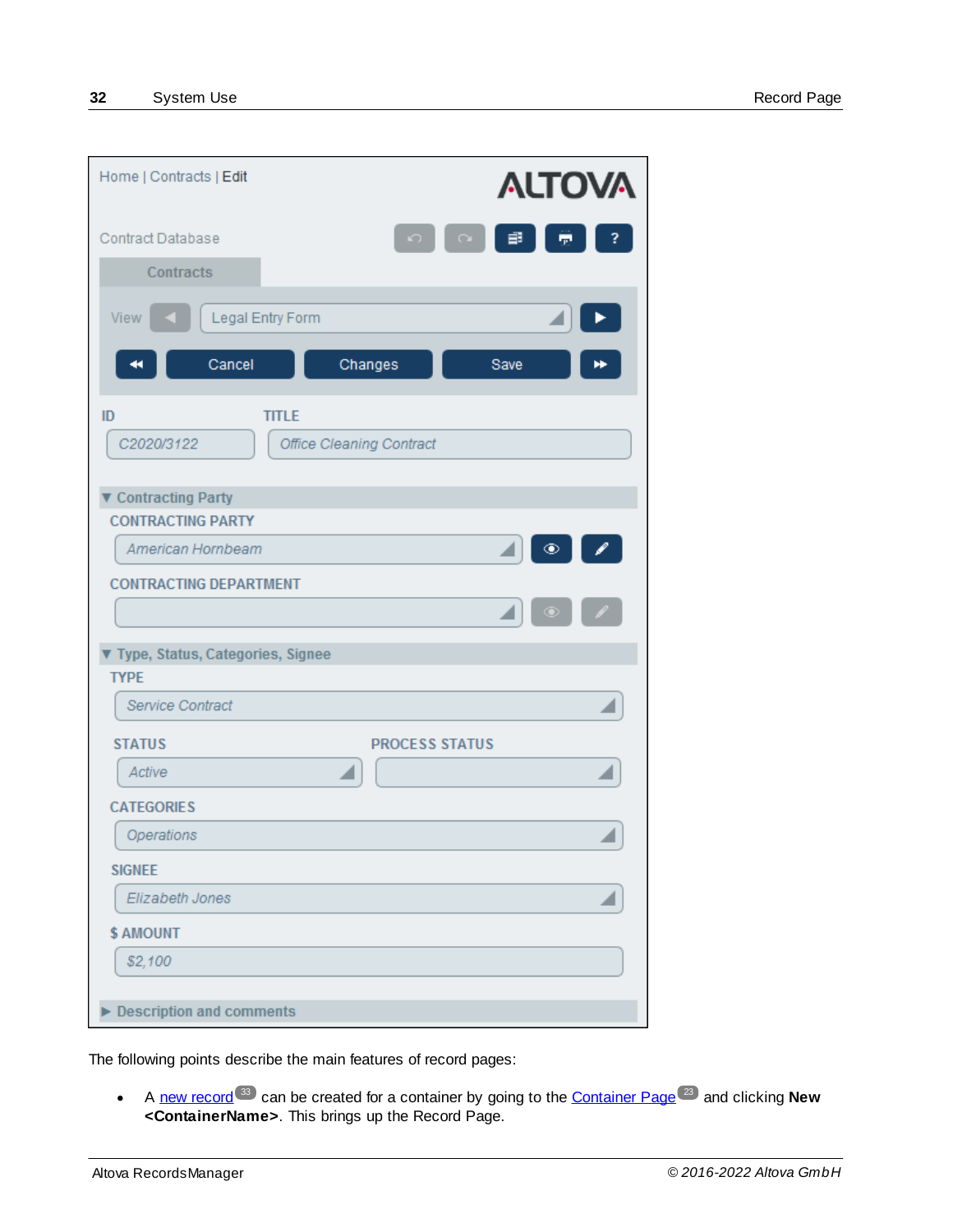- ·If templates have been defined for the container, you will be given the option of [selecting](#page-32-0) a template 33 instead of starting with a blank record.
- A Record Page essentially displays a [data-entry](#page-33-0) form <sup>34</sup>. If multiple data-entry forms have been defined for the container, then you can switch data-entry forms at any time during editing of the record.
- ·Your system administrator might have divided long data-entry forms into [sections](#page-34-0) for ease of [navigation](#page-34-0)<sup>35</sup>.
- ·Every record can be viewed in Changes Mode, where [changes](#page-37-0) can be tracked and audited 38.

The sub-sections of this section describe these features in detail.

#### **Help**

The Help button is available on [Container](#page-22-0) Pages<sup>(23)</sup> and [Record](#page-30-0) Pages<sup>(31)</sup>. Click Help on any of these pages to open the online user manual of Altova RecordsManager in a new browser tab.

# <span id="page-32-0"></span>**3.5.1 New Records and Templates**

#### Creating new records

To create a new record in a container, do the following:

1. Go to the [Container](#page-22-0) Page<sup>(23)</sup> of the relevant container. The existing records of the container will be displayed *(screenshot below)*.

| Home   Contracts                                                     |            |               | <b>ALTOVA</b> |
|----------------------------------------------------------------------|------------|---------------|---------------|
| ⊛<br><b>Contract Database</b>                                        | 戀<br>C.    | áĹ,<br>☞      | ē             |
| Contracts                                                            |            |               |               |
| 19 records                                                           |            |               | New Contract  |
| View<br>Contracts alphabetically<br>Search<br><b>Detailed</b><br>All | Predefined |               | Jump to       |
| <b>TITLE</b>                                                         | ID         | <b>STATUS</b> |               |
| AWS Policies & Permissions - Identity & C2020/3127                   |            | Active        |               |
| <b>Balsam</b> contract                                               | C2022/7    | Active        |               |
| Chestnut Telecom License Agreement C2020/3119                        |            | Active        |               |

2. To create a new record, click **New <Container>** (*red rectangle above*). The container's data-entry form appears, and you can enter data for the record.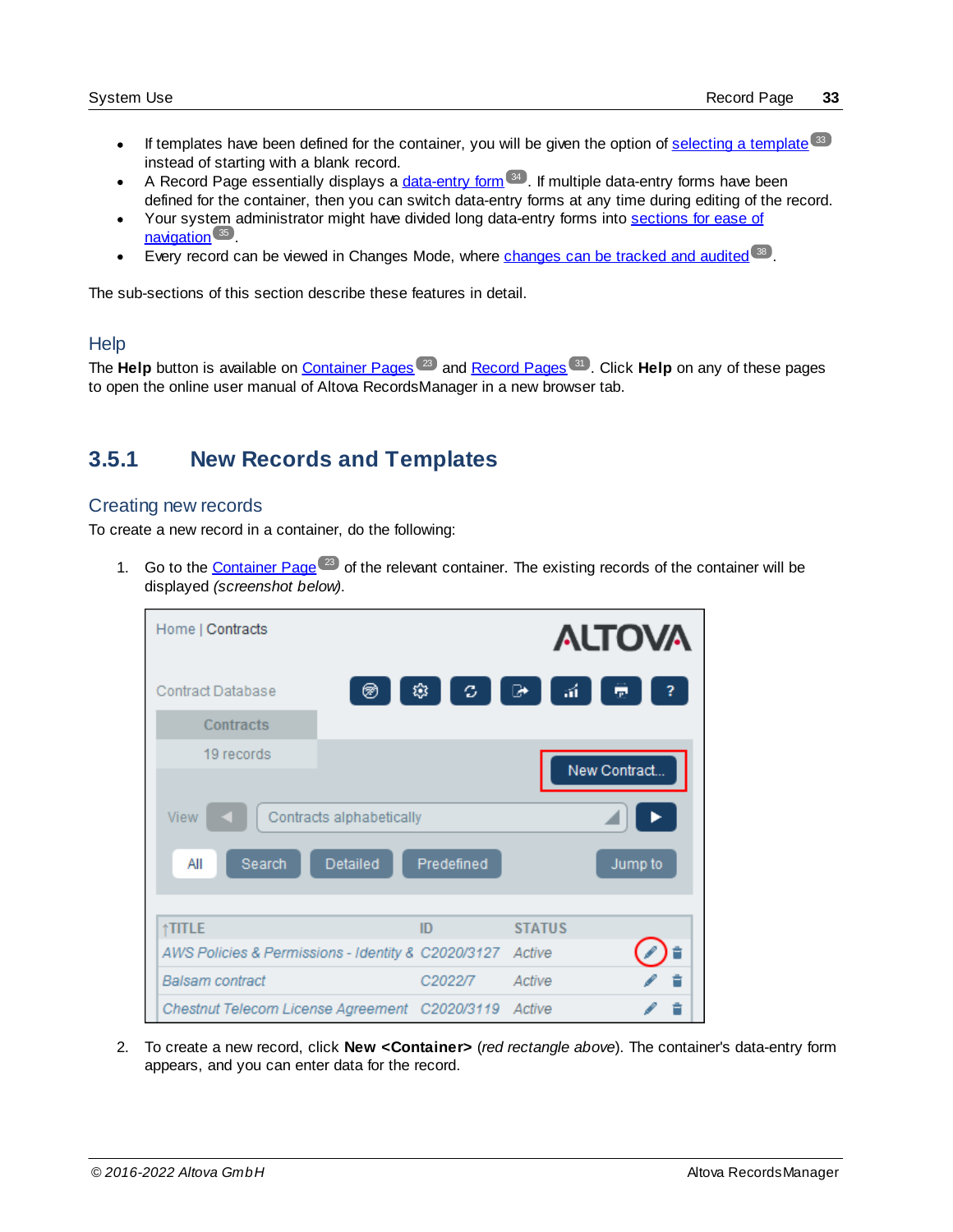**Note:** To edit an existing record, click the record's **Edit** icon (*red circle above*). The record's data will be displayed in a data-entry form and can be edited.

# **Templates**

Some containers might have templates defined for them. A template is a new record in which some fields are pre-filled with data to save you work. When you create a new record in a container that has one or more templates defined, you can choose to use one of these templates or to start with a blank record. If you use a template, you can edit any of the pre-filled fields at any time.

On a **[Container](#page-22-0) Page<sup>(23)</sup>, when you click New <ContainerName>** to create a new record in that container, you are presented, if templates have been defined for this container, with a form to select a template. For example, in the screenshot below, the user is creating a new record in the *Contracts* container, and is presented with five entry form options: four templates and a blank record. If you are given such a choice of templates, select the option you want, and click **OK**. The data-entry form appears.

| New Contract              |    |
|---------------------------|----|
| Start with blank record   |    |
| <b>IT Contracts</b>       |    |
| <b>Partner Contracts</b>  |    |
| <b>Rental Contracts</b>   |    |
| <b>Reseller Contracts</b> |    |
|                           |    |
|                           |    |
| Cancel                    | OK |

**Note:** If no template has been defined for a container, then the choice described above is not given to you and the data-entry form appears directly after you click **New <ContainerName>**.

# <span id="page-33-0"></span>**3.5.2 Data-Entry Forms**

A container's data-entry form appears when you either create a new record or edit an existing record.

If multiple data-entry forms have been defined for a container, then these will be available in the *View* combo box (*see screenshot below*). Select the form you want to work with. Each form provides a different layout for data entry, so you can change forms at any time. But be sure to save your data before changing forms. In the screenshot below, for example, *Legal Entry Form* might provide a layout that displays basic legal information; whereas *Paralegal Entry Form* might show specific fields related to auxiliary legal matters.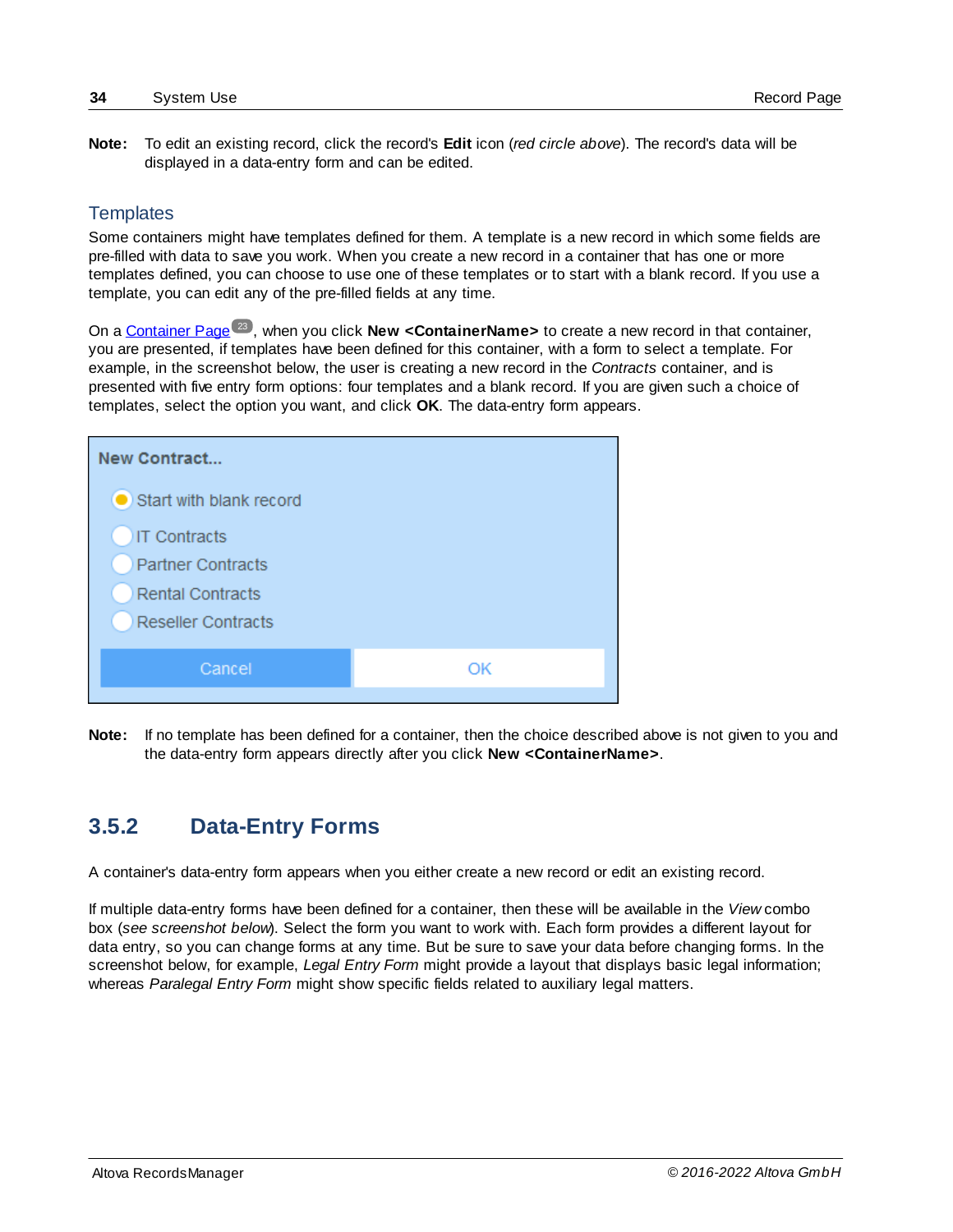| Home   Contracts   Edit  |                      |       | <b>ALTOVA</b> |       |      |
|--------------------------|----------------------|-------|---------------|-------|------|
| <b>Contract Database</b> | $\Omega$             | 1 Q 1 | ∎             | - 壹 - | $-2$ |
| Contracts                |                      |       |               |       |      |
| <b>View</b><br>K.        | Legal Entry Form     |       |               |       |      |
|                          | Legal Entry Form     |       |               |       |      |
| ID                       | My contract form     |       |               |       |      |
| C2020/3121               | Paralegal Entry Form |       |               |       |      |

**Note:** If only one data-entry form has been defined for a container, then that form is displayed directly and the *Select View* combo box does not appear.

For information about editing a record, see the next topic, *[Editing](#page-36-0) Data*<sup>37</sup>.

# <span id="page-34-0"></span>**3.5.3 Sections**

Your data-entry form might be designed as a single page or might be divided into sections *(see screenshots below)*. The following possibilities exist:

- ·Single page
- · Single page divided into sections (each of which may initially be open or closed, independent of each other)
- $\bullet$ Sections (open or closed) that appear one after another (not on a single page)

The screenshot below shows the first three sections of a data-entry form, where all sections are on the same page. The first three section names are: (i) *Contract Header*, (ii) *Contracting Party*, (iii) *Type, Status, Categories, Signee*. When the form is initially displayed, the first and third sections are open, while the second is closed. To open/close a section, click the arrow to the left of its name.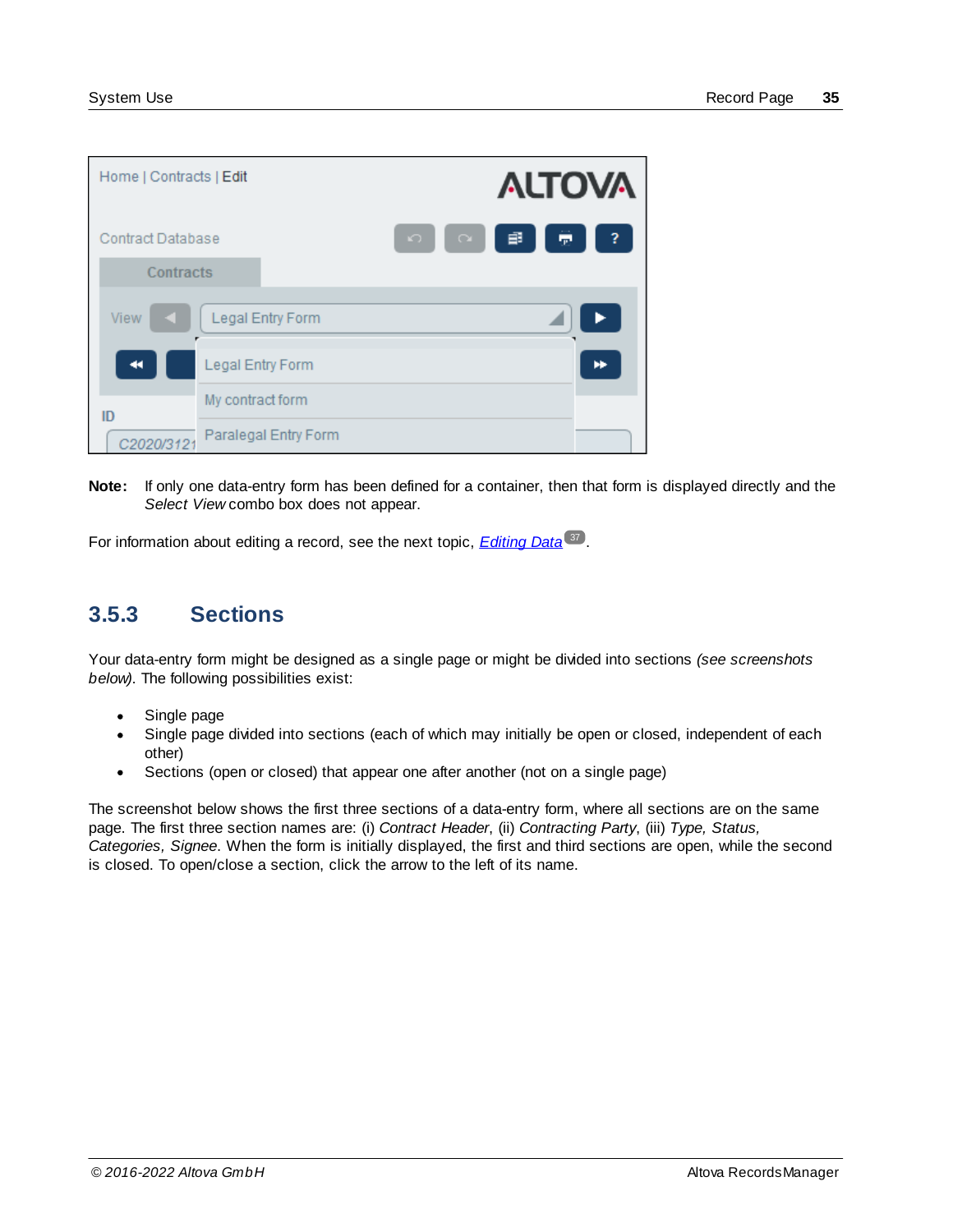| Home   Contracts   Edit          |                                 |                      |     |
|----------------------------------|---------------------------------|----------------------|-----|
| <b>Contract Database</b>         |                                 | $\sqrt{2}$<br>$\sim$ | rp. |
| <b>Contracts</b>                 |                                 |                      |     |
| <b>View</b><br>м                 | <b>Legal Entry Form</b>         |                      |     |
| Cancel<br>∢                      | Changes                         | Save                 | D   |
| <b>Contract Header</b>           |                                 |                      |     |
| ID                               | <b>Title</b>                    |                      |     |
| C2020/3122                       | <b>Office Cleaning Contract</b> |                      |     |
|                                  |                                 |                      |     |
| <b>Contracting Party</b>         |                                 |                      |     |
| Type, Status, Categories, Signee |                                 |                      |     |
| <b>Type</b>                      |                                 |                      |     |
| <b>Service Contract</b>          |                                 |                      |     |

In the screenshot below, the data-entry form has nine sections, of which the second is shown. Each section appears one after the other; they are not on the same page. The section number and the total number of sections are given next to the section's name. To navigate between sections, click the **Previous/Next** arrows on either side of the section's header. Note that when sections are shown one after another, they are always shown open and cannot be closed.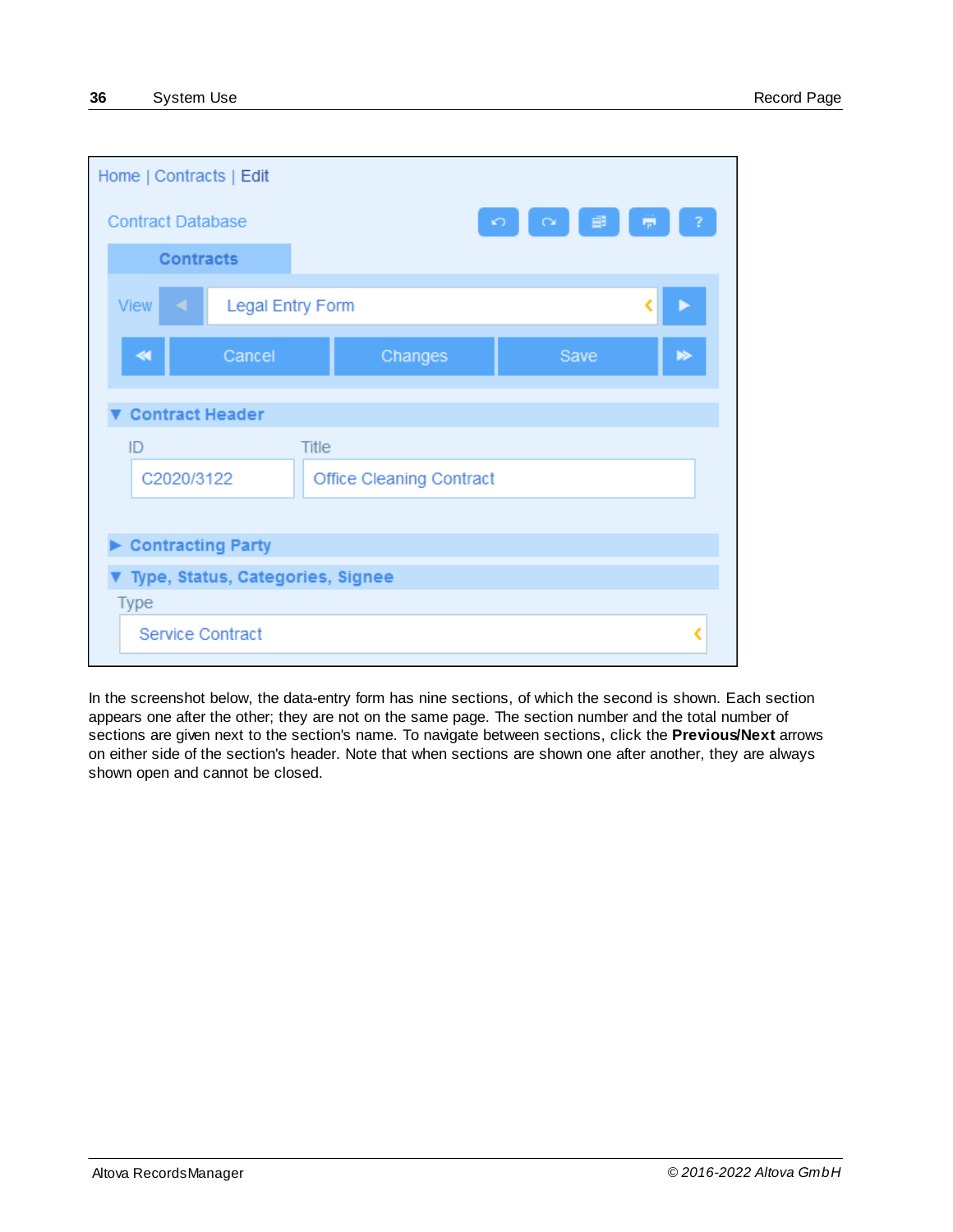| Home   Contracts   Edit       |                         |                              |            |           |         |
|-------------------------------|-------------------------|------------------------------|------------|-----------|---------|
| <b>Contract Database</b>      |                         |                              | $\sqrt{2}$ |           | l pr    |
| <b>Contracts</b>              |                         |                              |            |           |         |
| <b>View</b><br>◀.             | <b>Legal Entry Form</b> |                              |            |           |         |
| ∢                             | Cancel                  | Changes                      |            | Save      | ▶       |
|                               |                         | <b>Contracting Party 2/9</b> |            |           |         |
| <b>Contracting Party</b>      |                         |                              |            |           |         |
|                               | American Hornbeam       |                              |            | $\bullet$ |         |
| <b>Contracting Department</b> |                         |                              |            |           |         |
|                               |                         |                              |            |           | $\odot$ |
|                               |                         |                              |            |           |         |

# <span id="page-36-0"></span>**3.5.4 Editing Data**

Data for each field of the record is entered via a data-entry device such as a text field, combo box, or date picker, and data entry is straightforward. Click **Save** when you finish editing a record.

Note the following points:

- · If your system administrator has set validation rules for a field value, then the field name stays red till a valid value is entered.
- · If your system administrator has set validation rules for the record, errors/warnings will be displayed when you click **Save**.
- · When you are entering data for a new record, the **Save++** button is available (in addition to the **Save** button). Click **Save++** to save the record and create a new record.
- ·The arrow buttons *(see screenshot below)* enable you to navigate to the previous and next records.



· When you edit data of an existing record, the **Changes** button *(see screenshot above)* is available. Click it to see past and current changes that have been made to the record being edited. This enables you to review changes before saving. When you are in Changes Mode, you cannot edit the record. To leave Changes Mode, click **Hide Changes**. Changes Mode is described in the next topic, *[Audits](#page-37-0) and* **Change [Tracking](#page-37-0)**<sup>38</sup>.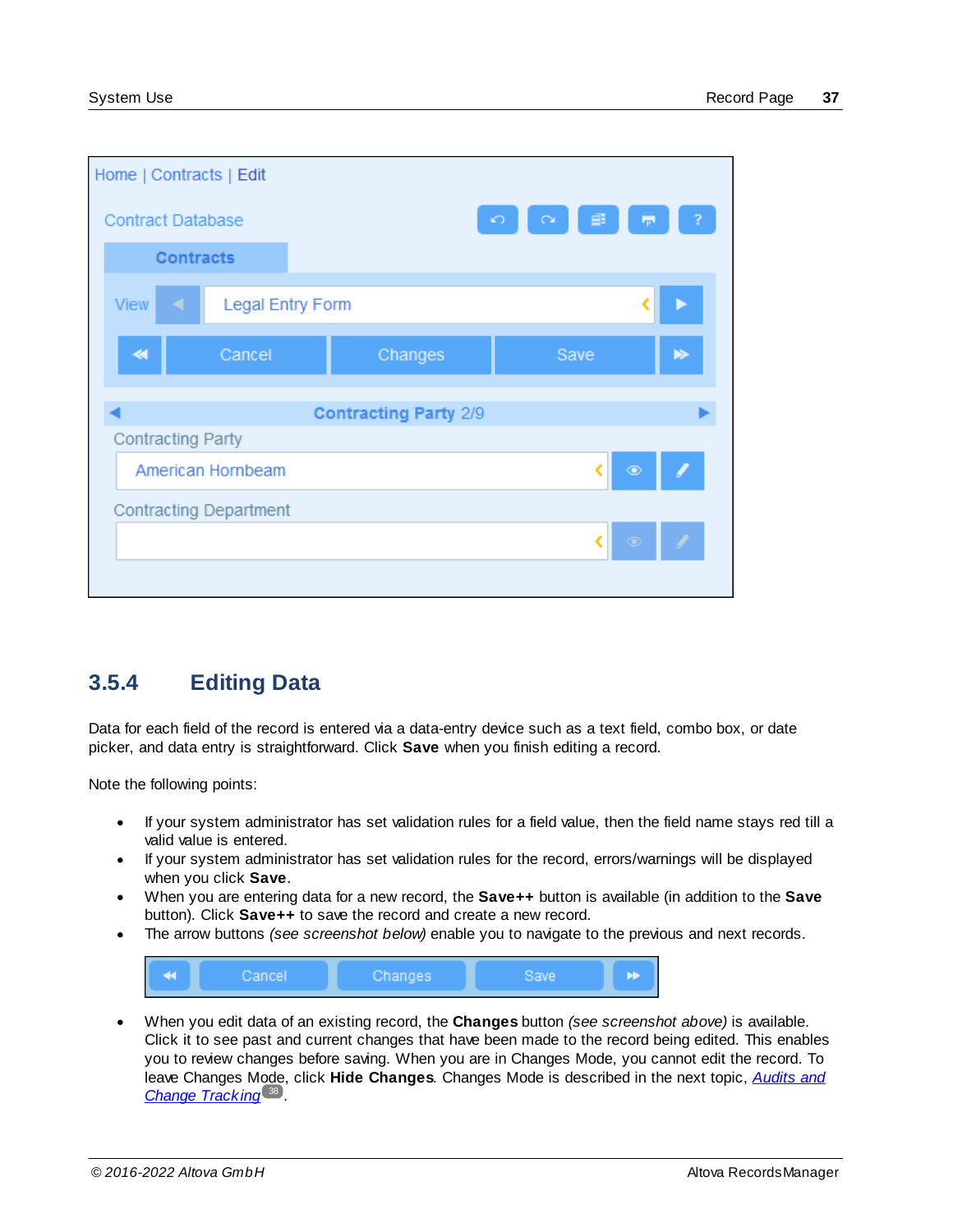· The icons at the top of the form provide additional functionality: *Undo; Redo; Copy Current Record to New Record; [Print](#page-60-0).* (For Print setup, see the *Print*<sup>[61]</sup> topic); *Help* (links to the RecordsManager user manual).



# <span id="page-37-0"></span>**3.5.5 Audits and Change Tracking**

Changes Mode (switched on when you click the **Changes** button; *see screenshot below*) enables you to audit changes (see who has made what changes), to track changes, and to see a historical view of changes.

| 44 | Cancel                  | Changes                   | Save                 | ÞÞ.                 |                         |
|----|-------------------------|---------------------------|----------------------|---------------------|-------------------------|
|    |                         |                           |                      |                     |                         |
|    | Home   Companies   Edit |                           |                      | <b>ALTOVA®</b>      |                         |
|    | Company Database        |                           | $\sqrt{2}$<br>$\sim$ | <b>Contract</b>     | $\overline{\mathbf{?}}$ |
|    | <b>Companies</b>        |                           |                      |                     |                         |
|    | <b>Current</b>          | <b>Historical</b>         |                      | Audit               |                         |
|    |                         | View current record edits |                      | Replicate           |                         |
|    | <b>Before</b>           | After                     |                      | <b>Hide Changes</b> |                         |
|    |                         |                           |                      |                     |                         |

Changes Mode has three tabs:

- · *Current:* Shows changes made during the current editing session, before saving. All your changes of the current editing session are shown. Select *Before* or *After* to switch between the pre-change and post-change versions of the record. Click **Replicate** if you want the changes you made to the current record to be applied to other records of the container. In this case, you will be cycled through the records of the listing, and you can decide whether to replicate the change in individual records. The **Save** button will be enabled when the changes can be applied. To move to the next record, click the **Next** navigation arrow button (*see first screenshot above*).
- · *Historical:* Shows past changes of any field by any user. Cycle through the change events of the past by clicking the **Previous Event** and **Next Event** icons. For each change event, you can see the field values before and after the change by selecting *Before* or *After*, respectively.
- · *Audit:* Shows the last change made to any field by any user. Next to each changed field, the last user to have made the change is listed as a link. You can click a link to see details of the change, including the date and time of the change.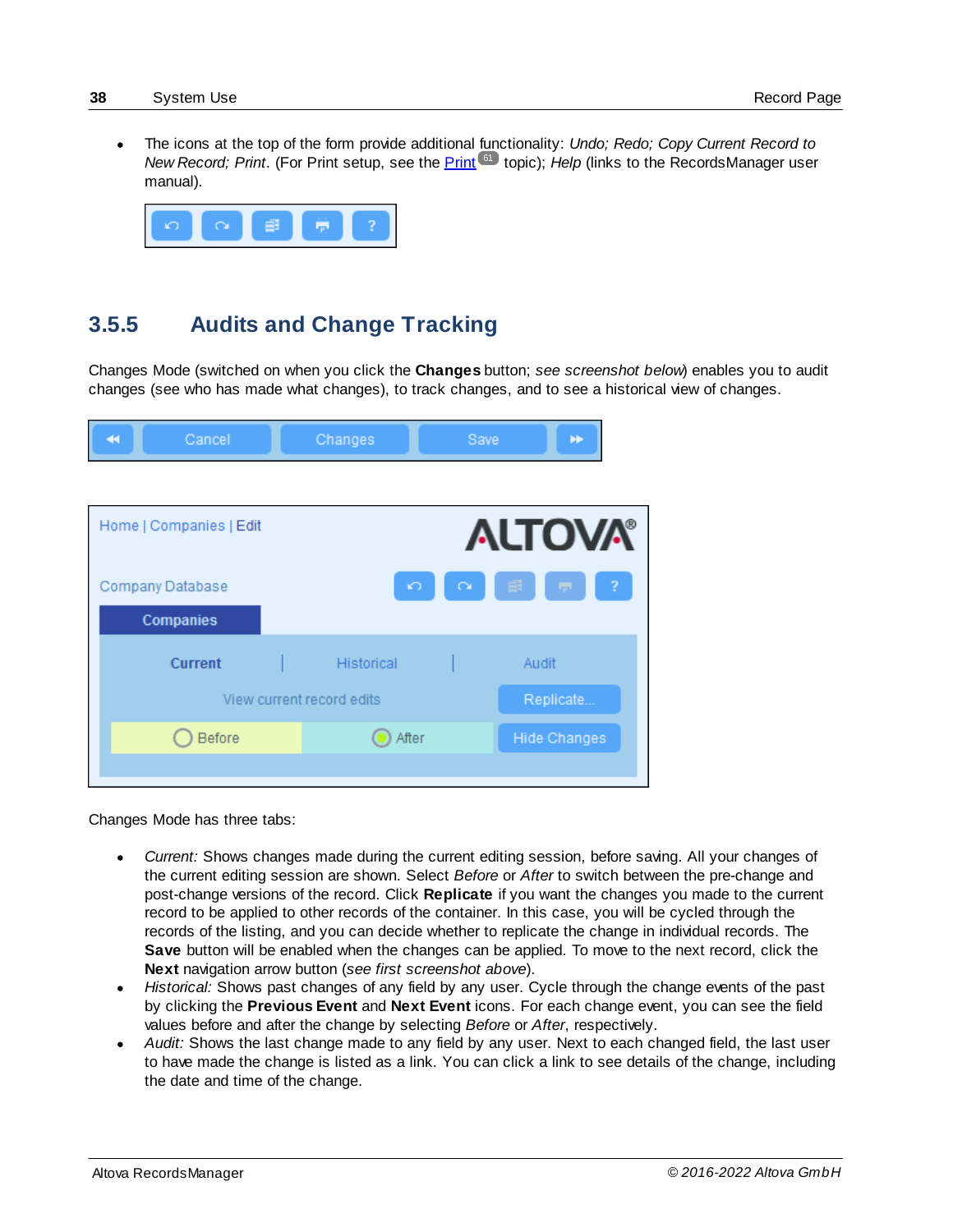To leave Changes Mode, click **Hide Changes**.

### Collision detection

If another user has modified a record after you have started editing it, then, when you save, you will be warned about the modification and advised to review changes to the record. You can click the **Your Edits** button to see what you have changed and the **Previous** button to see the edits of the other user. If you want to keep the changes of the other user, then click the **Keep Changes** icon near the respective field titles (*circled in red in the screenshot below*).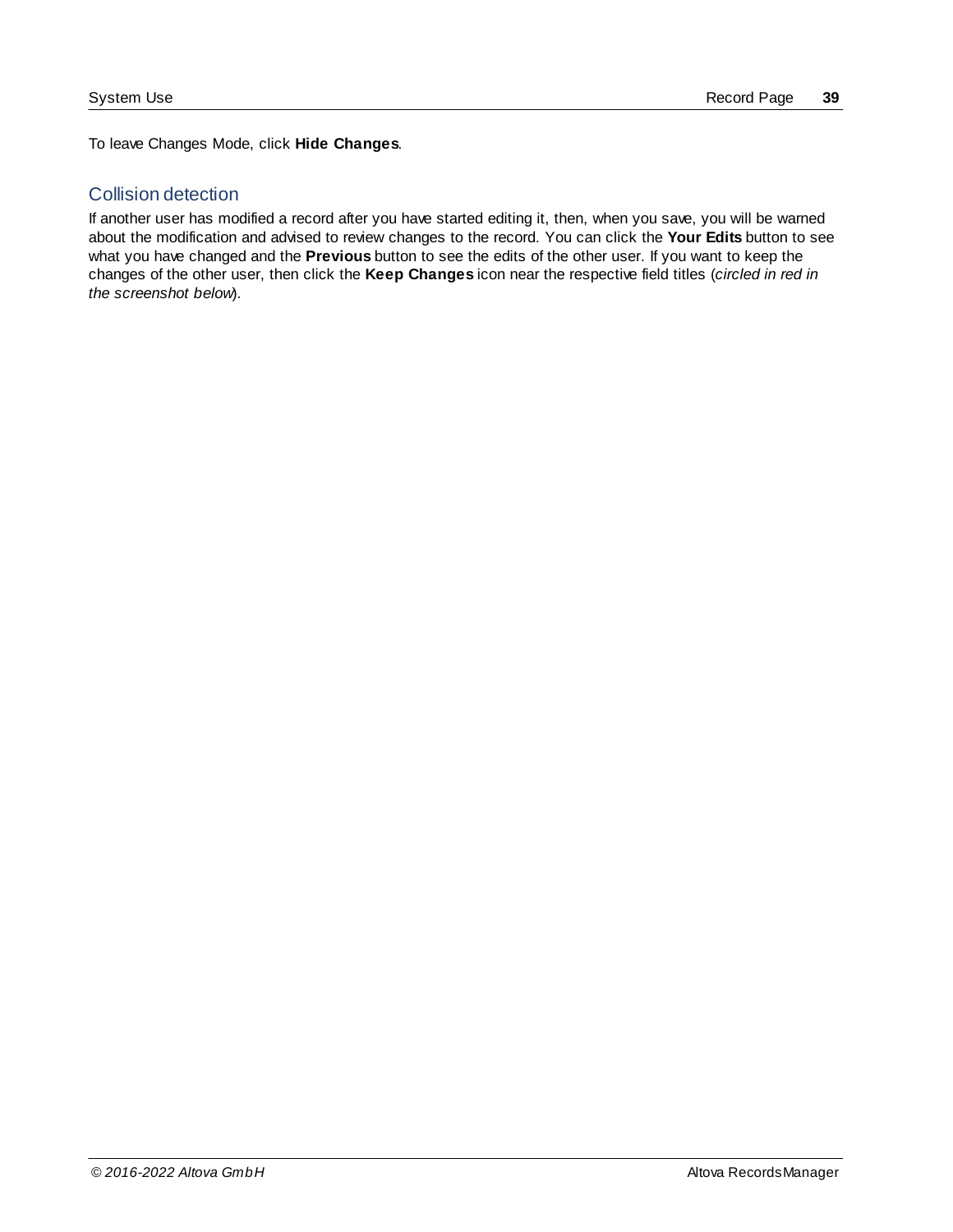| Company Database<br><b>Companies</b>                                                                                                                                     |                 |                                   |                |       | <b>E</b> 7<br>$\Omega$                                                                                                  |
|--------------------------------------------------------------------------------------------------------------------------------------------------------------------------|-----------------|-----------------------------------|----------------|-------|-------------------------------------------------------------------------------------------------------------------------|
| <b>Current</b><br>Previous                                                                                                                                               |                 | <b>Historical</b>                 | Your edits     | Audit | <b>Hide Changes</b>                                                                                                     |
| <b>COMPANY GROUP</b><br><b>Magic Corporations</b><br><b>FULL NAME</b><br>Mystery Company<br>STREET1 +<br>Mountain View<br><b>CITY</b><br>Denver<br><b>COUNTRY</b><br>USA | MC<br><b>CO</b> | <b>SHORT NAME</b><br><b>STATE</b> | ZIP F<br>80212 | a     | CATEGORY 4<br>Customer<br>Distributor<br>Legal firm<br><b>Operations</b><br><b>Property Lease</b><br>Reseller<br>Vendor |

| Company Database          |                         |            | $\sim$<br>$\Omega$    |
|---------------------------|-------------------------|------------|-----------------------|
| Companies                 |                         |            |                       |
| <b>Current</b>            | Historical              |            | Audit                 |
| Previous                  |                         | Your edits | <b>Hide Changes</b>   |
| $\sim$                    |                         |            |                       |
| <b>COMPANY GROUP</b>      |                         |            | CATEGORY <sup>4</sup> |
| <b>Magic Corporations</b> |                         |            | a <br>Customer        |
| <b>FULL NAME</b>          | <b>SHORT NAME</b><br>MC |            | <b>Distributor</b>    |
| Mystery Company           |                         |            | Legal firm            |
| STREET1 <sub>4</sub>      |                         |            | <b>Operations</b>     |
| <b>CITY</b>               | <b>STATE</b>            | ZIP F      | <b>Property Lease</b> |
| Denver                    | CO                      |            | Reseller              |
| <b>COUNTRY</b>            |                         |            | Vendor                |
| <b>USA</b>                |                         |            |                       |
|                           |                         |            |                       |

The situation shown in the screenshots above is that you have changed the *Street1* and *ZIP* fields (*screenshot left*), while another user has added two values to the *Category* field (*screenshot right*). You can keep the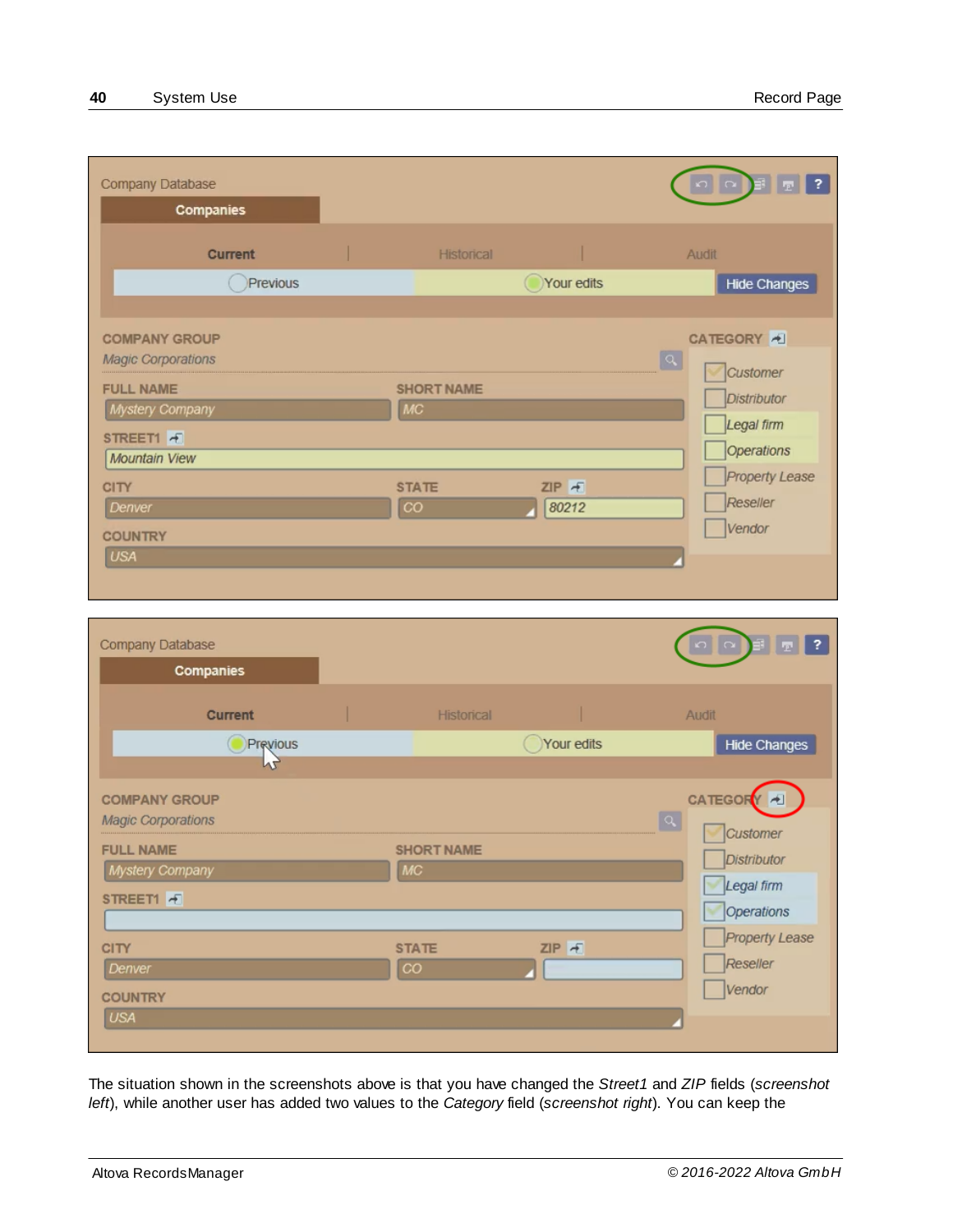*Category* field changes of the other user by clicking the **Keep Changes** icon near the title of the *Category* field (*circled red in screenshot above right*). Then click, sequentially, **Hide Changes** and **Save** to save your changes as well as the other user's changes. Note that you can also undo your changes by pressing the relevant **Keep Changes** icon (*see screenshot above right*). After you click **Hide Changes**, you can review the final edit before saving the record.

### Undo/Redo changes

You can undo and redo edits you make to a record by clicking, respectively, the **Undo** and **Redo** buttons (*circled green in the screenshots above*).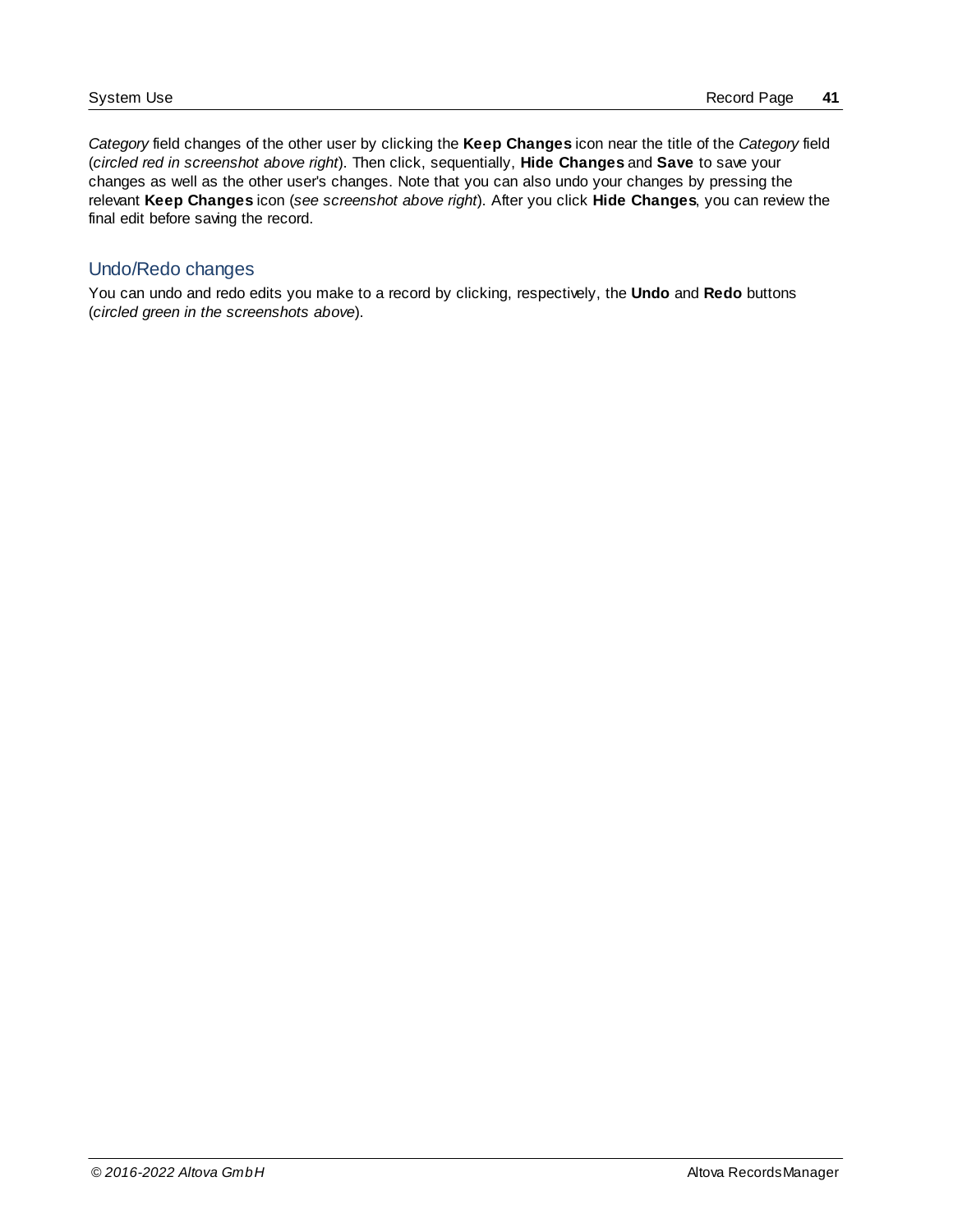# <span id="page-41-0"></span>**3.6 Reminders**

### Reminders on the Home Page

Due reminders are displayed at the bottom of the Home Page *(see screenshot below)*. (See *[Status](#page-44-0) of [Reminders](#page-44-0)*<sup>45</sup> below for the meaning of due reminders.)

| <b>Contract reminders</b>                                                                                       |  |
|-----------------------------------------------------------------------------------------------------------------|--|
| Past Due (4)                                                                                                    |  |
| <b>窗 ● Reminder Renewal</b><br>"C2020/3119 Chestnut Telecom License Agreement"                                  |  |
| <b>B</b> Reminder Renewal<br>"C2020/3122 Office Cleaning Contract"<br>$\boldsymbol{\widehat{a}}$                |  |
| <b>Solution Renewal</b> Pennewal<br>"C2020/3121 Doodle Online Advertising"<br>$\boldsymbol{a}$                  |  |
| 1/22/2020 Reminder Cancellation "C2020/3127 AWS Policies & Permissions - Identity & Access Management 7/22/2020 |  |
| There are 1 alert group(s) available.<br>You are currently member of 1 alert group(s)                           |  |

You can carry out the following reminder-related actions on this page:

- Snooze or stop a reminder. (See **Status of [Reminders](#page-44-0)**<sup>(45)</sup> for information.)
- Click a reminder to go to the relevant record's data entry form, where you can edit the reminder and/or add new reminders.

# Reminders in data entry forms

Reminders and reminder emails are configured by system administrators. However, users have the final decision about what reminders are sent, when, and to whom.

A user can access a reminder's settings in the following ways:

- · By clicking a record to go to that record's data entry form/s. A reminder's settings is best located in one or more of a container's entry forms.
- By clicking a reminder on the  $H$ ome Page  $(21)$ , which would typically take you to an entry from containing the reminder's settings.

The screenshot below shows the reminder settings of a contract record's data entry form.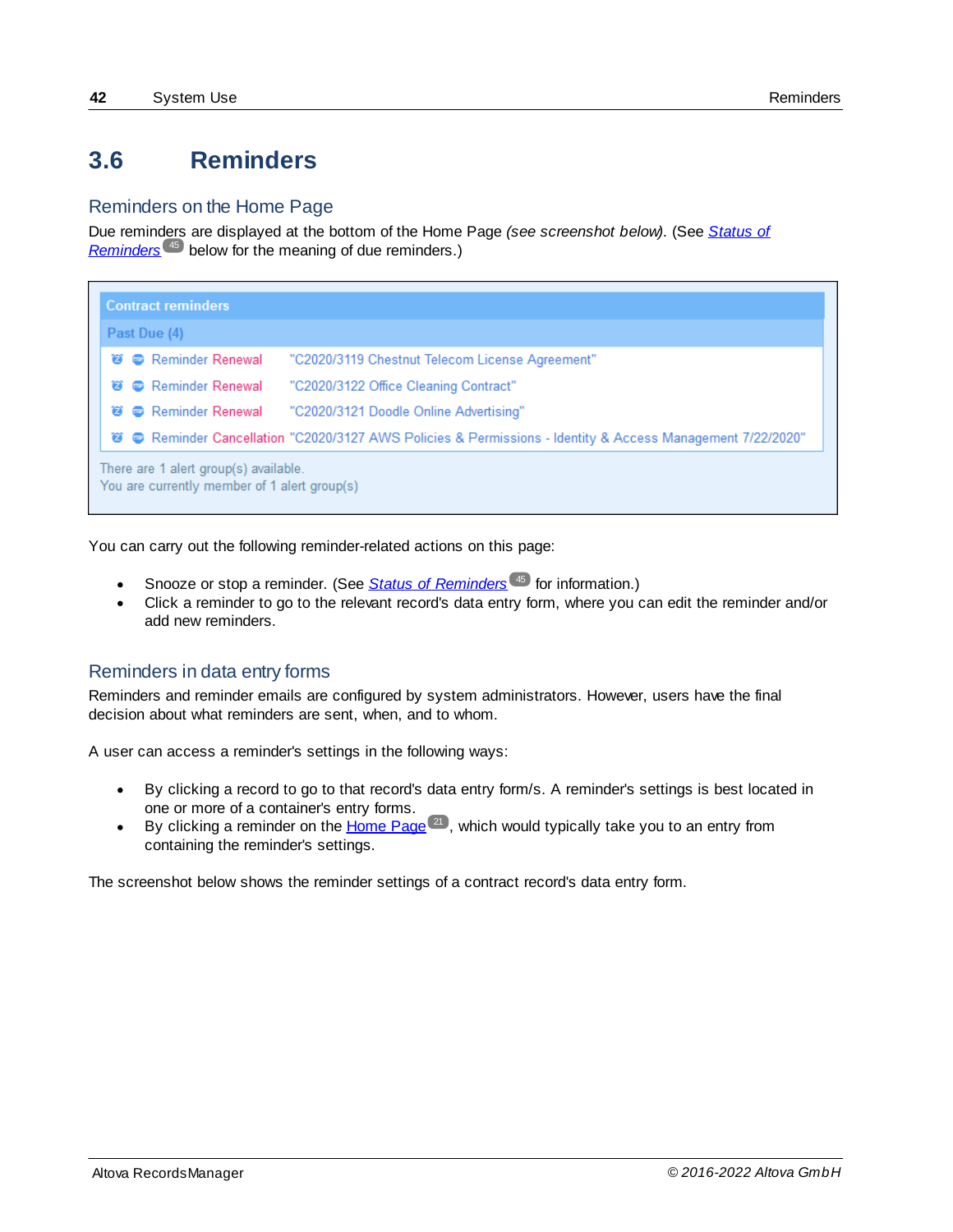| <b>REMINDERS</b>                         | <b>NEW REMINDER</b> |  |
|------------------------------------------|---------------------|--|
| Cancellation                             |                     |  |
| on Dec 31, 2020                          |                     |  |
| Renewal                                  |                     |  |
| recurring daily starting on Jun 04, 2020 |                     |  |

A user can do the following:

- · Add a new reminder or edit an existing reminder. Clicking either of these commands takes the user to the *Reminder Settings* form, where the reminder can be configured *(see below)*.
- ·The user can snooze an existing due reminder. See *Status of Reminders* below.
- · The user can stop a reminder (which is equivalent to marking the reminder as processed). See *Status of Reminders* below.
- ·The user can delete a reminder.

| Icons for reminder management |
|-------------------------------|
|-------------------------------|

| Edit Reminder   |
|-----------------|
| Snooze Reminder |
| Stop Reminder   |
| Delete Reminder |

# Reminder settings

The *Reminder Settings* form is shown below.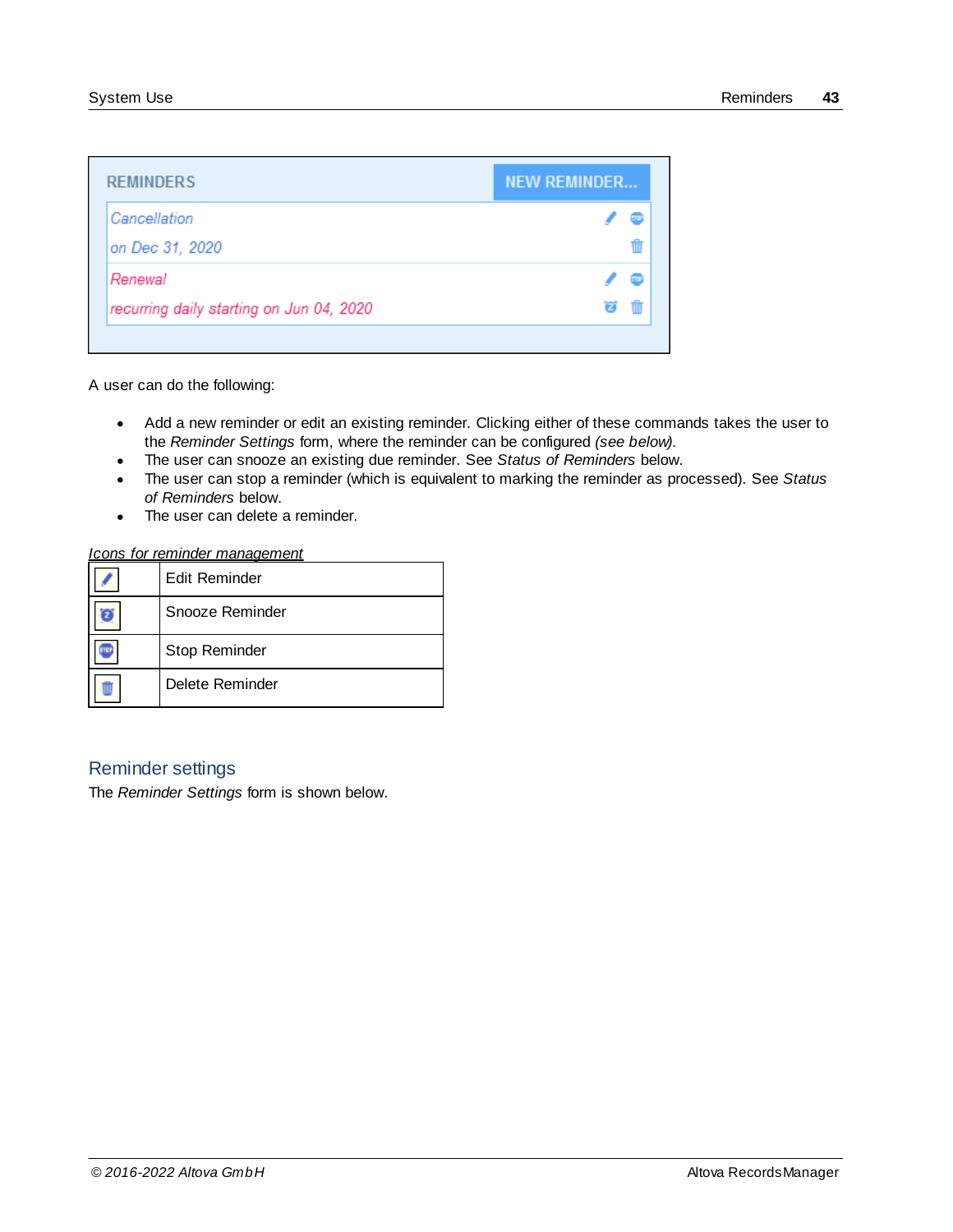| <b>Reminder settings</b>                                                                              |                            |                                                                                       |  |  |  |  |  |  |
|-------------------------------------------------------------------------------------------------------|----------------------------|---------------------------------------------------------------------------------------|--|--|--|--|--|--|
| Category                                                                                              | Renewal                    |                                                                                       |  |  |  |  |  |  |
| Description                                                                                           |                            | Renewal is signed off by relevant department<br>head and legal, then sent to Accounts |  |  |  |  |  |  |
| Recurring<br><b>Calculate Date</b><br><b>Specific Date</b>                                            |                            |                                                                                       |  |  |  |  |  |  |
| on                                                                                                    | 6                          | weeks                                                                                 |  |  |  |  |  |  |
| before<br>after                                                                                       | <b>Expiry Date</b>         |                                                                                       |  |  |  |  |  |  |
| Once time reached, send notification<br>every day until reminder is processed or snoozed<br>only once |                            |                                                                                       |  |  |  |  |  |  |
| to                                                                                                    | Accounts, Department Heads |                                                                                       |  |  |  |  |  |  |
|                                                                                                       |                            |                                                                                       |  |  |  |  |  |  |
|                                                                                                       | Cancel                     | OK                                                                                    |  |  |  |  |  |  |

Define the reminder with the following settings:

- · *Category:* Select the category of the reminder. Reminder categories were defined when the reminder field was configured.
- · *Description:* Provide a description to help users to understand how this reminder will apply.
- · *Recurring:* Select this option to define the reminder as a recurring reminder. A recurrence is defined in terms of a period that follows a selected date. For example, a reminder can recur monthly after the selected date. *Also see Status of Reminders below.*
- · *Reminder start time:* There are two alternatives: (i) Select a specific date; or (ii) Calculate a date relative to one of the record's date fields (such as an expiry date). In the screenshot above, for example, the start time has been set to one week before the date in the *Expiry Date* field.
- · *Notification frequency:* Send reminder email notifications every day till the reminder is processed or snoozed by the user, or send reminder email notifications once only. *Also see Status of Reminders below.*
- · *Notification recipients:* Specify the user groups to which notifications about this reminder will be sent. If no group is specified, then no recipient is selected.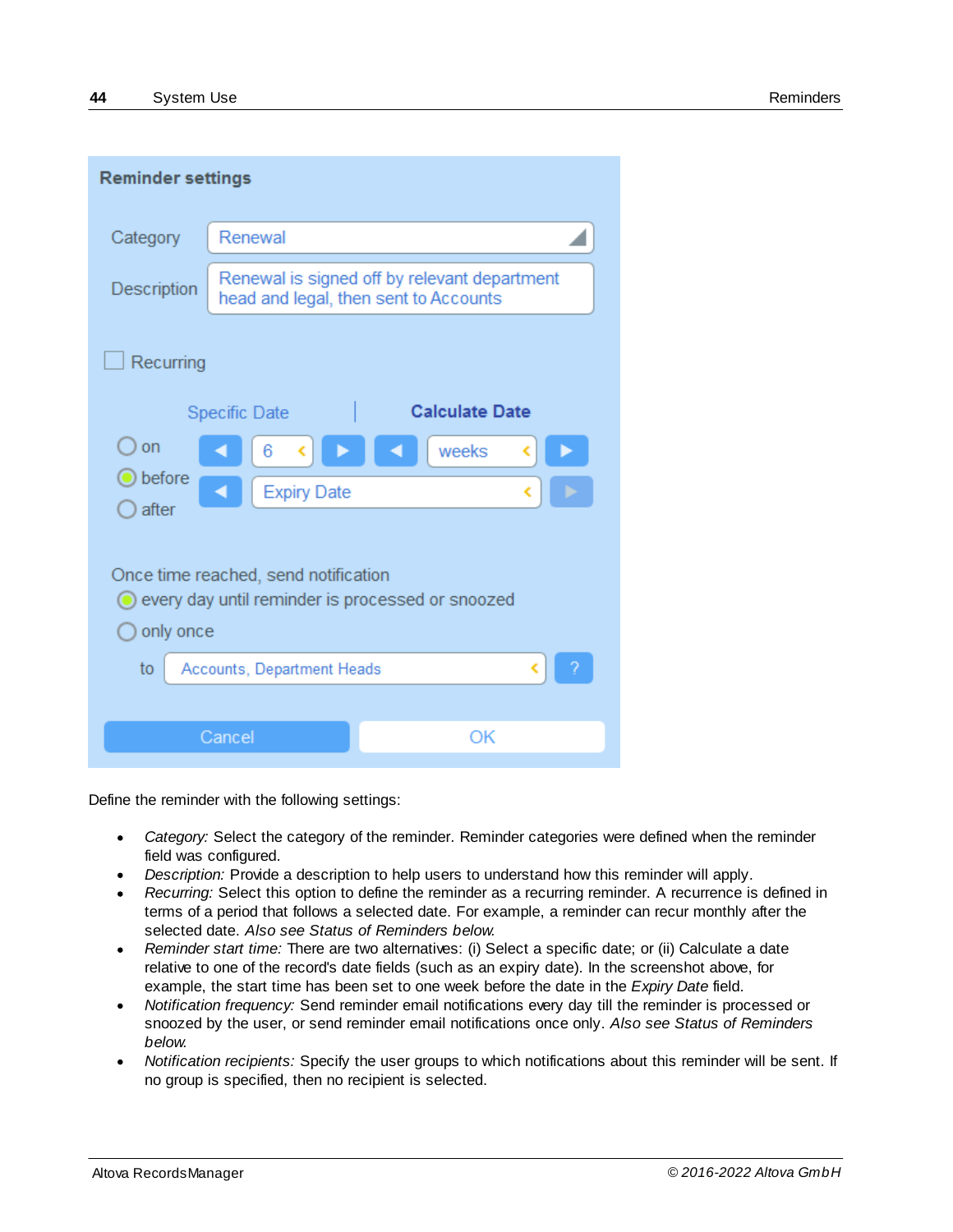### <span id="page-44-0"></span>Status of reminders

The status of reminders is defined in the following terms (also see screenshot below, which assumes a current date of 16 September 2020):

- · *Start date*: The date from which the reminder becomes *active*. If the start date is in the past, then the reminder stays active if: (i) it is not processed, or (ii) it recurs. If the start date is in the future, then the reminder is an active reminder.
- · A *processed reminder* is one for which the reminded event has been carried out and because of which the reminder has been *stopped*.
- · *Action date*: (i) For one-time reminders, the same as the start date: (ii) For recurring reminders, the next recurring date after a reminder is processed. An action date can lie in the past or in the future.
- · *Active reminder*: (i) A one-time reminder that has a start date in the past and which has not been processed; (ii) A recurring reminder that has a start date in the past (and may have been processed); (iii) (i) A reminder (one-time or recurring) that has a start date in the future. (Note: If the action date of an active reminder is in the past and the reminder has not been processed, then the reminder is a due reminder.)
- · *Due reminder*: An active reminder with a start date in the past. Due reminders are a subset of active reminders. Once a reminder becomes due, the possibility to snooze the reminder becomes available.
- · A *snoozed reminder* applies to due reminders only. Snoozing a reminder cancels the current action date and selects an action date in the future. The snooze period is specified from the current date.
- · *Inactive reminder*: A non-recurring reminder which has a start date in the past and which has been processed.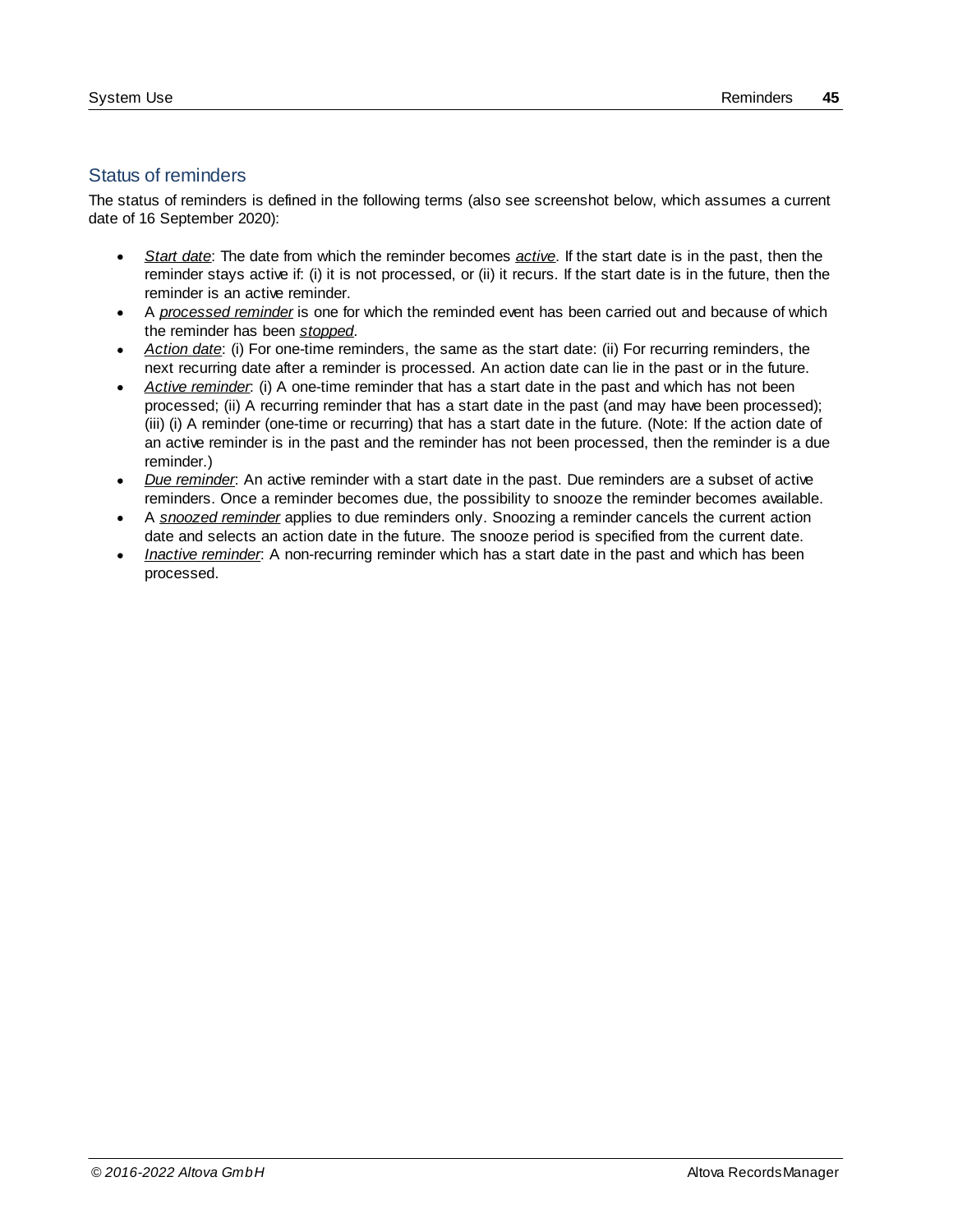| <b>Reminders</b>                                                    |                                           |   |  |
|---------------------------------------------------------------------|-------------------------------------------|---|--|
| <b>CONTRACT REMINDERS</b>                                           | <b>NEW REMINDER</b>                       |   |  |
| Cancellation                                                        | Active: one-time, start date in future    |   |  |
| on Dec 31, 2020                                                     |                                           |   |  |
| Cancellation                                                        | Due: one-time, start date in past,        |   |  |
| on Sep 01, 2020                                                     | not yet processed                         |   |  |
| Renewal                                                             | Due: recurring, start date in past,       |   |  |
| recurring weekly starting on Aug 01, 2020                           | not yet processed                         | П |  |
| Renewal                                                             | Active: recurring, start date in future   |   |  |
| recurring weekly starting on Sep 26, 2020<br>(next on Sep 26, 2020) |                                           |   |  |
| Verification                                                        | Active: one-time, start date in past,     |   |  |
| on Jun 20, 2020<br>(snooze until Dec 24, 2020)                      | was due but now snoozed                   |   |  |
| Verification                                                        | Active: recurring, start date in past,    |   |  |
| recurring yearly starting on Jul 10, 2020<br>(next on Jul 10, 2021) | processed                                 |   |  |
| Verification                                                        | Inactive: one-time, start date in past, ● |   |  |
| on Jul 27, 2020                                                     | processed                                 |   |  |

*The example uses a current date of 16 September 2020.*

#### *Color codes indicate reminder status*

During data entry, the text color of reminders indicate their status to the user:

- · *Blue*: Active reminders that are not due reminders
- $\bullet$ *Red*: Due reminders
- · *Gray*: Inactive reminders

# Debugging reminder emails

If reminder emails are not being correctly sent, contact your RecordsManager system administrator to verify that the system has been correctly set up.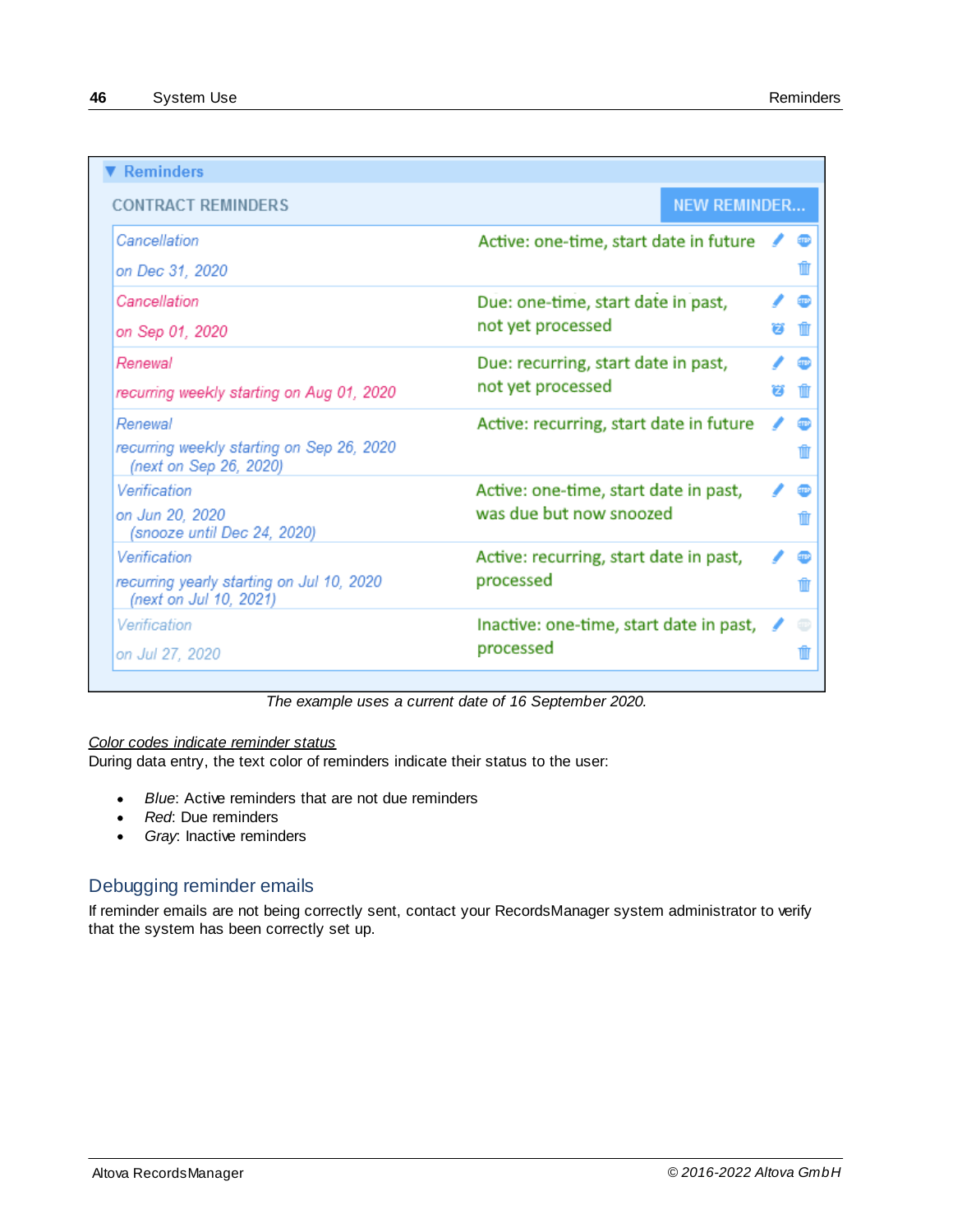# <span id="page-46-0"></span>**3.7 Searches**

The Search functionality is enabled at the container level. It enables you to search a container's records. You can search for:

- ·a term within all fields of the container's record (select *Search*), or
- · a selected field of the current container, an ancestor container, or a linked-to container (select *Detailed*), or
- ·records returned by a filter (select *Predefined*).

To run a search, do the following:

1. In the *View* combo box of a container, choose a record listing form for displaying the records of the container. For example, the screenshot below shows the records of a *Departments* container, with the records being listed in a listing form named *Standard list form*.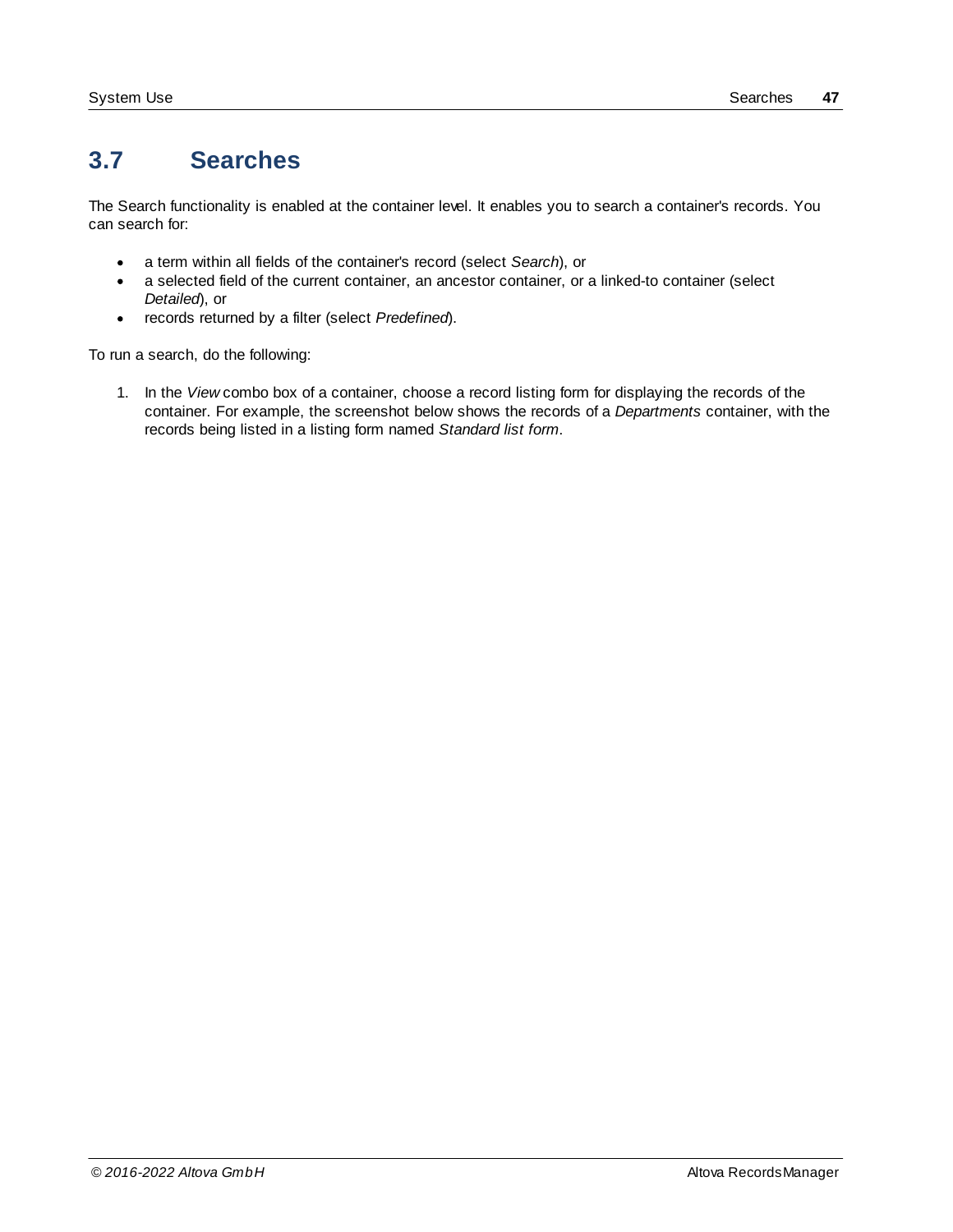| @   Home   Departments                        |                                       |     |
|-----------------------------------------------|---------------------------------------|-----|
| <b>Company Database</b><br><b>Departments</b> |                                       |     |
| 16 records                                    | New Department                        |     |
| View<br>Standard list form                    |                                       |     |
| Search<br>Detailed<br>All                     |                                       |     |
| <b>†COMPANY</b>                               | <b>NAME</b>                           |     |
| Arbomull, Inc.                                | <b>Arbomull Legal</b>                 |     |
| <b>AWS</b>                                    | <b>Amazon Legal</b>                   |     |
| <b>Chestnut Group</b>                         | <b>Chestnut Corporate Sales</b>       |     |
| <b>Deciduous Partners</b>                     | Deciduous Legal                       |     |
| <b>Dropbox Corporation</b>                    | <b>Dropbox Enterprise Sales</b>       |     |
| HoneyLocust                                   | HoneyLocut Legal                      | ₩   |
| Microsoft Corporation                         | Microsoft Enterprise Licensing        |     |
| Pineable                                      | <b>Pineable Partners</b>              |     |
| Red Maple and Sons                            | Red Maple Legal                       | 111 |
| Salesforce                                    | Saleforce Regional Sales New Englands |     |
| Sycamore                                      | <b>Sycamore Sales</b>                 |     |
| Tulip, Walnut, and Willow, LLC                | <b>TWW Marketing</b>                  |     |
| Twitter, Inc.                                 | <b>Twitter Florida Regional Sales</b> |     |
| Twitter, Inc.                                 | <b>Twitter Regional Legal</b>         |     |
| <b>White Pine Partners</b>                    | <b>White Pine Operations</b>          | Ŵ   |
| Willow Properties, Inc.                       | <b>Willow Sales</b>                   | Ŵ   |

2. To search for a term across all fields of all the container's records: (i) click **Search** *(see screenshot below)*, (ii) enter the search term (searches are case-insensitive), (iii) click the **Search** icon at right. All records will be listed that contain the search term in any of their fields.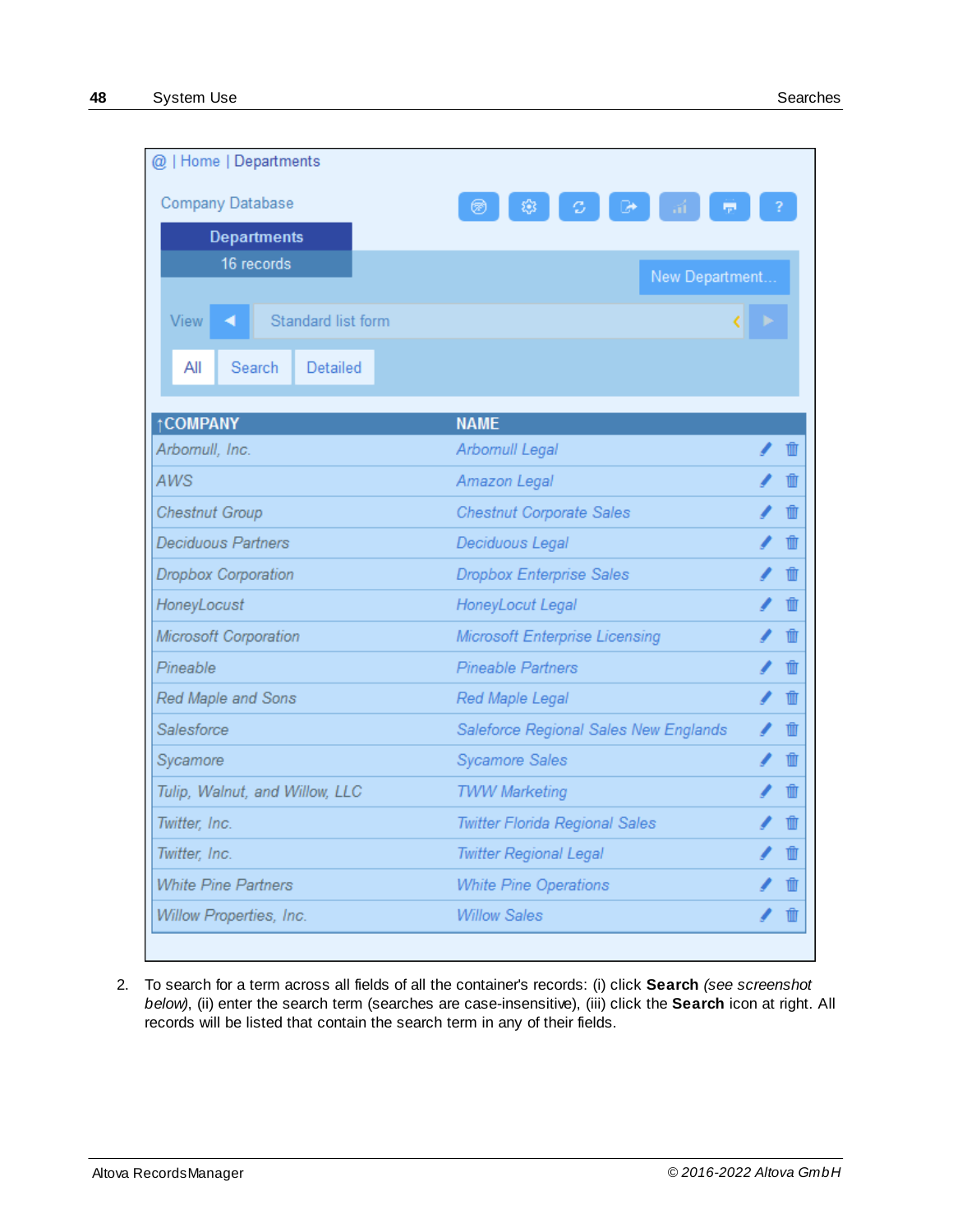| @   Home   Departments    |                    |        |                    |                               |                |   |  |
|---------------------------|--------------------|--------|--------------------|-------------------------------|----------------|---|--|
| <b>Company Database</b>   |                    |        |                    | ø                             |                |   |  |
|                           | <b>Departments</b> |        |                    |                               |                |   |  |
|                           | 6 records          |        |                    |                               | New Department |   |  |
|                           |                    |        |                    |                               |                |   |  |
| View                      | a                  |        | Standard list form |                               |                |   |  |
| All                       |                    | Search | <b>Detailed</b>    |                               |                |   |  |
| legal                     |                    |        |                    |                               |                | Q |  |
|                           |                    |        |                    |                               |                |   |  |
| <b>†COMPANY</b>           |                    |        |                    | <b>NAME</b>                   |                |   |  |
| Arbomull, Inc.            |                    |        |                    | <b>Arbomull Legal</b>         |                |   |  |
| <b>AWS</b>                |                    |        |                    | <b>Amazon Legal</b>           |                |   |  |
| <b>Deciduous Partners</b> |                    |        |                    | Deciduous Legal               |                |   |  |
| HoneyLocust               |                    |        |                    | HoneyLocut Legal              |                |   |  |
| Red Maple and Sons        |                    |        |                    | <b>Red Maple Legal</b>        |                |   |  |
| Twitter, Inc.             |                    |        |                    | <b>Twitter Regional Legal</b> |                |   |  |
|                           |                    |        |                    |                               |                |   |  |

3. To search for a term across a single field of all the container's records: (i) click **Detailed** *(see screenshot below)*, (ii) enter the search term (searches are case-insensitive), (iii) select the field you want to search (in the screenshot below this is the *Description* field), (iv) click the **Search** icon at right. All records will be listed that contain the search term in the selected field. Note that the available fields will be the fields of the current container, an ancestor container, or a linked-to container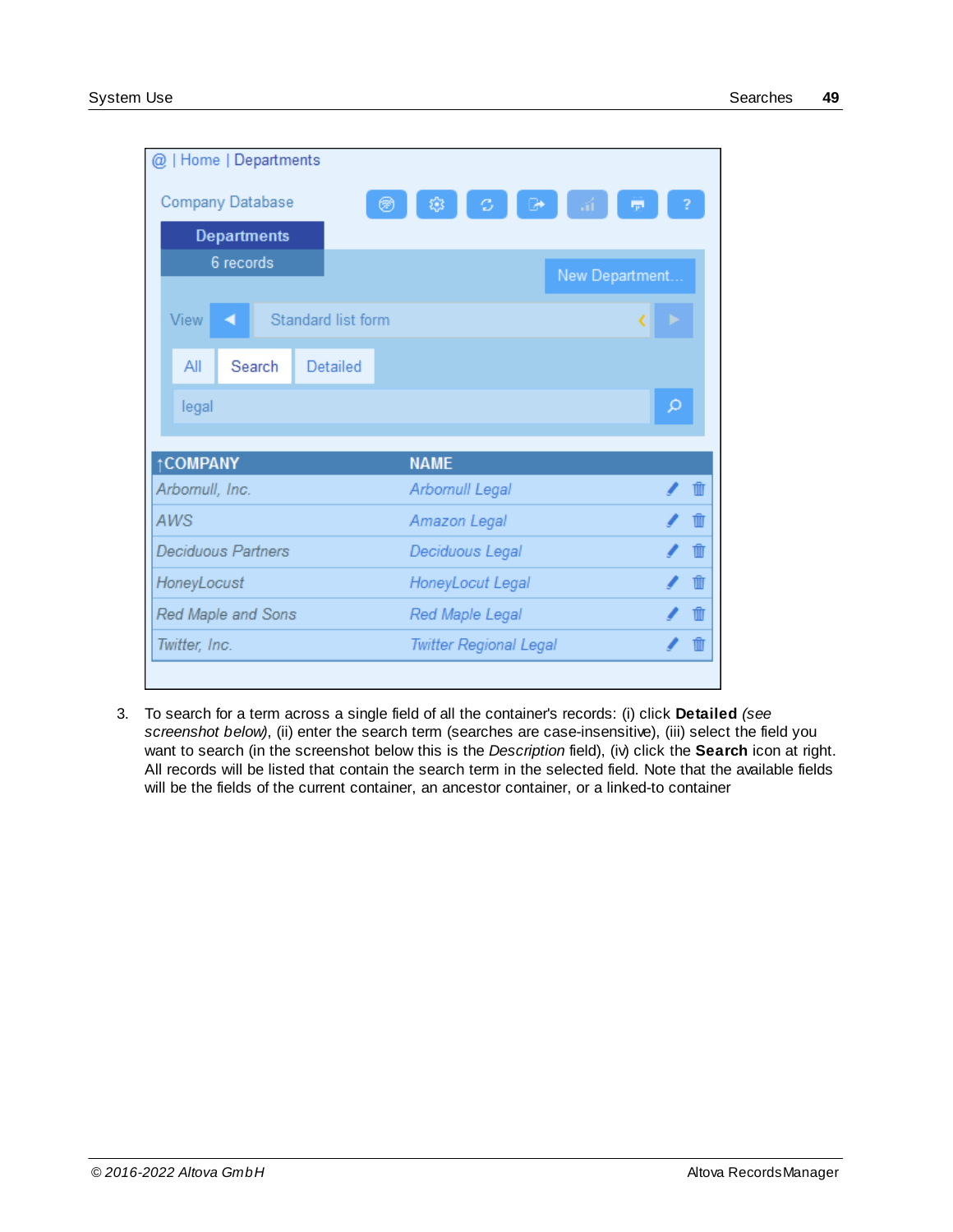|             |                       |           | @   Home   Departments        |                                            |                                                                               |   |                   |  |                |  |   |  |
|-------------|-----------------------|-----------|-------------------------------|--------------------------------------------|-------------------------------------------------------------------------------|---|-------------------|--|----------------|--|---|--|
|             |                       |           | Company Database              |                                            |                                                                               | 稔 | ø                 |  |                |  |   |  |
|             |                       |           | <b>Departments</b>            |                                            |                                                                               |   |                   |  |                |  |   |  |
|             |                       | 3 records |                               |                                            |                                                                               |   |                   |  | New Department |  |   |  |
| <b>View</b> |                       |           |                               | <b>Department Names &amp; Descriptions</b> |                                                                               |   |                   |  |                |  |   |  |
|             | All                   |           | Search                        | Detailed                                   |                                                                               |   |                   |  |                |  |   |  |
|             | ◀                     |           | Description                   |                                            |                                                                               |   |                   |  |                |  |   |  |
|             | legal                 |           |                               |                                            |                                                                               |   |                   |  |                |  | Ω |  |
|             |                       |           |                               |                                            |                                                                               |   |                   |  |                |  |   |  |
|             | ↑NAME<br>Amazon Legal |           |                               |                                            | <b>DESCRIPTION</b><br>Include legal on all sales and<br>agreement discussions |   |                   |  |                |  |   |  |
|             | <b>Sycamore Sales</b> |           |                               |                                            | We've worked with both the sales<br>and legal teams at Sycamore               |   |                   |  |                |  |   |  |
|             |                       |           | <b>Twitter Regional Legal</b> |                                            |                                                                               |   | Legal discussions |  |                |  |   |  |
|             |                       |           |                               |                                            |                                                                               |   |                   |  |                |  |   |  |

4. If one or more filters have been defined for a container, then the **Predefined** button will be available. To return records selected by a filter: (i) click **Predefined** *(see screenshot below)*, (ii) select one of the filters in the combo box that appears, (iii) click the **Search** icon at right. All records will be listed that match the conditions of the filter.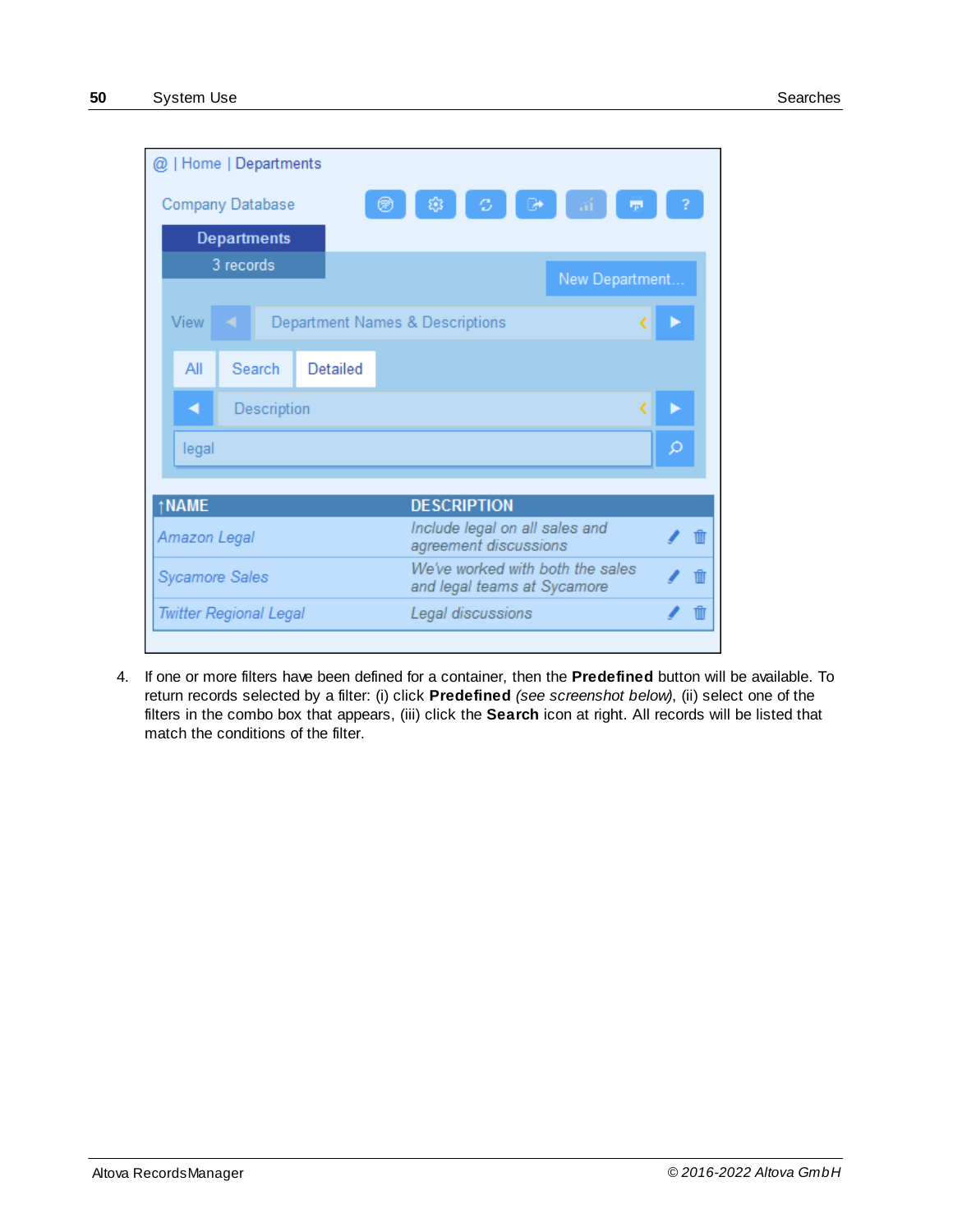| $^{\textregistered}$ |                          |                  | Home   Contracts |          |                          |                                                        |               |   |
|----------------------|--------------------------|------------------|------------------|----------|--------------------------|--------------------------------------------------------|---------------|---|
|                      | <b>Contract Database</b> |                  |                  |          | 戀。<br>⊛                  | <b>RE</b><br>$\rightarrow$                             | ÷             | 2 |
|                      |                          | <b>Contracts</b> |                  |          |                          |                                                        |               |   |
|                      |                          | 2 records        |                  |          |                          |                                                        | New Contract  |   |
|                      |                          |                  |                  |          |                          |                                                        |               |   |
|                      | <b>View</b>              |                  |                  |          | Contracts alphabetically |                                                        |               |   |
|                      | All                      |                  | Search           | Detailed | Predefined               |                                                        | Jump to       |   |
|                      | ◀                        |                  |                  |          |                          | New contracts with effective dates $\leq 1$ months ago |               |   |
|                      |                          |                  |                  |          |                          |                                                        |               |   |
|                      | <b>TITLE</b>             |                  |                  |          |                          | ID                                                     | <b>STATUS</b> |   |
|                      | <b>Green Power</b>       |                  |                  |          |                          | C2020/3133                                             |               |   |
|                      | <b>Weekly Lunches</b>    |                  |                  |          |                          | C2020/3132                                             |               |   |
|                      |                          |                  |                  |          |                          |                                                        |               |   |

*Icons of the Container Page*

| ☞  | Offline Mode <sup>62</sup>                     |
|----|------------------------------------------------|
|    | Customize Appearance <sup>25</sup>             |
| c  | Refresh <sup>54</sup>                          |
|    | <b>Export Records to XML/CSV</b> <sup>56</sup> |
| áÍ | Show Report <sup>59</sup>                      |
| 帚  | <b>Print to PDF</b> <sup>61</sup>              |
|    | Help                                           |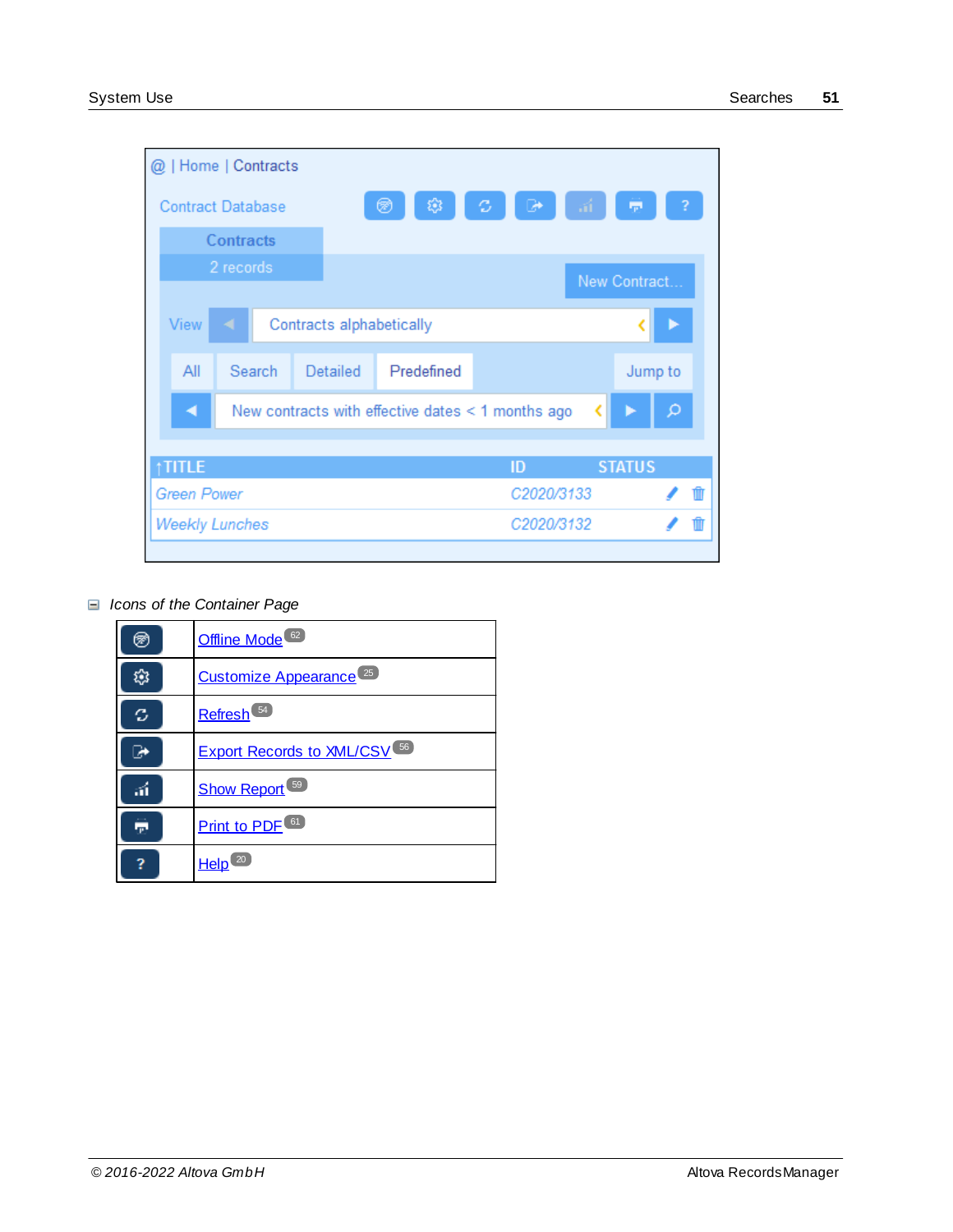# <span id="page-51-0"></span>**3.8 Jump To**

The Jump To functionality enables you to jump to a record that begins with or contains the text string you enter. The look-up for the text string is carried out in either one field of the container's records or all fields. What fields are being looked up and whether the text string occurs at the beginning of the field or is contained anywhere in the field would ideally be indicated by the name of the list form (or should be made clear to you in some other way by your administrator).

For example, in the screenshot below, when the list form named *Contracts by Status & Company* is selected, the **Jump To** button becomes available, thereby indicating that the Jump To feature is available for this list form. Since the list form is based on status and company, it is reasonable to assume that a jump-to would look up status and/or company. On typing *Amer*, the first company name that begins with *Amer* moves to the top of the list.

| Home   Contracts<br>@                                                           |                               |        |                        |            |   |                     |
|---------------------------------------------------------------------------------|-------------------------------|--------|------------------------|------------|---|---------------------|
| <b>Contract Database</b>                                                        |                               | 戀<br>ø | Ø.                     | <b>Pyr</b> |   |                     |
| <b>Contracts</b>                                                                |                               |        |                        |            |   |                     |
| 19 records                                                                      |                               |        | New Contract           |            |   |                     |
|                                                                                 |                               |        |                        |            |   |                     |
| View                                                                            | Contracts by Status & Company |        |                        |            |   |                     |
| All<br>Search<br>Detailed                                                       | Predefined                    |        |                        | Jump to    |   |                     |
| Amer                                                                            |                               |        |                        |            |   |                     |
|                                                                                 |                               |        |                        |            |   |                     |
| ▼ American Hornbeam (1)                                                         |                               |        |                        |            |   | $\hat{\phantom{a}}$ |
| C2020/3122 Office Cleaning Contract                                             |                               |        | Operations             |            | D |                     |
| $\blacktriangledown$ AWS (1)                                                    |                               |        |                        |            |   |                     |
| C2020/3127 AWS Policies & Permissions - Identity & Access Management Operations |                               |        | Ŵ                      |            |   |                     |
| ▼ Chestnut Group (1)                                                            |                               |        |                        |            |   |                     |
| C2020/3119 Chestnut Telecom License Agreement                                   |                               |        | <b>Sales Agreement</b> |            |   |                     |

To use the Jump To feature: click **Jump To**, and then enter the text string you want to look up. The record that you want will move to the top of the list.

- **Note:** If the **Jump To** button is not available, it means that your system administrator has not activated the Jump To setting for the current list form.
- *Icons of the Container Page*

|  | 62<br>$S$ and $S$<br><b>Ander</b><br>e |
|--|----------------------------------------|
|--|----------------------------------------|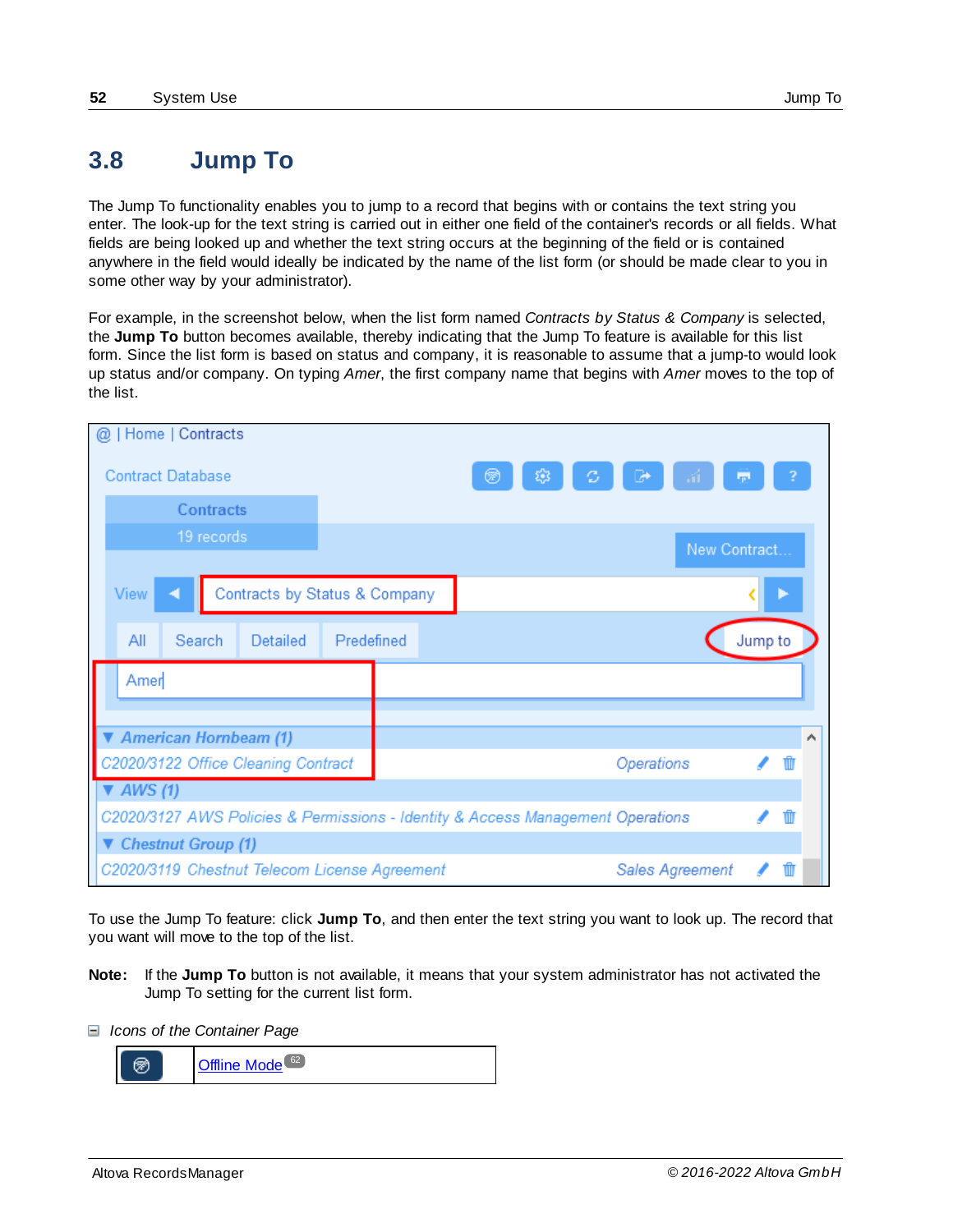|     | Customize Appearance <sup>25</sup>            |
|-----|-----------------------------------------------|
| ο   | Refresh <sup>54</sup>                         |
|     | <b>Export Records to XML/CSV<sup>56</sup></b> |
|     | Show Report <sup>59</sup>                     |
| TP- | Print to PDF <sup>61</sup>                    |
|     | Help <sup>(20)</sup>                          |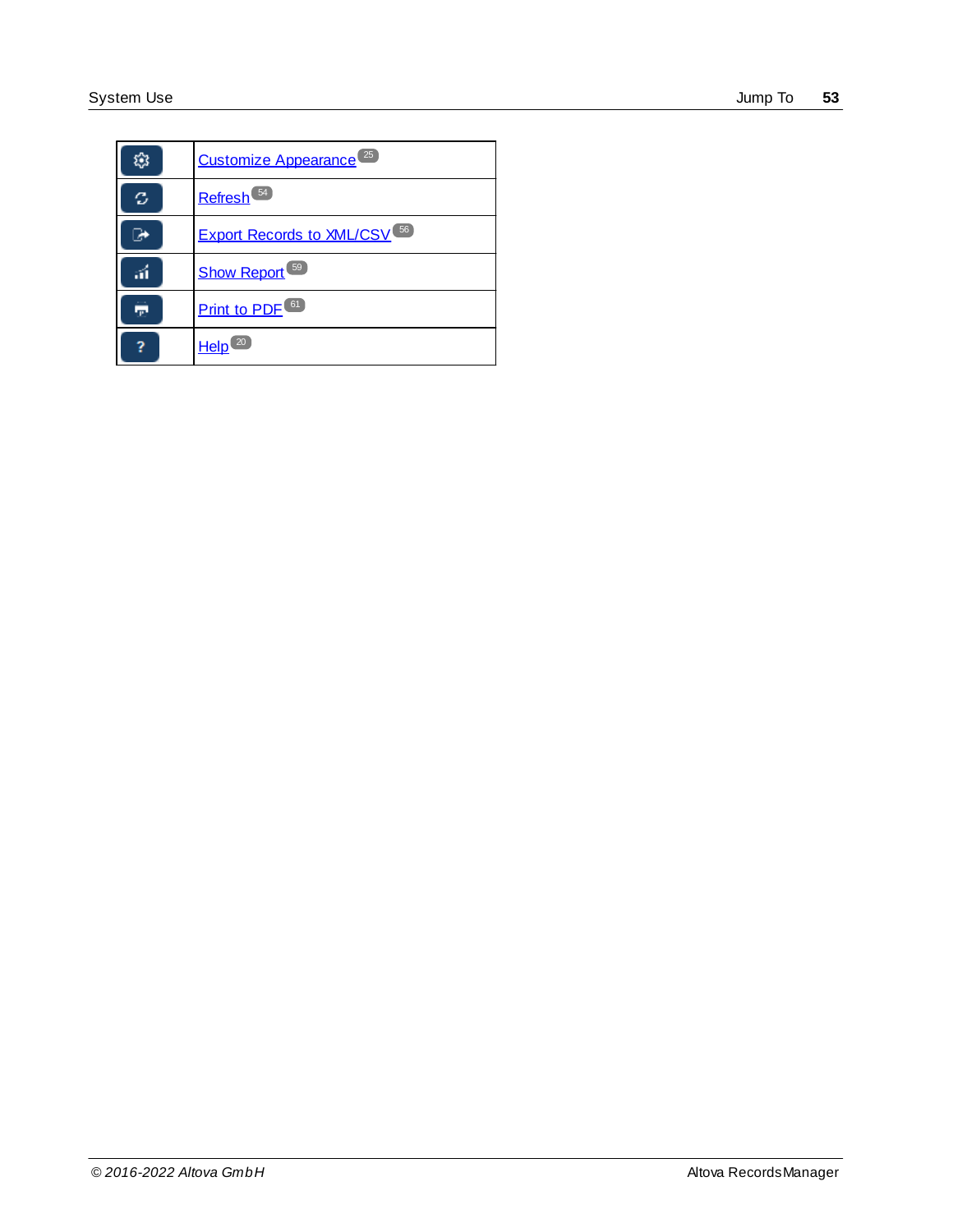# <span id="page-53-0"></span>**3.9 Refresh**

When a container is opened and its records are listed (as in the screenshot below, which shows a list of *Company* records), you can refresh the data by clicking the **Refresh** button.

| Home   Companies           |                                             | <b>ALTOVA</b>  |  |
|----------------------------|---------------------------------------------|----------------|--|
| Company Database           | 戀<br>C.<br>☞<br>⊛                           | $\vec{u}$<br>量 |  |
| Companies                  |                                             |                |  |
| 22 records                 |                                             | New Company    |  |
| View<br>Search<br>All      | Companies alphabetically<br><b>Detailed</b> |                |  |
| ↑FULL NAME                 | <b>CATEGORY</b>                             | <b>STATE</b>   |  |
| American Hornbeam          | Customer                                    | CА             |  |
| Arbornull, Inc.            | Legal firm                                  | MА             |  |
| AWS                        | Vendor                                      | WА             |  |
| <b>Balsam Fir and Sons</b> | Vendor                                      | AZ.            |  |
| Balsam, Fir, and Oak       | Legal firm                                  | DF             |  |

This is useful since the RecordsManager app is a distributed system that can be updated by multiple users. Clicking **Refresh** ensures that you are viewing the latest data in the database.

*Icons of the Container Page*

| ≅ | Offline Mode <sup>62</sup>                    |
|---|-----------------------------------------------|
|   | Customize Appearance <sup>25</sup>            |
| ο | Refresh <sup>54</sup>                         |
|   | <b>Export Records to XML/CSV<sup>56</sup></b> |
|   | <b>Show Report</b> <sup>59</sup>              |
|   | <b>Print to PDF<sup>61</sup></b>              |
|   | Help                                          |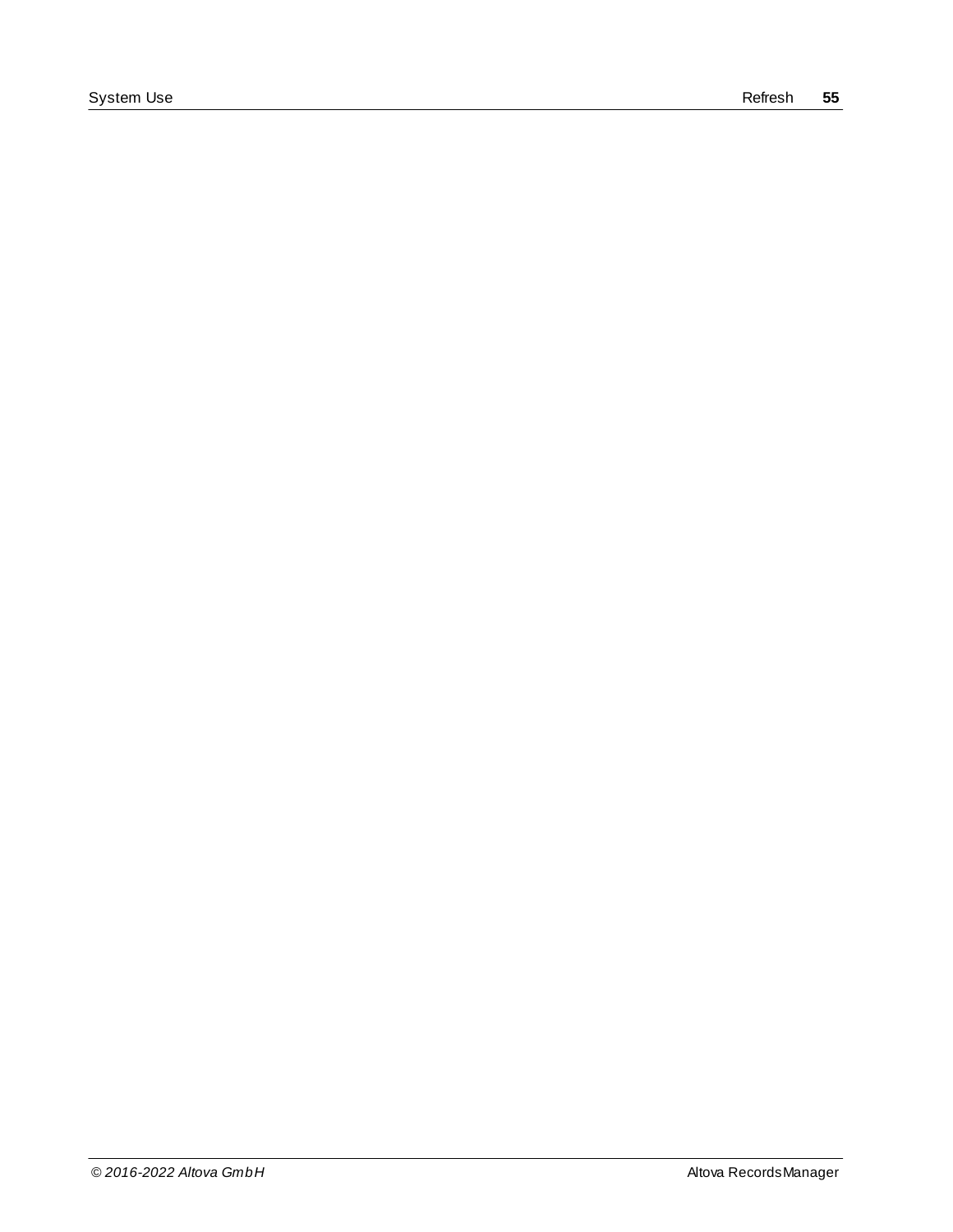# <span id="page-55-0"></span>**3.10 Export Records to XML, CSV**

When a container is opened and its records are listed (as in the screenshot below, which shows a list of *Person* records), you can export the data of these records to an XML and/or CSV file. Your system administrator will have defined one or more export forms for each container. Each export form defines a separate set of data fields (of that container) to export. An export form could include not only the fields of the container, but also the name of the parent container and higher-level ancestor containers. In the case of XML exports, child containers and a selection of their fields could also be included. The different export forms will typically have suggestive names, and the multiple options will give you a choice of datasets to export. If you need another dataset for a container, contact your system administrator.



*Icons of the Container Page*

| ☞  | Offline Mode <sup>62</sup>                    |
|----|-----------------------------------------------|
|    | Customize Appearance <sup>25</sup>            |
| o  | Refresh <sup>54</sup>                         |
|    | <b>Export Records to XML/CSV<sup>56</sup></b> |
| áÍ | <b>Show Report</b> <sup>59</sup>              |
| 毒  | Print to PDF <sup>61</sup>                    |
|    | Help                                          |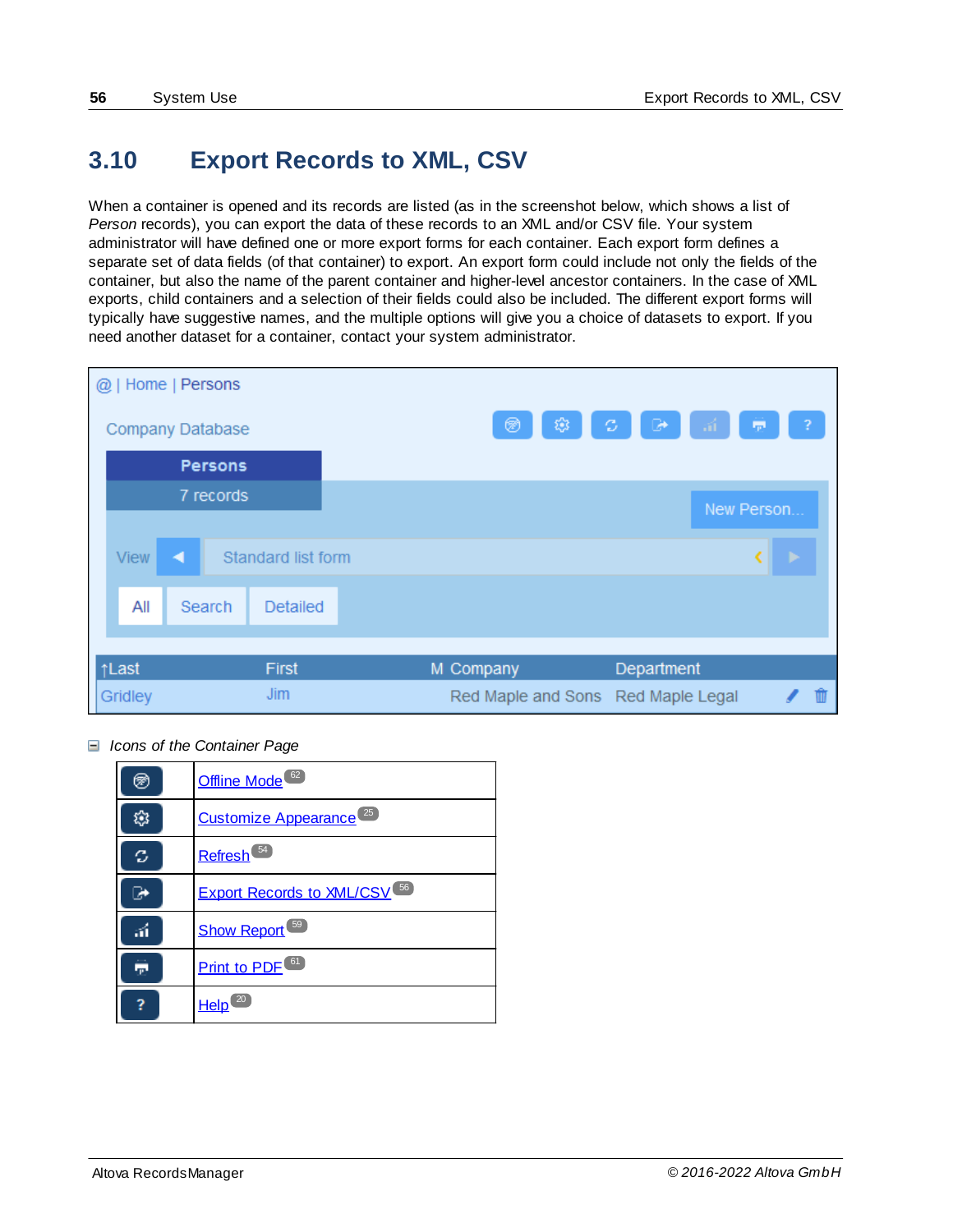# XML and CSV formats

#### *XML format*

The exported XML file will have a root element named **<Root>**, and **<Root>** will have a child element that has the same name as the current container (in our example, this is the container named *Person*). This element will have the child elements that were selected (in the export form) as the fields to export. For example, the export form for a *Person* container (as shown in the screenshot above) might generate an XML file that looks like this:

```
<Root>
```

```
<Person>
      <Department>Sales</Department>
      <First>Jim</First>
      <Last>Gridely</Last>
      <Title>Executive</Title>
      <Phone>123456789</Phone>
      <Email>legal.01@redmaple.com</Email>
  </Person>
   ...
   <Person>
      <Department>Accounts</Department>
      <First>Jane</First>
      <Last>Locke</Last>
      <Title>Manager</Title>
      <Phone>123789777</Phone>
      <Email>accounts.04@altova.com</Email>
   </Person>
</Root>
```
#### *CSV format*

The first line of the CSV file will contain the headers of fields. Each subsequent line contains one record, with the values of fields being in the same sequence as the headers. The separator in records is a comma. Note that each record is a flat listing of the rows of the export form. Child records cannot be displayed because of the flat structure of CSV files. Compare with the XML structure above.

```
"Department","First","Last","Title","Phone","Email"
"Sales","Jim","Gridely","Executive","123456789","legal.01@redmaple.com"
...
"Accounts","Jane","Locke","Manager","123789777","accounts.04@altova.com"
```
### Export data

To export to an XML file or a CSV file, do the following:

- 1. Click **Export to XML/CSV** *(see screenshots above)*.
- 2. The form that appears *(screenshot below)* has two parts: (i) the top part lists the export forms that are available for the current container; these will have been defined by your system administrator; select the form you want to use; (ii) in the bottom part, select the export format you want (XML or CSV).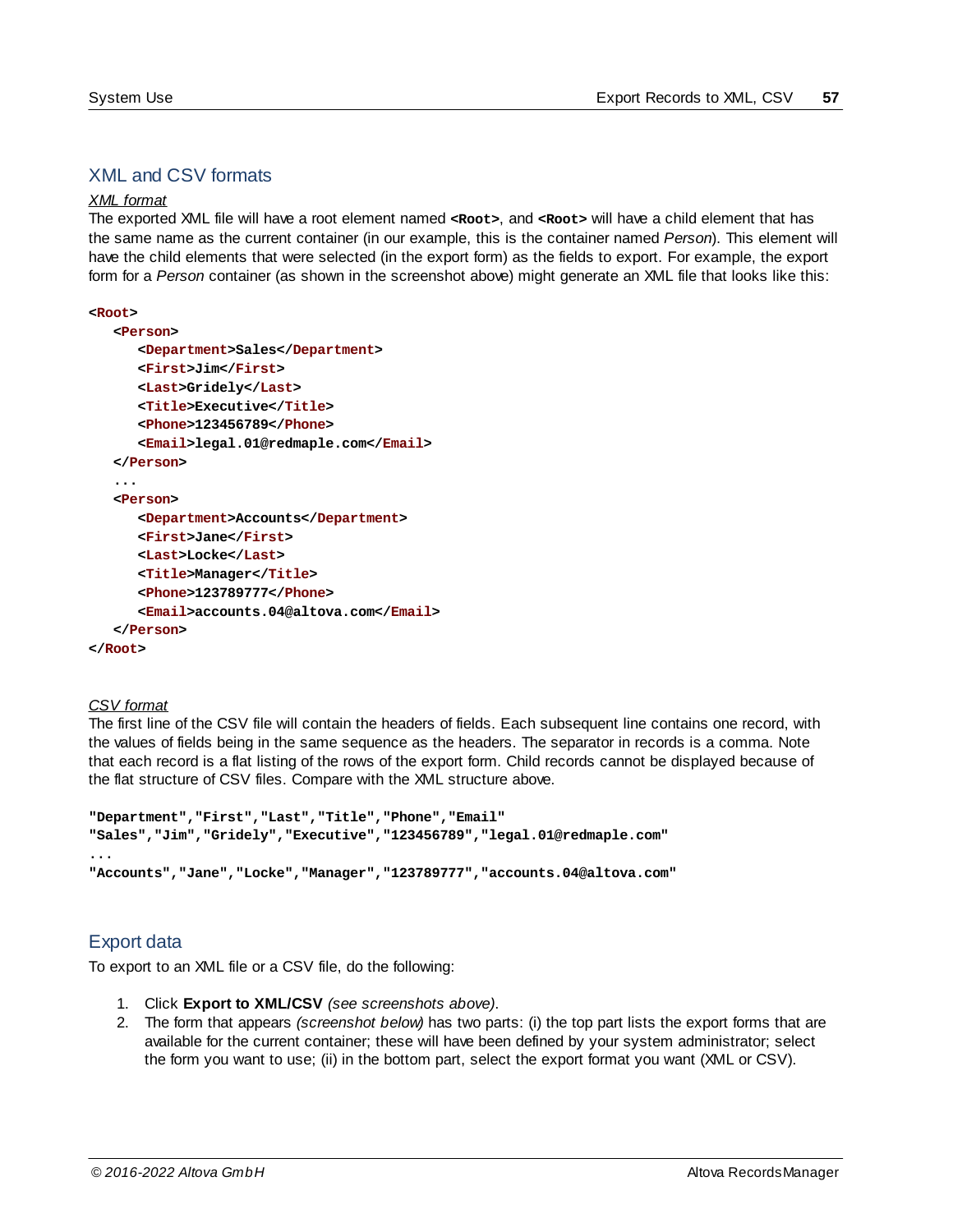

- 3. Select **Export Now**.
- 4. In the Save dialog that appears, select the file location where you want to save the exported file, and click **Save**.

#### Points to note

- · An export form exports data related to the current container (for example, a *Person* container).
- XML export: The fields of the container that are selected for export will be exported as XML elements that are children of an element that has the name of the current container (so, for example, an element named **Person**). *See the XML listing above.*
- · CSV export: The fields of the container that are selected for export will be exported as the columns of a CSV row, where each CSV row corresponds to a record from the database (for example, one *Person* record). *See the CSV listing above*.
- · In export forms, it is not only the container's fields that can be added; parents and higher-level ancestors can also be added. As a result, an exported record can also contain the current container's parents and higher-level ancestors. *See the listings above*.
- · While data from child containers can be exported to XML files, they cannot be exported to CSV files. This is because of the flat structure of CSV files.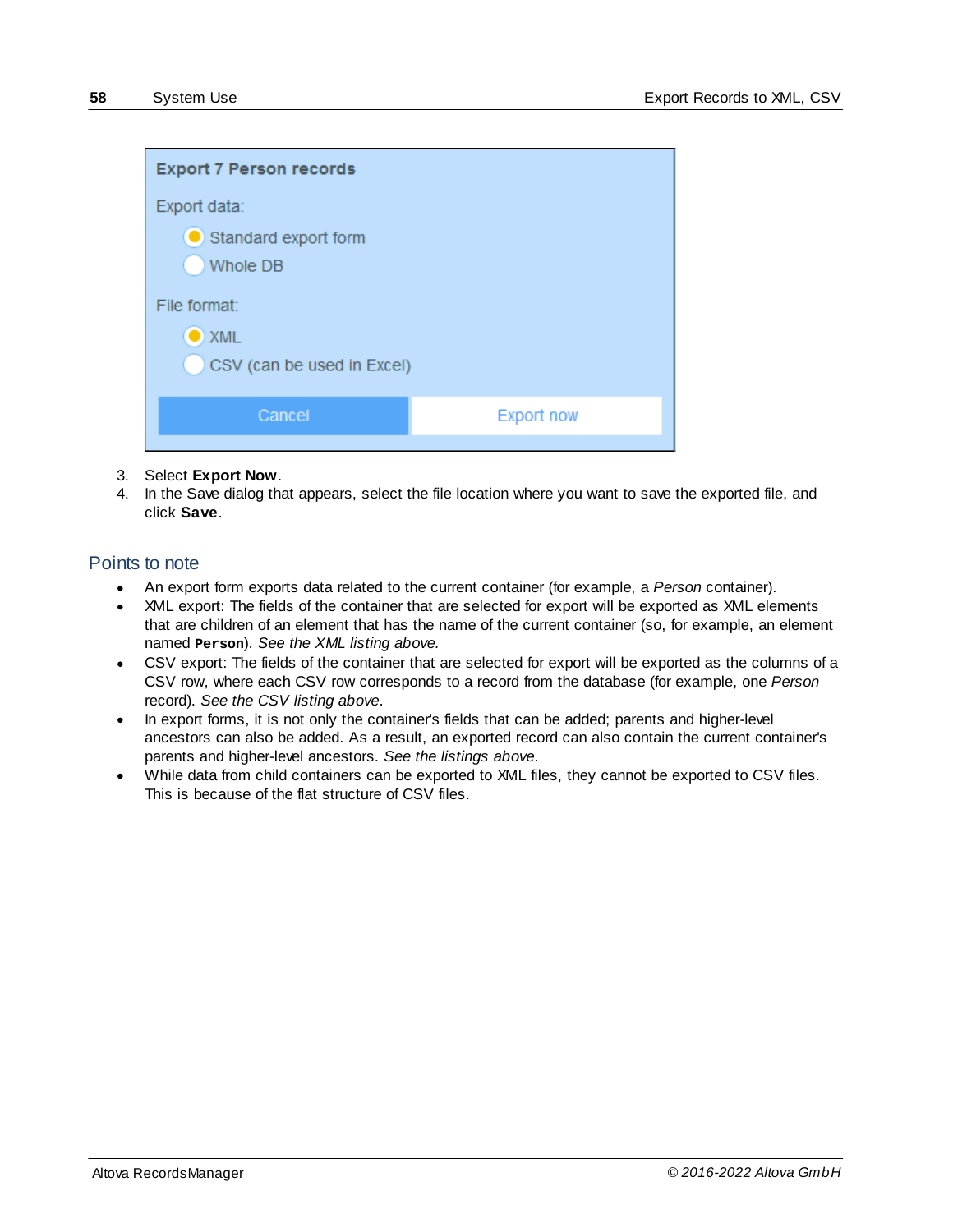# <span id="page-58-0"></span>**3.11 Reports**

Reports can be generated for the records of a container, separately for each container. The content and layout of reports is defined by your system administrator in a report form. If a report form exists for a container, then the **Reports** button on the container's **Record [Listings](#page-22-0) page<sup>23</sup>** is enabled *(see screenshot below)*.

| Home   Companies           |                          | <b>ALTOVA</b> |   |
|----------------------------|--------------------------|---------------|---|
| Company Database           | 戀<br>⊛<br>ο<br>☞         | áÍ<br>÷       |   |
| Companies                  |                          |               |   |
| 22 records                 |                          |               |   |
|                            |                          | New Company   |   |
| View                       | Companies alphabetically |               |   |
| Search<br>All              | <b>Detailed</b>          |               |   |
| ↑FULL NAME                 | <b>CATEGORY</b>          | <b>STATE</b>  |   |
| American Hornbeam          | Customer                 | CА            | 會 |
| Arbornull, Inc.            | Legal firm               | ΜA            |   |
| AWS                        | Vendor                   | WA            |   |
| <b>Balsam Fir and Sons</b> | Vendor                   | AΖ            |   |
| Balsam, Fir, and Oak       | Legal firm               | DE            |   |

*Icons of the Container Page*

| ಡ್ | Offline Mode <sup>62</sup>                    |
|----|-----------------------------------------------|
|    | Customize Appearance <sup>25</sup>            |
| ο  | Refresh <sup>54</sup>                         |
|    | <b>Export Records to XML/CSV<sup>56</sup></b> |
| áÍ | <b>Show Report</b> <sup>59</sup>              |
| m. | Print to PDF <sup>61</sup>                    |
|    | Help                                          |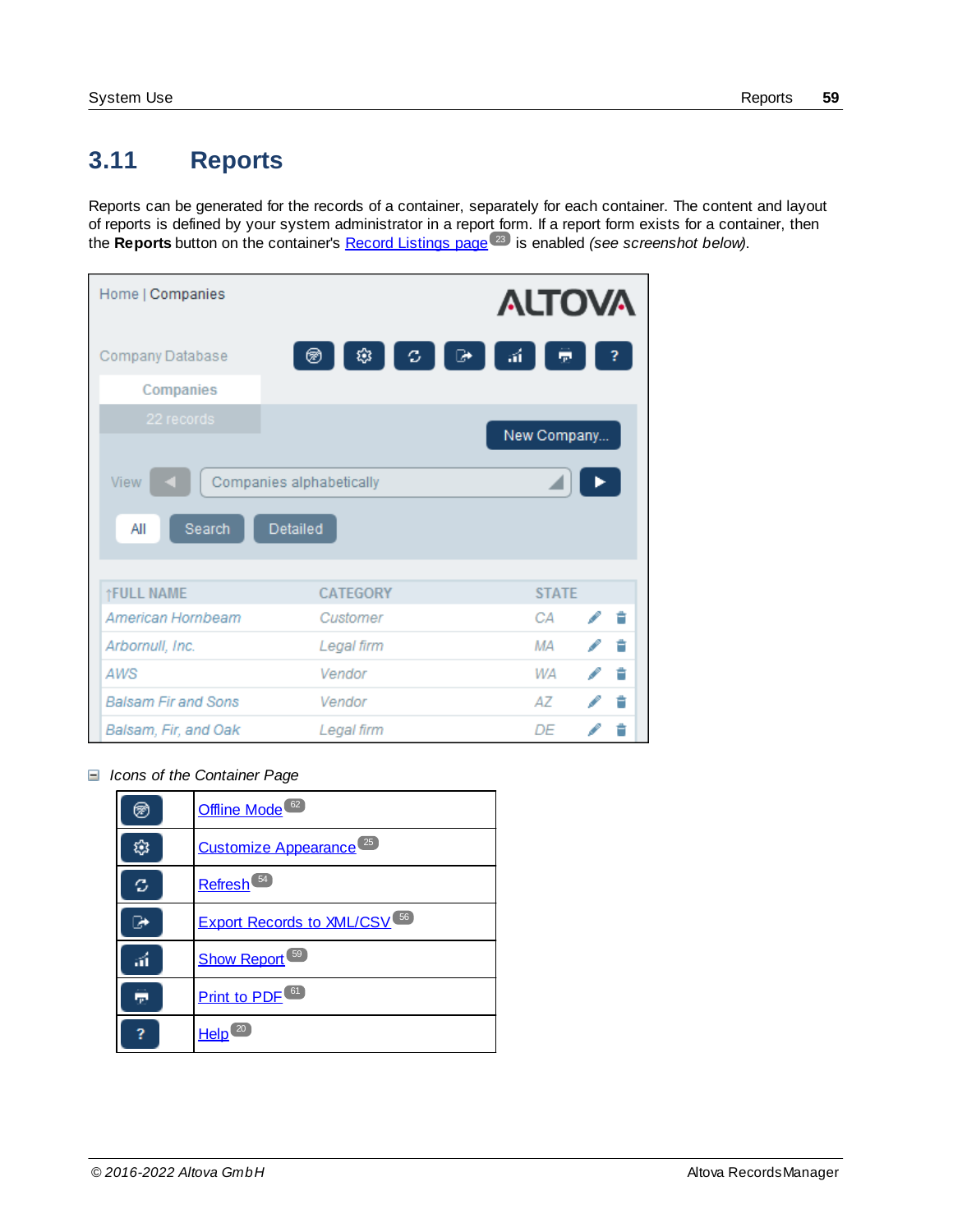### Report options

On clicking the **Reports** button, the *Report Options* form appears *(screenshot below)*.

| Show report $\vert \vert$ | <b>Contract Dollar Amount Report</b> |                  |  |  |
|---------------------------|--------------------------------------|------------------|--|--|
| For all records           |                                      | For current data |  |  |
| Cancel                    |                                      | Report           |  |  |

You can set the following options:

- · If multiple report forms have been defined for the container, then set the *Show report* option to the report form you to want to use. If only one report form is available, then this option is not displayed.
- Select whether the report should be generated for all records in the container or only the records in the current record listing (for example, the record listing *Standard list form* that is shown in the first screenshot of this topic, has four records, which may not be the full record count of this container.

# The generated report

After the report has been generated, you are once again given the report options *(see above)*, but this time within the generated report *(see screenshot below)*.

| Show report              |  | By category      |     |
|--------------------------|--|------------------|-----|
| <b>O</b> For all records |  | For current data | ta. |

Additionally, you can print the report by clicking the **Print** icon *(see screenshot above)*. The report will be created as a PDF, which you can save to file.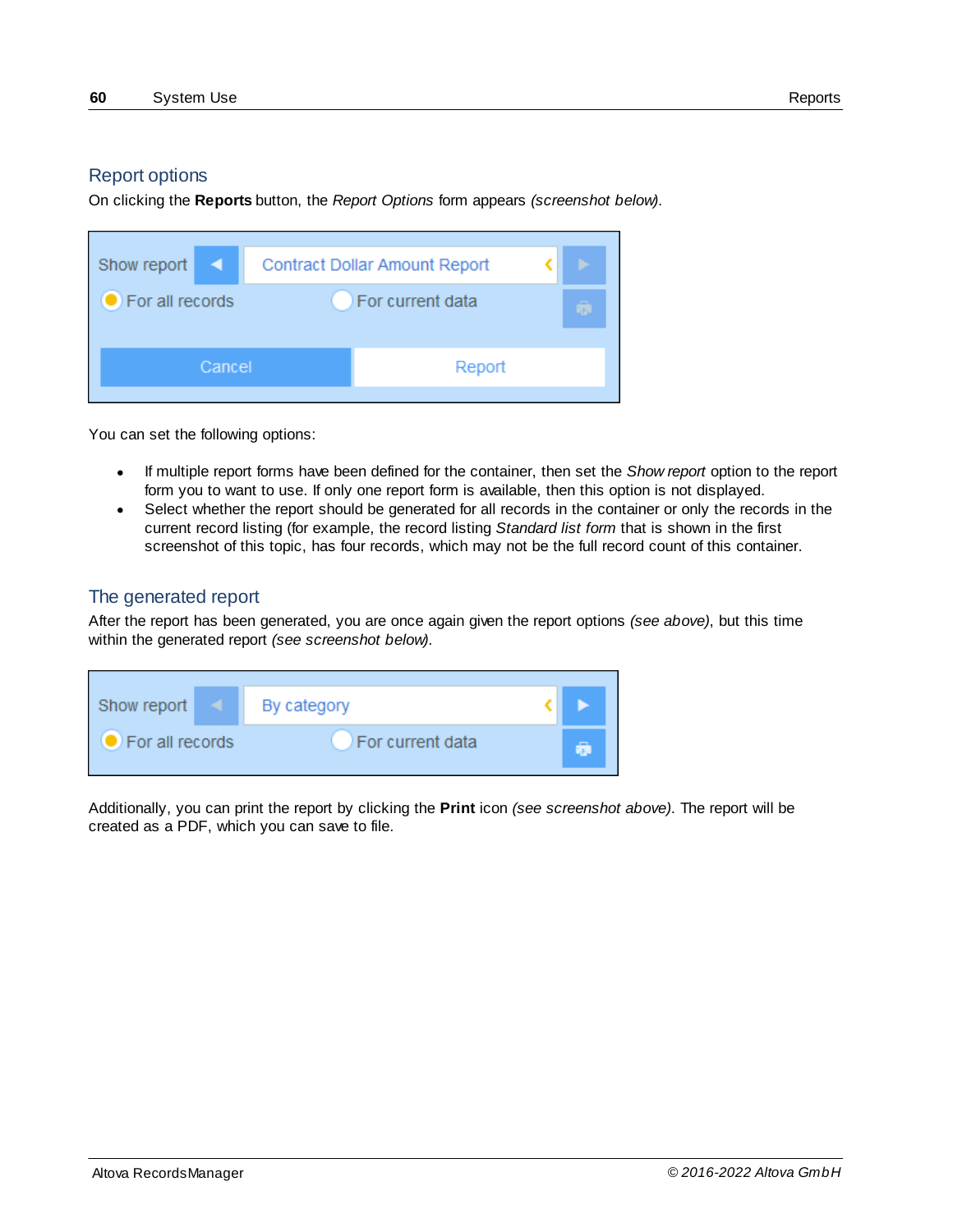# <span id="page-60-0"></span>**3.12 Print to PDF**

On a [Container](#page-22-0) Page<sup>(23</sup>), click the **Print** icon (at top right) to print the current record listing of the current container. The report will be created as a PDF, which you can save to file. 23

| Home   Companies           |                                      | <b>ALTOVA</b>   |  |
|----------------------------|--------------------------------------|-----------------|--|
| Company Database           | 戀<br>$\mathcal{Z}$<br>☞<br>⊛         | $\vec{u}$<br>۳, |  |
| Companies                  |                                      |                 |  |
| 22 records                 |                                      | New Company     |  |
| View<br>Search<br>All      | Companies alphabetically<br>Detailed |                 |  |
| <b>TFULL NAME</b>          | CATEGORY                             | <b>STATE</b>    |  |
| American Hornbeam          | Customer                             | CA<br>會         |  |
| Arbornull, Inc.            | Legal firm                           | ΜA<br>會         |  |
| <b>AWS</b>                 | Vendor                               | 會<br>WA         |  |
| <b>Balsam Fir and Sons</b> | Vendor                               | AΖ<br>盲         |  |
| Balsam, Fir, and Oak       | Legal firm                           | DE              |  |

*Icons of the Container Page*

| ☞  | Offline Mode <sup>62</sup>                     |
|----|------------------------------------------------|
|    | Customize Appearance <sup>25</sup>             |
| c  | Refresh <sup>54</sup>                          |
|    | <b>Export Records to XML/CSV</b> <sup>56</sup> |
| áÍ | Show Report <sup>69</sup>                      |
| 忈  | <b>Print to PDF<sup>61</sup></b>               |
|    | Help                                           |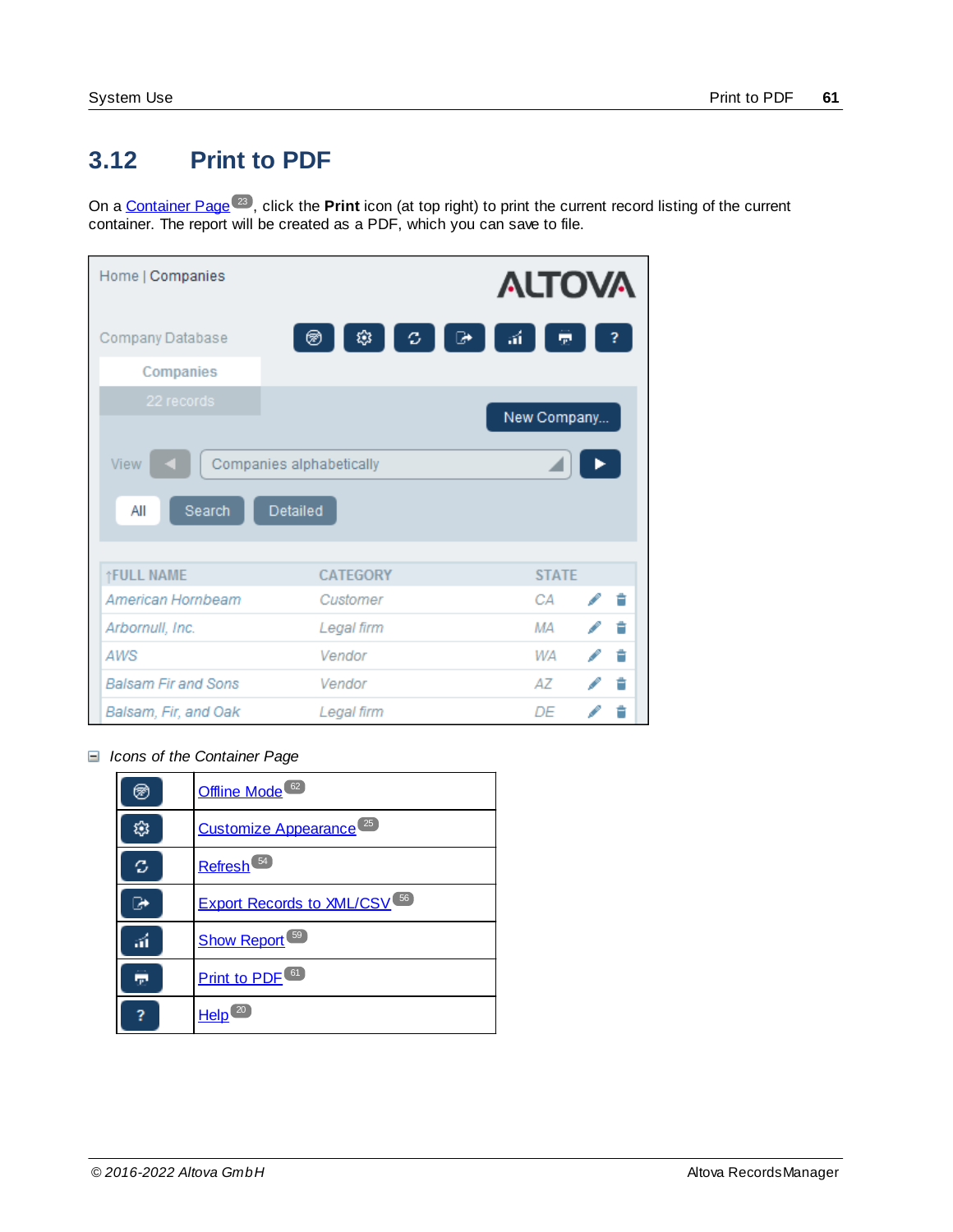# <span id="page-61-0"></span>**3.13 Offline Mode**

Offline Mode enables you to save the records of selected containers to your device, edit these records offline, and save your edits back to the server when you exit Offline Mode. The **Offline Mode** button *(circled green in* the screenshot below) is available on the [Home](#page-20-0) Page <sup>21</sup> and any [Container](#page-22-0) Page <sup>23</sup>. For example, the screenshot below shows the **Offline Mode** button of the *Companies* container.

To go offline, edit records offline, and return online, do the following:

- 1. Click the **Offline Mode** button (circled green in the screenshot below) at any level. It does not matter in which container you are; all containers will be available for selection.
- 2. In the *Enable Offline Mode* form that appears *(screenshot below)*, all containers are displayed and you can select the container/s that you want to edit offline.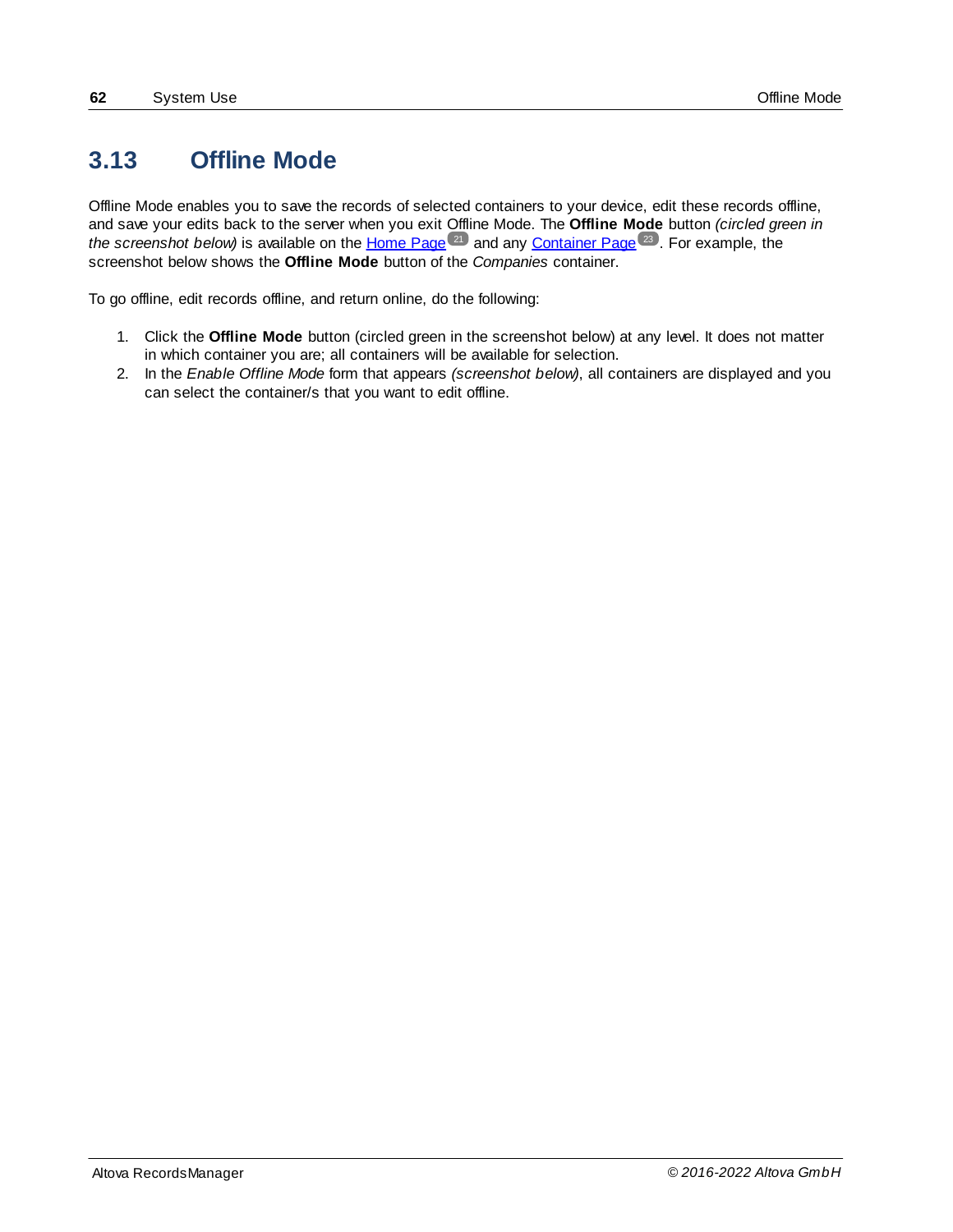|               | Home   Companies                                                                                                                                                  |                                                                                                          |                                                                                                                  |
|---------------|-------------------------------------------------------------------------------------------------------------------------------------------------------------------|----------------------------------------------------------------------------------------------------------|------------------------------------------------------------------------------------------------------------------|
|               | Company Database                                                                                                                                                  | 戀                                                                                                        |                                                                                                                  |
|               | Companies                                                                                                                                                         |                                                                                                          |                                                                                                                  |
|               | 3 records                                                                                                                                                         |                                                                                                          |                                                                                                                  |
|               |                                                                                                                                                                   |                                                                                                          | New Company                                                                                                      |
|               | <b>Enable offline mode</b><br>7<br>Select data which you want to be available offline                                                                             |                                                                                                          |                                                                                                                  |
|               | Clear all                                                                                                                                                         |                                                                                                          | Select all                                                                                                       |
| $\frac{d}{d}$ | MyCompany<br>Company groups<br>Companies<br>$\sqrt{}$ Departments<br>$\triangledown$ Persons<br><b>Buildings</b><br>Contracts<br>Contracting Parties (11 records) | (1 records)<br>(7 records)<br>(11 records)<br>(17 records)<br>(10 records)<br>(8 records)<br>(8 records) |                                                                                                                  |
|               | mode, but you can add new files and images though.<br>Cancel                                                                                                      |                                                                                                          | Note: currently there is no possibility to view existing files and images in offline<br>Load data and go offline |

- 3. Click **Load data and go offline**.
- 4. Records of the container/s that you selected will be available for editing offline. Edit these and save your changes.
- 5. That you are in Offline Mode will be indicated by a button named **OFFLINE** at top right. To go back online and save your changes to the server database, click **OFFLINE**. When you are back online, your changes will be saved automatically to the RecordsManager database.
- *Icons of the Container Page*

| Offline Mode <sup>62</sup>         |
|------------------------------------|
| Customize Appearance <sup>25</sup> |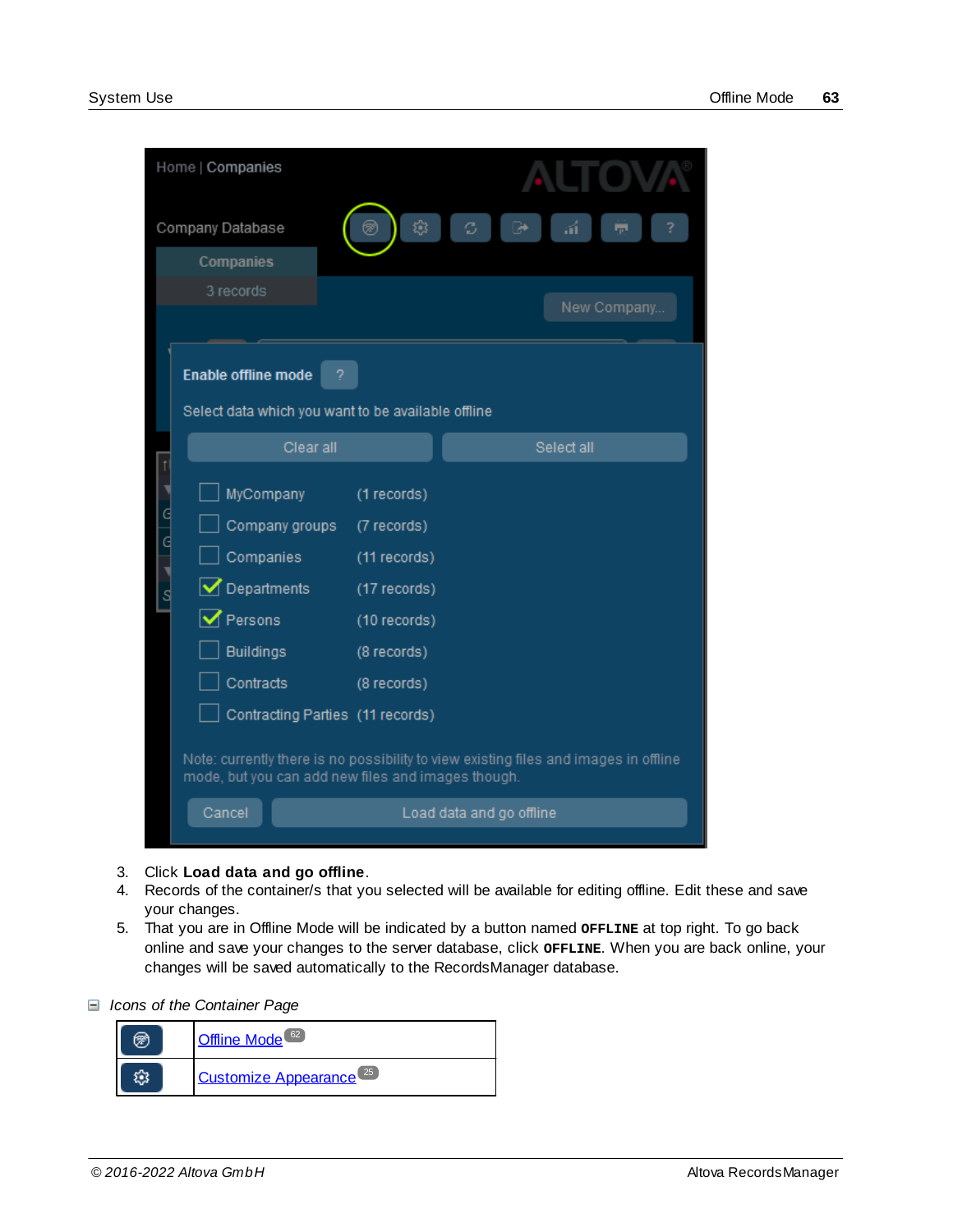| c | Refresh <sup>54</sup>                          |
|---|------------------------------------------------|
|   | <b>Export Records to XML/CSV</b> <sup>56</sup> |
|   | <b>Show Report</b> <sup>59</sup>               |
| Ŧ | Print to PDF <sup>61</sup>                     |
|   | 20<br>Help                                     |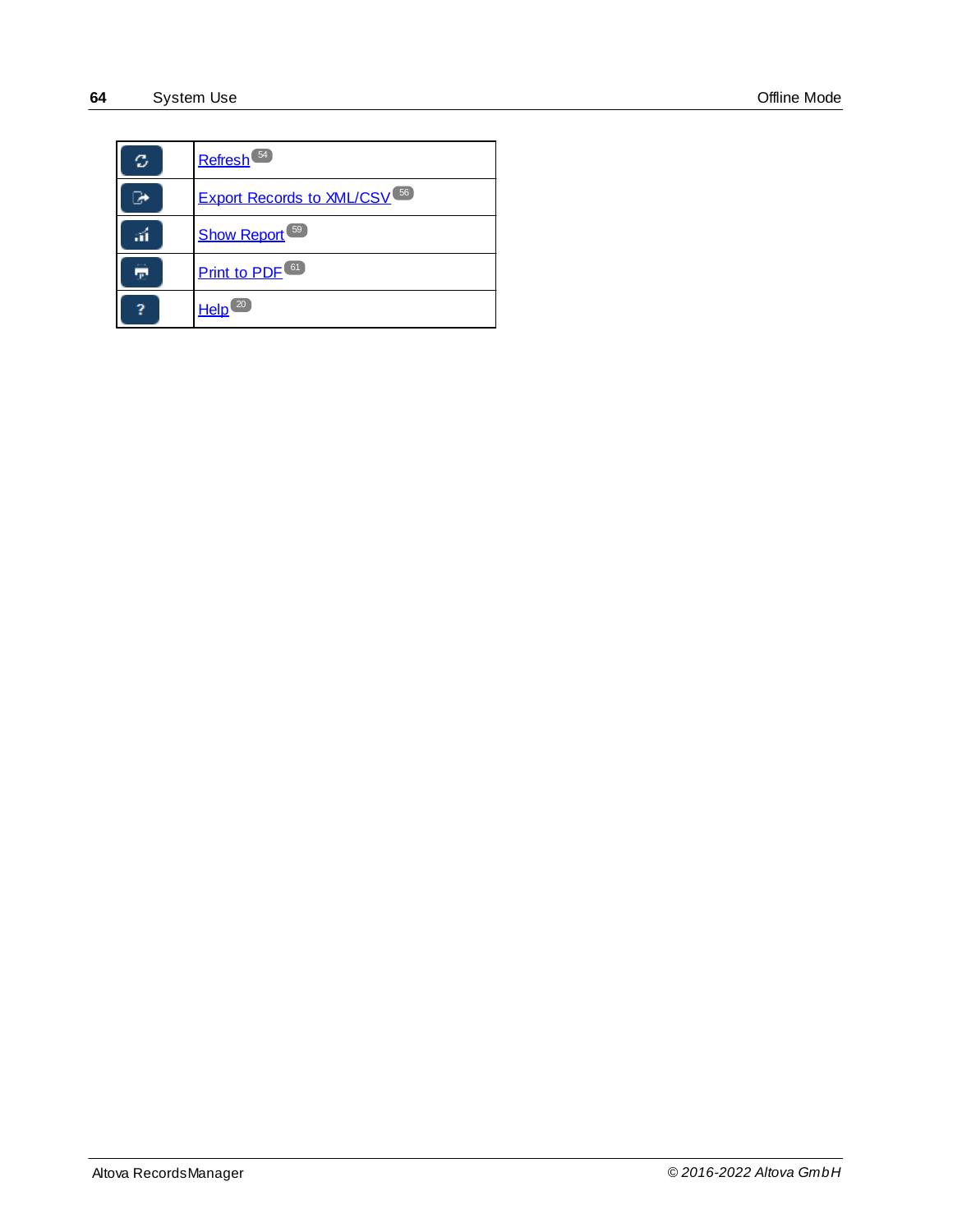# <span id="page-64-0"></span>**lndex**

# **A**

**Adm i n z o n e , [7](#page-6-0)** Altova RecordsManager™ start page, [5](#page-4-0) **A u d i t s , [1](#page-16-0) 7 , [3](#page-37-0) 8**

# **C**

Change tracking, [1](#page-16-0)7, [3](#page-37-0)8 Color themes, [1](#page-11-0)[2](#page-24-0), 25 Container Page, [2](#page-22-0)3 Container themes, [2](#page-24-0)5 **C o n t a i n e r s , [1](#page-9-0) 0** records of, [2](#page-22-0)3 **C S V , e x p o r t d a t a t o , [5](#page-55-0) 6**

# **D**

Data entry forms for records, [3](#page-33-0)4 Data storage, [1](#page-9-0)0 Database structure, [1](#page-9-0)0

# **E**

Exporting data to XML, CSV, [5](#page-55-0)6

# **G**

**Gett i n g s t a r t e d , [7](#page-6-0)**

# **H**

**home page (for system use), [2](#page-20-0)1 h h h c c n c n c n c n c n c n c n c n c n c n c n c n c n c n c n c n c n c n c n c n c n c n c n c n c n c n** 

# **I**

**Id e n t i t y f i e l d s , [1](#page-9-0) 0**

# **J**

**Jum p T o , [5](#page-51-0) 2**

# **L**

Linking of data records, [1](#page-9-0)0 **L i s t f o r m ,** print, [6](#page-60-0)1

# **O**

**Offin e M o d e , [6](#page-61-0) 2**

# **P**

**Prin t , [6](#page-60-0) 1**

# **Q**

Quick Start (system use), [1](#page-18-0)9

# **R**

Record Page overview, [3](#page-30-0)1 Record searches, [4](#page-46-0)7 **R e c o r d s ,** adding new, [3](#page-32-0)3 Changes Mode during edits, [3](#page-37-0)8 data entry for, [3](#page-32-0)3 data entry forms for, [3](#page-33-0)4